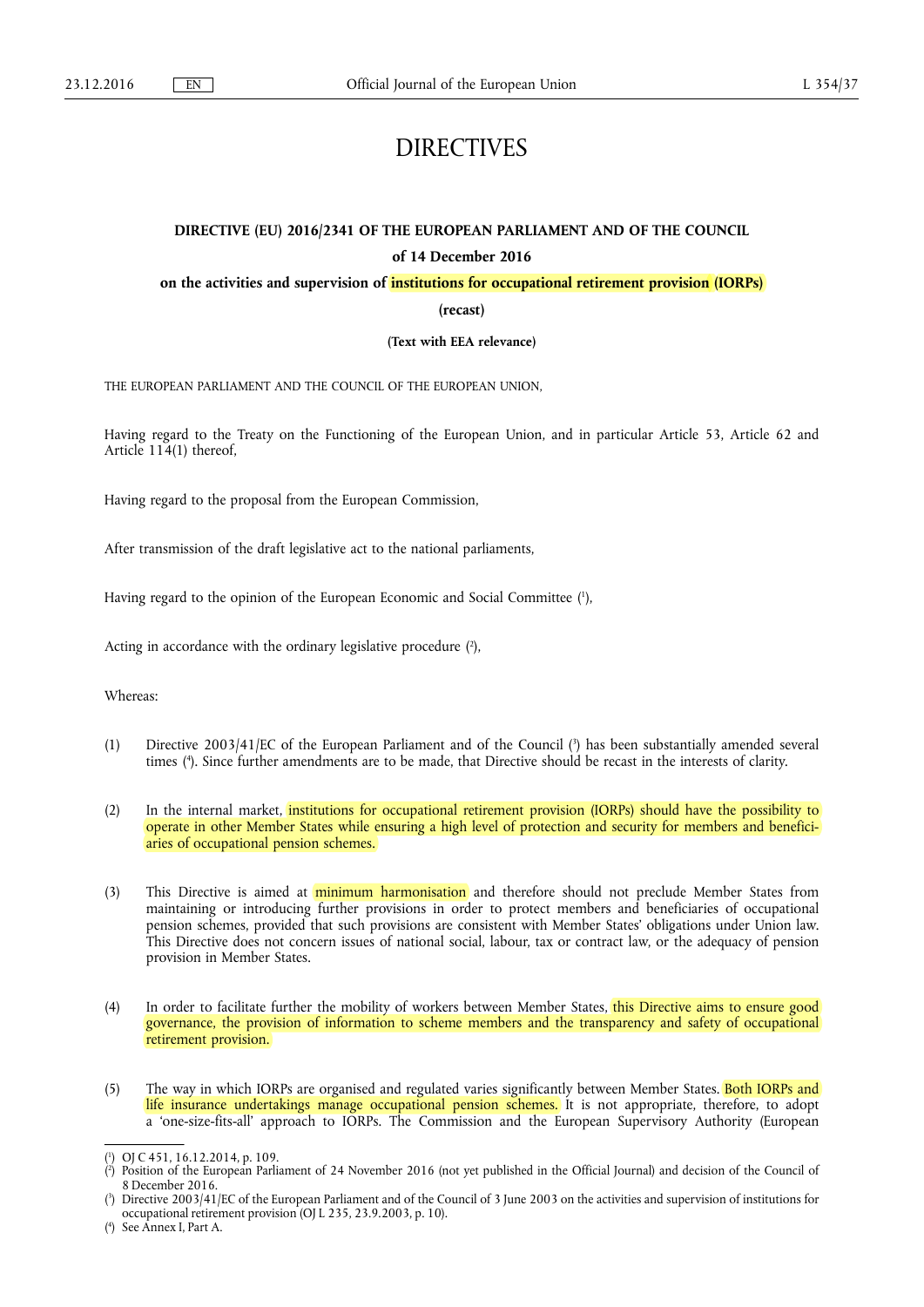Insurance and Occupational Pensions Authority) (EIOPA) established by Regulation (EU) No 1094/2010 of the European Parliament and of the Council ( 1 ) should have regard to the various traditions of Member States in their activities and should act without prejudice to national social and labour law in determining the organisation of IORPs.

- (6) Directive 2003/41/EC represented a first legislative step on the way to an internal market for occupational retirement provision organised on a Union scale. A genuine internal market for occupational retirement provision remains crucial for economic growth and job creation in the Union and for tackling the challenge of an ageing society. That Directive, dating from 2003, has not been substantially amended to introduce a modern risk-based governance system for IORPs. Appropriate regulation and supervision at Union and national level remain important for the development of safe and secure occupational retirement provision across all Member States.
- (7) As a general principle, IORPs should, where relevant, take into account the objective of ensuring the intergenerational balance of occupational pension schemes, by aiming to have an equitable spread of risks and benefits between generations in occupational retirement provision.
- (8) Appropriate action is needed to further improve complementary private retirement savings such as occupational pension schemes. This is important since social security systems are coming under increasing pressure, which means that occupational retirement pensions are increasingly relied on to complement other retirement provisions. IORPs play an important role in the long-term financing of the Union's economy and in the provision of secure retirement benefits. They are a vital part of the Union economy, holding assets worth EUR 2,5 trillion on behalf of around 75 million members and beneficiaries. Occupational retirement pensions should be improved, without, however, calling into question the major importance of social security pension systems in terms of secure, durable and effective social protection, which should guarantee a decent standard of living in old age and should therefore be at the centre of the objective of strengthening the European social models.
- (9) In light of demographic developments in the Union and the situation regarding national budgets, occupational retirement provision is a valuable addition to social security pension systems. A resilient pension system includes a diverse product range, a diversity of institutions as well as effective and efficient supervisory practices.
- (10) Member States should protect workers from old-age poverty and promote supplementary pension schemes linked to employment contracts as additional coverage to public pensions.
- (11) This Directive respects the fundamental rights and observes the principles recognised by the Charter of Fundamental Rights of the European Union, in particular the right to the protection of personal data, the freedom to conduct a business, the right to property, the right of collective bargaining and action and the right to a high level of consumer protection, in particular by ensuring a higher level of transparency of retirement provisioning, informed personal financial and retirement planning as well as facilitating the cross-border activity of IORPs and the cross-border transfer of pension schemes. This Directive is to be implemented in accordance with those rights and principles.
- (12) In particular, facilitating the cross-border activity of IORPs and the cross-border transfer of pension schemes by clarifying the relevant procedures and removing unnecessary obstacles could have a positive impact on the undertakings concerned and their employees, in whichever Member State they work, through the centralisation of the management of the retirement services provided.
- (13) The cross-border activity of IORPs should be without prejudice to national social and labour law, relevant to the field of occupational pension schemes of the host Member State, applicable to the relationship between the undertaking offering the pension scheme ('sponsoring undertaking') and members and beneficiaries. Cross-border activity and the cross-border transfer of pension schemes are distinct and should be governed by different provisions. If a cross-border transfer of a pension scheme leads to cross-border activity, the provisions on crossborder activity should then apply.
- (14) Where the sponsoring undertaking and the IORP are located in the same Member State, the mere fact that members or beneficiaries of a pension scheme have their residence in another Member State does not in itself constitute a cross-border activity.

<sup>(</sup> 1 ) Regulation (EU) No 1094/2010 of the European Parliament and of the Council of 24 November 2010 establishing a European Supervisory Authority (European Insurance and Occupational Pensions Authority), amending Decision No 716/2009/EC and repealing Commission Decision 2009/79/EC (OJ L 331, 15.12.2010, p. 48).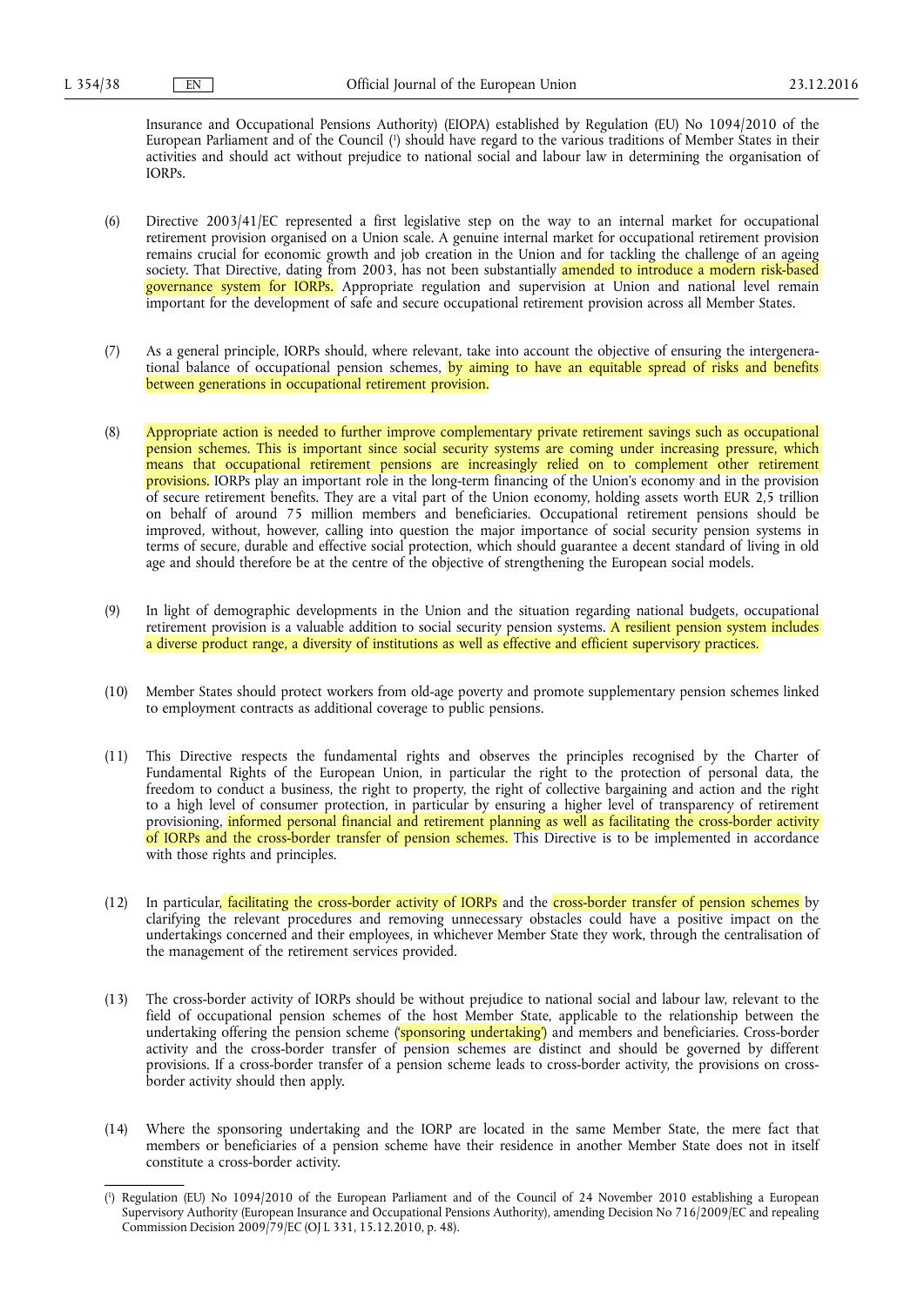- (15) Member States should take into account the need to protect the pension rights of workers temporarily sent to work in another Member State.
- (16) Despite the entry into force of Directive 2003/41/EC, cross-border activity has been limited due to the differences in national social and labour law. Furthermore, important prudential barriers remain which make it more expensive for IORPs to operate pension schemes across borders. In addition, the current minimum level of protection for members and beneficiaries needs to be improved. This is all the more important as longevity and market risks are increasingly borne by members and beneficiaries rather than the IORP or the sponsoring undertaking. In addition, the current minimum level of information provision to members and beneficiaries needs to be increased.
- (17) The prudential rules laid down in this Directive are intended both to guarantee a high degree of security for all future pensioners through the imposition of stringent supervisory standards, and to clear the way for the sound, prudent and efficient management of occupational pension schemes.
- (18) IORPs should be completely separated from any sponsoring undertaking and operate on a funded basis for the purpose of providing retirement benefits. IORPs which operate for that sole purpose should have the freedom to provide services and freedom of investment, subject only to coordinated prudential requirements, regardless of whether such IORPs are considered to be legal entities.
- (19) In accordance with the principle of subsidiarity, Member States should retain full responsibility for the organisation of their pension systems as well as for the decision on the role of each of the three pillars of the retirement system in individual Member States. In the context of the second pillar, they should also retain full responsibility for the role and functions of the various institutions providing occupational retirement benefits, such as industry-wide pension funds, company pension funds and life insurance undertakings. This Directive is not intended to call this prerogative of Member States into question, but rather encourage them to build up adequate, safe and sustainable occupational retirement provision and facilitate cross-border activity.
- (20) Taking into account the need to further improve occupational retirement provision, the Commission should provide significant added value at Union level by undertaking further steps in supporting Member States' cooperation with social partners in the improvement of second pillar pension schemes and by establishing a high level group of experts to enhance second pillar retirement savings in Member States, including the promotion of the exchange of best practices between Member States, in particular with regard to cross-border activity.
- (21) National rules concerning the **participation of self-employed persons in IORPs differ.** In some Member States, IORPs can operate on the basis of agreements with trade groups whose members act in a self-employed capacity or directly with self-employed and employed persons. In some Member States, a self-employed person can also become a member of an IORP where the self-employed person acts as employer or provides professional services to an undertaking. In some Member States, self-employed persons cannot join an IORP unless certain requirements, including those imposed by social and labour law, are met.
- (22) Institutions operating social security schemes which are already coordinated at Union level, should be excluded from the scope of this Directive. Account should nevertheless be taken of the specificity of IORPs which, in a single Member State, operate both social security schemes and occupational pension schemes.
- (23) Institutions operating on the principle of capital financing as part of mandatory social security schemes are not covered by this Directive.
- (24) Financial institutions which already benefit from a Union legislative framework should in general be excluded from the scope of this Directive. However, as such institutions may also in some cases offer occupational pension services, it is important to ensure that this Directive does not lead to distortions of competition. Such distortions can be avoided by applying the prudential requirements of this Directive to the occupational pension business of life insurance undertakings in accordance with point (a)(i) to (iii) of Article 2(3) and point (b)(ii) to (iv) of Article 2(3) of Directive 2009/138/EC of the European Parliament and of the Council ( 1 ). The Commission should also carefully monitor the situation in the occupational pensions market and assess the possibility of extending the optional application of this Directive to other regulated financial institutions.

<sup>(</sup> 1 ) Directive 2009/138/EC of the European Parliament and of the Council of 25 November 2009 on the taking-up and pursuit of the business of Insurance and Reinsurance (Solvency II) (OJ L 335, 17.12.2009, p. 1).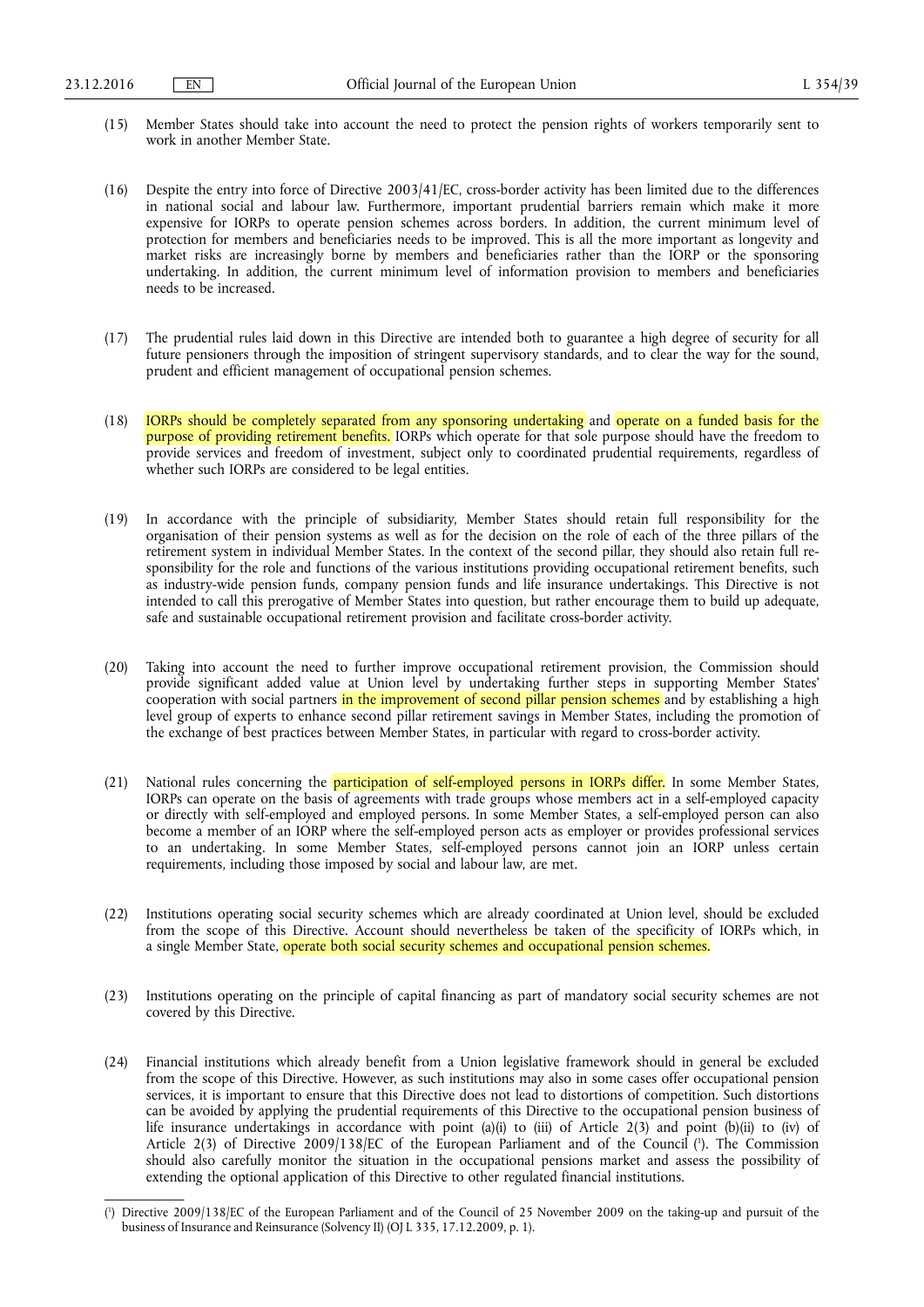- (25) Since IORPs aim to ensure financial security in retirement, the retirement benefits paid by them should generally take the form of payments for life, payments to be made for a temporary period, lump sum payments, or any combination thereof.
- (26) It is important to ensure that older and disabled people are not placed at risk of poverty and can enjoy a decent standard of living. Appropriate cover for biometric risks in occupational pension arrangements is an important aspect of the fight against poverty and insecurity among elderly people. When setting up a pension scheme, employers and employees, or their respective representatives, should consider the possibility of the pension scheme including provisions for the coverage of the longevity risk and occupational disability risks as well as provision for surviving dependants.
- (27) Giving Member States the possibility to exclude from the scope of national implementing law IORPs which operate pension schemes which together have less than 100 members in total can facilitate supervision in those Member States, without undermining the proper functioning of the internal market in this field. However, this should not undermine the right of such IORPs to appoint investment managers established and duly authorised in another Member State for the management of their investment portfolio, and custodians or depositaries established and duly authorised in another Member State for the custody of their assets. In any event, Member States should apply certain provisions concerning investment rules and the system of governance to IORPs which operate pension schemes which together have more than 15 members in total.
- (28) Institutions such as 'Unterstützungskassen' in Germany, where the members have no legal rights to benefits of a certain amount and where their interests are protected by a compulsory statutory insolvency insurance, should be excluded from the scope of the Directive.
- (29) In order to protect members and beneficiaries, IORPs should limit their activities to those referred to in this Directive and to those arising therefrom.
- (30) In the event of the bankruptcy of a sponsoring undertaking, members face the risk of losing both their jobs and their acquired pension rights. This makes it necessary to ensure that there is a clear separation between the sponsoring undertaking and the IORP and that minimum prudential standards are laid down to protect members. Access of IORPs to pension protection schemes or similar mechanisms which protect the accrued individual entitlements of members and beneficiaries against the risk of default of the sponsoring undertaking should be taken into account when such standards are laid down.
- (31) The operation and supervision of IORPs differ significantly between Member States. In some Member States, supervision can be exercised not only over the IORP itself but also over the entities or companies which are authorised to manage such IORPs. Member States should be able to take such specificity into account as long as all the requirements laid down in this Directive are effectively met. Member States should also be able to allow insurance entities and other financial entities to manage IORPs.
- (32) IORPs are pension institutions with a social purpose that provide financial services. They are responsible for the provision of occupational retirement benefits and should therefore meet certain minimum prudential standards with respect to their activities and conditions of operation, taking into account national rules and traditions. However, such institutions should not be treated as purely financial service providers. Their social function and the triangular relationship between the employee, the employer and the IORP should be adequately acknowledged and supported as guiding principles of this Directive.
- (33) Where, in accordance with national law, **IORPs manage pension funds that have no legal personality and consist** of pension schemes of individual members whose assets are separated from the assets of the IORPs, it should be possible for Member States to consider each pension fund as a single pension scheme within the meaning of this Directive.
- (34) The huge number of IORPs in certain Member States means a pragmatic solution is necessary as regards prior authorisation of IORPs. However, if an IORP wishes to manage a scheme in another Member State, a prior authorisation granted by the competent authority of the home Member State should be required.
- (35) Without prejudice to national social and labour law on the organisation of pension systems, including compulsory membership and the outcomes of collective bargaining agreements, IORPs should have the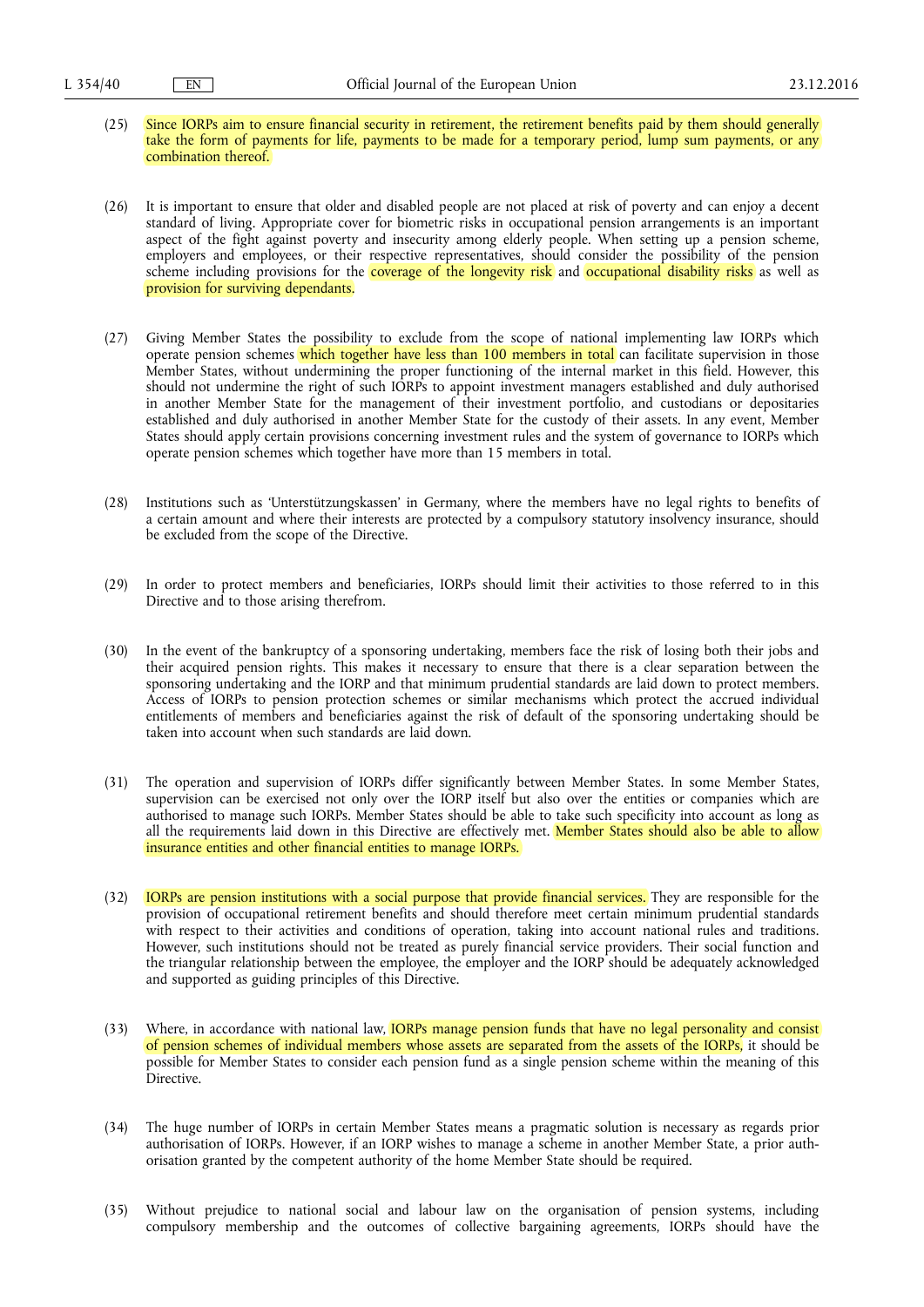possibility of providing their services in other Member States upon receipt of the authorisation from the competent authority of the IORP's home Member State. IORPs should be allowed to accept sponsorship from undertakings located in any Member State and to operate pension schemes with members in more than one Member State. This would potentially lead to significant economies of scale for such IORPs, improve the competitiveness of Union industry and facilitate labour mobility.

- (36) The exercise of the right of an IORP established in one Member State to manage an occupational pension scheme contracted in another Member State should fully respect the provisions of the social and labour law in force in the host Member State insofar as it is relevant to occupational pension schemes, for example the definition and payment of retirement benefits and the conditions for transferability of pension rights. The scope of prudential rules should be clarified in order to ensure legal certainty for the cross-border activities of IORPs.
- (37) IORPs should be able to transfer pension schemes to other IORPs across borders within the Union in order to facilitate the organisation of occupational retirement provision on a Union scale. Transfers should be subject to authorisation by the competent authority in the home Member State of the receiving IORP after that competent authority has received the consent of the competent authority of the home Member State of the IORP transferring the pension scheme. The transfer and its conditions should be subject to prior approval by a majority of the members and a majority of the beneficiaries concerned or where applicable, by a majority of their representatives, such as the trustees of a trust-based scheme.
- (38) In the case of a transfer of part of a pension scheme, the viability of both the transferred part and the remaining part of the pension scheme should be ensured and the rights of all members and beneficiaries should be adequately protected after the transfer, by requiring both the transferring and the receiving IORPs to have sufficient and appropriate assets to cover the technical provisions for the transferred part and the remaining part of the scheme.
- (39) In order to facilitate the coordination of supervisory practices, EIOPA can request information from the competent authorities in accordance with the powers conferred on it by Regulation (EU) No 1094/2010. Furthermore, in the event of a whole or partial cross-border transfer of a pension scheme, where there is a disagreement between the competent authorities concerned, it should be possible for EIOPA to carry out mediation.
- (40) A prudent calculation of technical provisions is an essential condition to ensure that obligations to pay retirement benefits can be met both in the short and the long term. Technical provisions should be calculated on the basis of recognised actuarial methods and certified by an actuary or by another specialist in that field. The maximum interest rates should be chosen prudently according to any relevant national rules. The minimum amount of technical provisions should both be sufficient for benefits already in payment to beneficiaries to continue to be paid and reflect the commitments that arise out of members' accrued pension rights. The actuarial function should be carried out by persons who have knowledge of actuarial and financial mathematics commensurate with the size, nature, scale and complexity of the risks inherent in the activities of the IORP, and who are able to demonstrate their relevant experience with applicable professional qualifications or other standards.
- (41) Risks covered by IORPs vary significantly from one Member State to another. Home Member States should therefore have the possibility of making the calculation of technical provisions subject to additional and more detailed rules than those laid down in this Directive.
- (42) Sufficient and appropriate assets to cover the technical provisions should be required to protect the interests of members and beneficiaries of the pension scheme if the sponsoring undertaking becomes insolvent.
- (43) In order to promote a level playing field between domestic and cross-border IORPs, Member States should take into consideration the funding requirements for both domestic and cross-border IORPs.
- (44) In many cases, it could be the sponsoring undertaking and not the IORP itself that either covers any biometric risk or guarantees certain benefits or investment performance. However, in some cases, it is the IORP itself which provides such cover or guarantees and the sponsor's obligations are generally exhausted by paying the necessary contributions. In those circumstances, the IORP concerned should hold own funds based on the value of technical provisions and risk capital.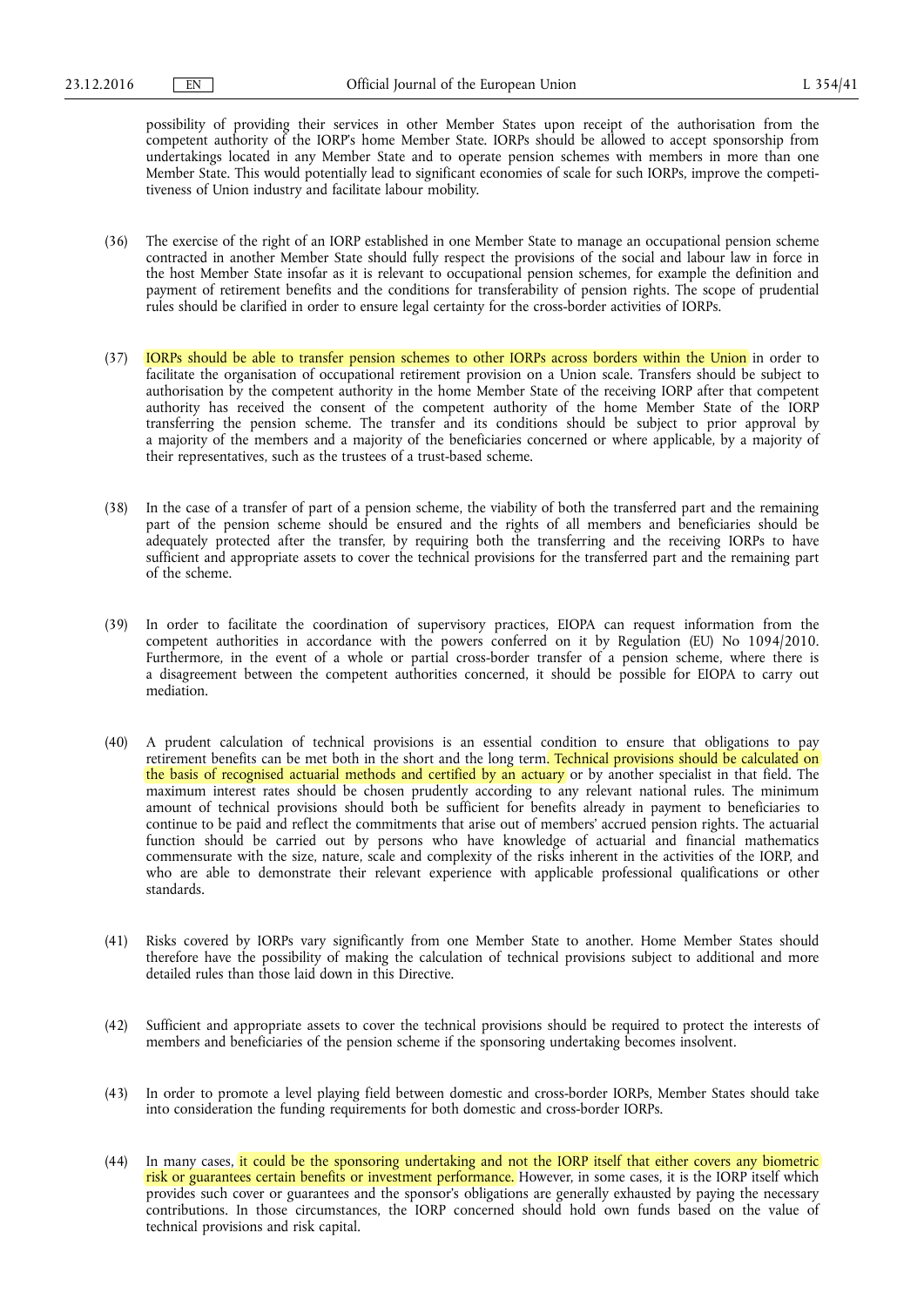- (45) IORPs are very long-term investors. Redemption of the assets held by IORPs cannot, in general, be made for any purpose other than providing retirement benefits. Furthermore, in order to protect adequately the rights of members and beneficiaries, IORPs should be able to opt for an asset allocation that suits the precise nature and duration of their liabilities. Therefore, efficient supervision is required as well as an approach to investment rules that allows IORPs sufficient flexibility to decide on the most secure and efficient investment policy and obliges them to act prudently. Compliance with the prudent person rule therefore requires an investment policy geared to the membership structure of the individual IORP.
- (46) By setting the prudent person rule as the underlying principle for capital investment and making it possible for IORPs to operate across borders, the redirection of savings into the sector of occupational retirement provision is encouraged, thereby contributing to economic and social progress.
- (47) Supervisory methods and practices vary among Member States. Therefore, Member States should be given some discretion on the precise investment rules that they wish to impose on IORPs located in their territories. However, those rules should not restrict the free movement of capital, unless justified on prudential grounds.
- (48) This Directive should ensure an appropriate level of investment freedom for IORPs. As very long-term investors with low liquidity risks, IORPs are in a position to invest in non-liquid assets such as shares and in other instruments that have a long-term economic profile and are not traded on regulated markets, multilateral trading facilities (MTFs) or organised trading facilities (OTFs) within prudent limits. They can also benefit from the advantages of international diversification. Investments in shares in currencies other than those of the liabilities and in other instruments that have a long-term economic profile and are not traded on regulated markets, MTFs or OTFs should therefore not be restricted, in line with the prudent person rule so as to protect the interest of members and beneficiaries, except on prudential grounds.
- (49) The understanding of what constitutes instruments with a long-term economic profile is broad. Such instruments are non-transferable securities and therefore do not have access to the liquidity of secondary markets. They often require fixed term commitments which restrict their marketability and should be understood to *include participa*tion and debt instruments in, and loans provided to, non-listed undertakings. Non-listed undertakings include infrastructure projects, unlisted companies seeking growth, real estate or other assets that could be suitable for long term investment purposes. Low carbon and climate resilient infrastructure projects are often non-listed assets and rely on long term credits for project financing.
- (50) IORPs should be allowed to invest in other Member States in accordance with the rules of their home Member States in order to reduce the cost of cross-border activity. Therefore, the host Member States should not be allowed to impose additional investment requirements on IORPs located in other Member States.
- (51) Individuals need to have a clear overview of their accrued pension rights stemming from statutory and occupational pension schemes, in particular where such rights are accrued in more than one Member State. That overview could be achieved through the establishment of pension tracking services across the Union, similar to those that have already been set up in some Member States following the Commission's White Paper of 16 February 2012 entitled 'An Agenda for Adequate, Safe and Sustainable Pensions', which promotes the development of such services.
- (52) Some risks cannot be reduced through quantitative requirements reflected in the technical provisions and funding requirements but can only be properly addressed through governance requirements. Ensuring an effective system of governance is therefore essential for the adequate management of risk and the protection of members and beneficiaries. Such systems should be proportionate to the size, nature, scale and complexity of the activities of the IORP.
- (53) Remuneration policies which encourage excessive risk-taking behaviour can undermine the sound and effective risk management of IORPs. Principles and disclosure requirements for remuneration policies applicable to other financial institutions in the Union should also be made applicable to IORPs, bearing in mind, however, the particular governance structure of IORPs in comparison to other financial institutions and the need to take account of the size, nature, scale and complexity of the activities of IORPs.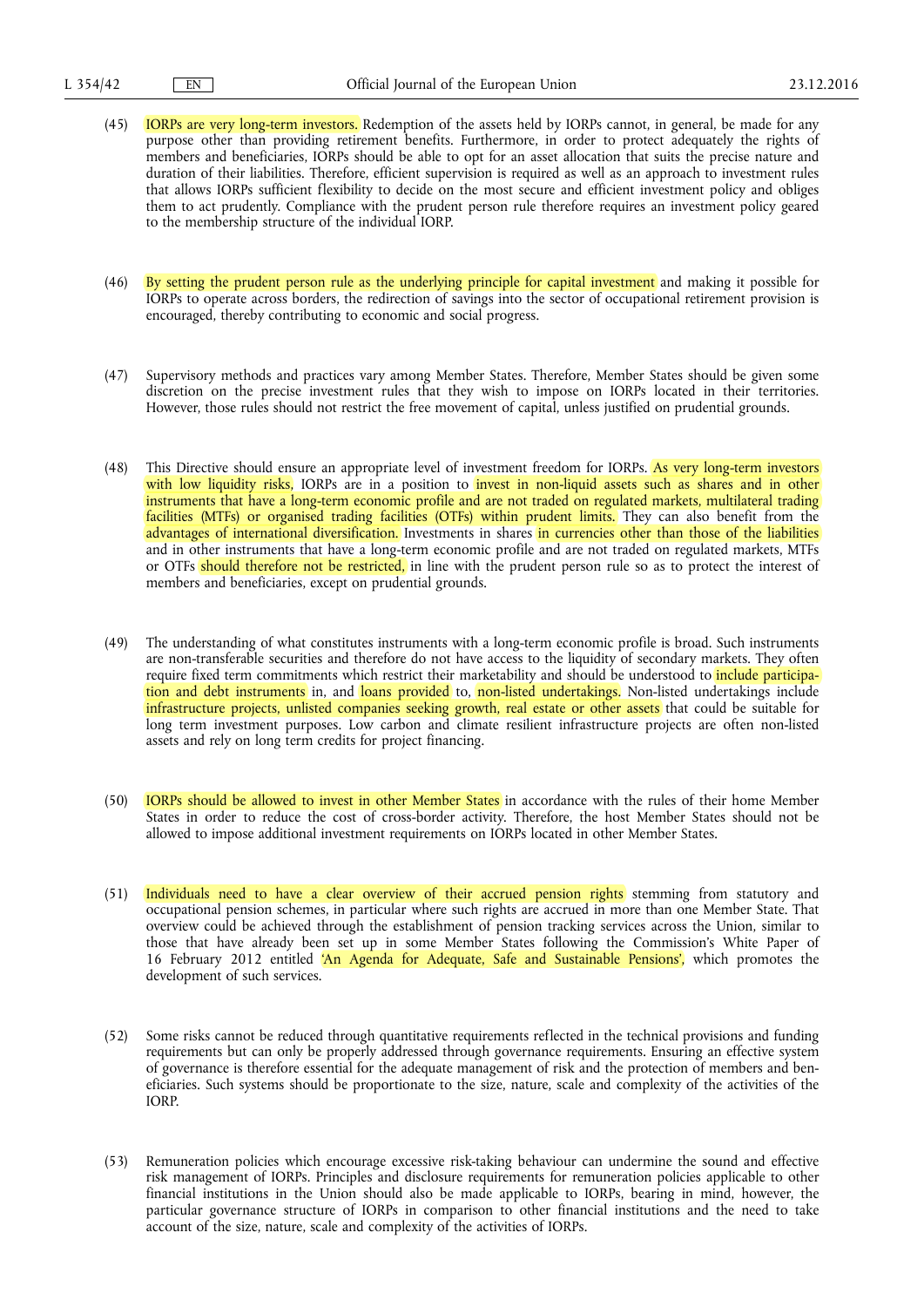- (54) A key function is a capacity to undertake particular governance tasks. IORPs should have sufficient capacity to have a risk-management function, an internal audit function and, where applicable, an actuarial function. Unless otherwise specified in this Directive, the identification of a particular key function should not prevent an IORP from freely deciding how to organise that key function in practice. This should not lead to unduly burdensome requirements because account should be taken of the size, nature, scale and complexity of the activities of the IORP.
- (55) Persons who effectively run an IORP should collectively be fit and proper and persons who carry out key functions should have adequate knowledge and experience and, where applicable, adequate professional qualifications. However, only holders of the key functions should be subject to notification requirements to the competent authority.
- (56) With the exception of the internal audit function, it should be possible for a single person or organisational unit to carry out more than one key function. However, the person or organisational unit performing a key function should be different from the one performing a similar key function in the sponsoring undertaking. Member States should be able to allow the IORP to carry out key functions through the same single person or organisational unit as the sponsoring undertaking, provided that the IORP explains how it prevents or manages any conflict of interest with the sponsoring undertaking.
- (57) It is essential that IORPs improve their risk management while taking into account the aim of having an equitable spread of risks and benefits between generations in occupational retirement provision, so that potential vulnerabilities in relation to the sustainability of pension schemes can be properly understood and discussed with the relevant competent authorities. IORPs should, as part of their risk management system, <mark>produce a risk</mark> assessment for their activities relating to pensions. That risk assessment should also be made available to the competent authorities and should, where relevant, include, inter alia, risks related to climate change, use of resources, the environment, social risks, and risks related to the depreciation of assets due to regulatory change ('stranded assets').
- (58) Environmental, social and governance factors, as referred to in the United Nations-supported Principles for Responsible Investment, are important for the investment policy and risk management systems of IORPs. Member States should require IORPs to explicitly disclose where such factors are considered in investment decisions and how they form part of their risk management system. The relevance and materiality of environmental, social and governance factors to a scheme's investments and how such factors are taken into account should be part of the information provided by an IORP under this Directive. This does not preclude an IORP from satisfying the requirement by stating in such information that environmental, social and governance factors are not considered in its investment policy or that the costs of a system to monitor the relevance and materiality of such factors and how they are taken into account are disproportionate to the size, nature, scale and complexity of its activities.
- (59) Each Member State should require that every IORP located in its territory draw up annual accounts and annual reports taking into account each pension scheme operated by the IORP and, where applicable, annual accounts and annual reports for each pension scheme. The annual accounts and annual reports, reflecting a true and fair view of the IORP's assets, liabilities and financial position, taking into account each pension scheme operated by an IORP, and duly approved by an authorised person, are an essential source of information for members and beneficiaries of a scheme and the competent authorities. In particular, they enable the competent authorities to monitor the financial soundness of an IORP and assess whether the IORP is able to meet all its contractual obligations. Annual accounts and annual reports should be publicly disclosed on a website, where possible, or by other means such as making copies available upon request.
- (60) The investment policy of an IORP is a decisive factor for both the security and the long-term economic sustainability of occupational pension schemes. IORPs should therefore draw up and, at least every three years, review a statement of investment principles. Such statement should be made available to the competent authorities and, on request, also to members and beneficiaries of each pension scheme.
- (61) IORPs should be allowed to entrust any activity, including key functions, in whole or in part, to service providers operating on their behalf. IORPs should remain fully responsible for discharging all of their obligations under this Directive when they outsource key functions or any other activities. IORPs should enter into a written agreement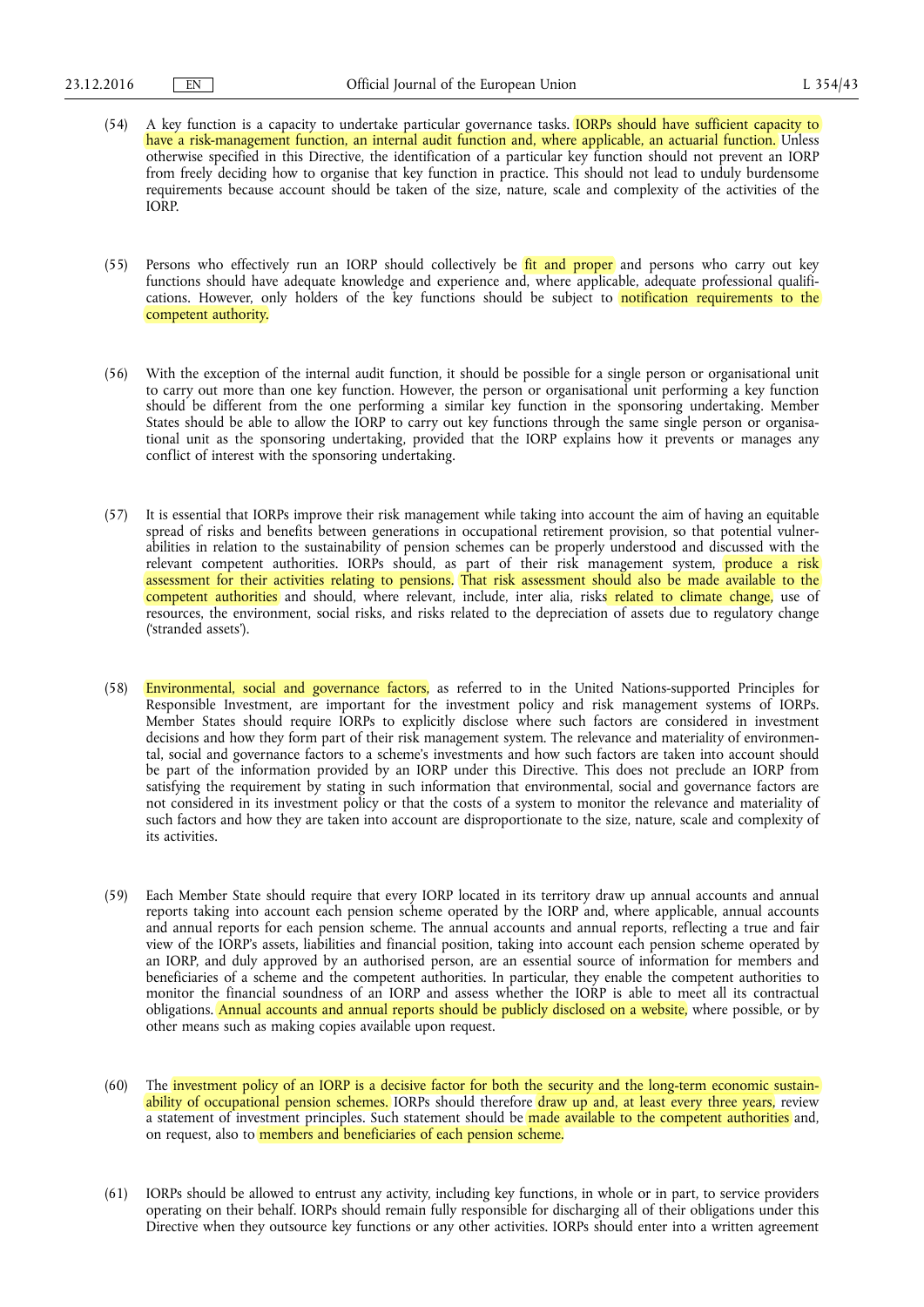with the service provider when outsourcing any activity. For the purposes of this Directive, this does not include agreements for operational type services for example, for security or maintenance personnel.

- (62) It should be possible for Member States to require the appointment of a depositary in relation to the safe-keeping of the assets of IORPs.
- (63) Taking into account the nature of the pension scheme established and the administrative burden involved, IORPs should provide clear and adequate information to prospective members, members and beneficiaries to support their decision-making about their retirement and ensure a high level of transparency throughout the various phases of a scheme comprising pre-enrolment, membership (including pre-retirement) and post-retirement. In particular, information concerning accrued pension entitlements, projected levels of retirement benefits, risks and guarantees, and costs should be given. Where projected levels of retirement benefits are based on economic scenarios, that information should also include an unfavourable scenario, which should be extreme but plausible. Where members bear an investment risk, additional information on the investment profile, any available options and past performance are also crucial. Information should be adequate to the needs of the user and should take into account the United Nations Convention on the Rights of Persons with Disabilities, in particular as regards accessibility and access to information, as provided for in Articles 3 and 21 thereof respectively. Member States can choose to further specify by whom the information to be given to prospective members, members and beneficiaries can be provided including through pension tracking services.
- (64) Given the specificities of schemes providing a given level of benefits, such benefits are, except under extreme circumstances, not affected by past performance nor by cost structure. Information thereon should therefore be provided only with respect to schemes where members bear investment risk or can take investment decisions.
- (65) Before joining a scheme, prospective members should be given all the necessary information to make an informed choice. Where prospective members do not have a choice and are automatically enrolled in a pension scheme, the IORP should provide them with the key relevant information about their membership promptly after enrolment.
- (66) For members, IORPs should draw up a Pension Benefit Statement containing key personal and generic information about the pension scheme. The Pension Benefit Statement should be clear and comprehensive and should contain relevant and appropriate information to facilitate the understanding of pension entitlements over time and across schemes and serve labour mobility.
- (67) IORPs should inform members sufficiently in advance before retirement about their pay-out options. Where the retirement benefit is not paid out as a lifetime annuity, members approaching retirement should receive information about the benefit payment products available, in order to facilitate financial planning for retirement.
- (68) During the phase when retirement benefits are paid, beneficiaries should continue to receive information on their benefits and corresponding pay-out options. This is particularly important when a significant level of investment risk is borne by beneficiaries in the pay-out phase. Beneficiaries should also be informed of any reduction in the level of benefits due, prior to the application of any such reduction, after a decision which will result in a reduction has been taken. As a matter of best practice, IORPs are recommended to consult beneficiaries in advance of any such decision.
- (69) The competent authority should exercise its powers having as its prime objectives the protection of the rights of members and beneficiaries and the stability and soundness of IORPs.
- (70) The scope of prudential supervision differs between Member States. This can cause problems where an IORP needs to comply with the prudential regulation of its home Member State whilst simultaneously complying with the social and labour law of its host Member State. Clarifying which areas are considered to be part of prudential supervision for the purpose of this Directive reduces legal uncertainty and the associated transaction costs.
- (71) An internal market for IORPs requires mutual recognition of prudential standards. An IORP's adherence to those standards should be supervised by the competent authorities of the IORP's home Member State. Member States should assign to competent authorities the necessary powers to use preventive or corrective measures if an IORP breaches any of the requirements of this Directive.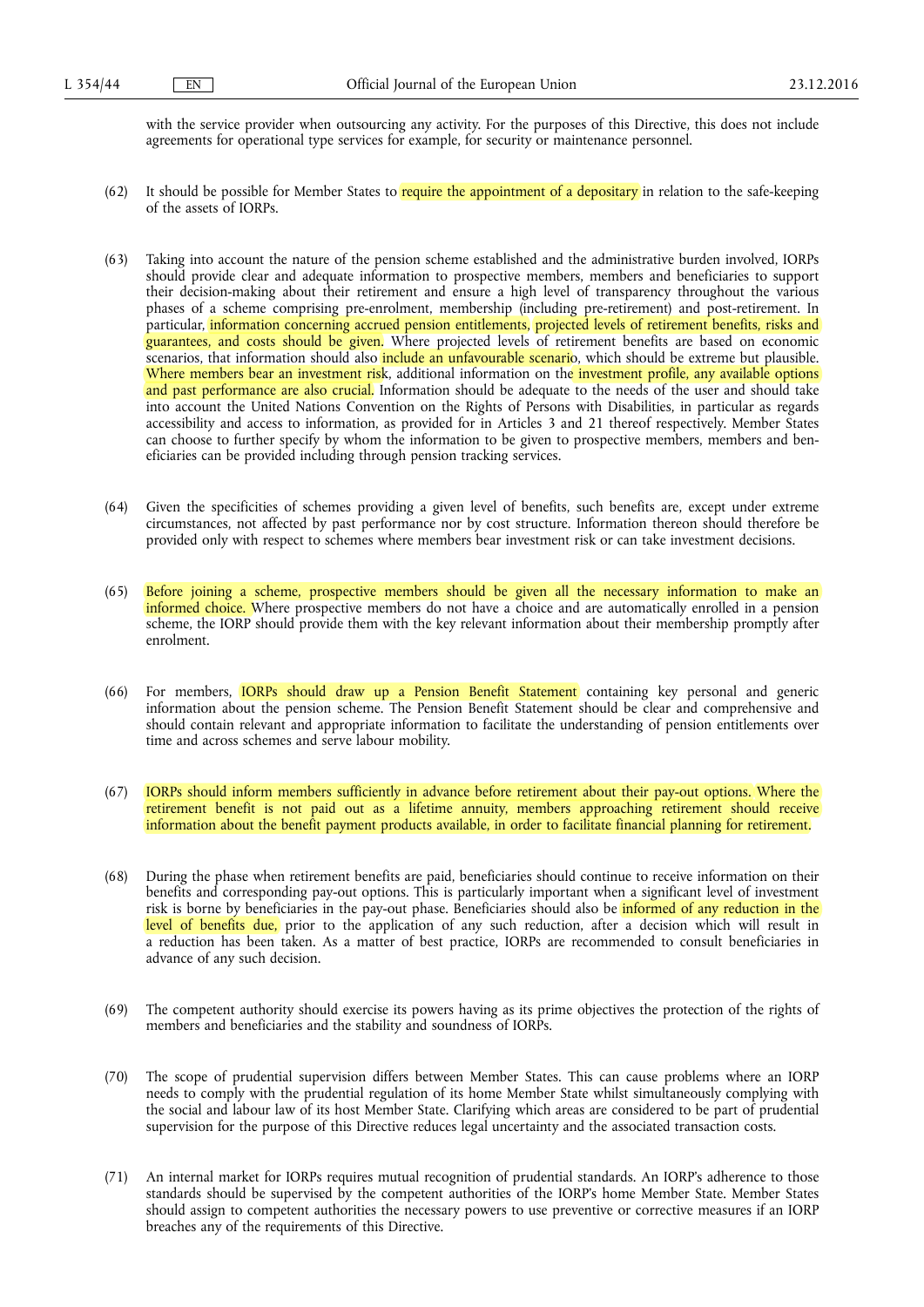- (72) In order to ensure effective supervision of outsourced activities, including all subsequent re-outsourcing activities, it is essential that the **competent authorities have access to all relevant data held by the service providers** to whom activities have been outsourced, regardless of whether the latter is a regulated or unregulated entity, and have the right to conduct on-site inspections. In order to take account of market developments and to ensure continuous compliance with the conditions for outsourcing, competent authorities should have the necessary powers to request information from IORPs and service providers about any outsourced activities.
- (73) Provision should be made for exchanges of information between the competent authorities, other authorities and bodies tasked with strengthening of financial stability and the termination of pension schemes. It is therefore necessary to specify the conditions under which those exchanges of information should be possible. Moreover, where information may be disclosed only with the express agreement of the competent authorities, those authorities should be able, where appropriate, to make their agreement subject to compliance with strict conditions.
- (74) Any processing of personal data carried out pursuant to this Directive, such as the exchange or transmission of personal data by the competent authorities, should be in accordance with Regulation (EU) 2016/679 of the European Parliament and of the Council ( 1 ), and any exchange or transmission of information by the European Supervisory Authorities pursuant to this Directive should be in accordance with Regulation (EC) No 45/2001 of the European Parliament and of the Council ( 2 ).
- (75) In order to ensure the smooth functioning of the internal market for occupational retirement provision organised on a Union scale, the Commission should, after consulting EIOPA, review and report on the application of this Directive and should submit that report to the European Parliament and to the Council by 13 January 2023.
- (76) In order to ensure fair competition between institutions, the transitional period allowing insurance undertakings falling within the scope of Directive 2009/138/EC to operate their occupational retirement provision business under the rules referred to in Article 4 of this Directive should be extended until 31 December 2022. Directive 2009/138/EC should therefore be amended accordingly.
- (77) The further development at Union level of solvency models, such as the holistic balance sheet (HBS), is not realistic in practical terms and not effective in terms of costs and benefits, particularly given the diversity of IORPs within and across Member States. No quantitative capital requirements, such as Solvency II or HBS models derived therefrom, should therefore be developed at the Union level with regard to IORPs, as they could potentially decrease the willingness of employers to provide occupational pension schemes.
- (78) Since the objective of this Directive, namely to create a Union legal framework covering IORPs, cannot be sufficiently achieved by the Member States, but can rather, by reason of the scale or effects of the action, be better achieved at Union level, the Union may adopt measures, in accordance with the principle of subsidiarity as set out in Article 5 of the Treaty on European Union. In accordance with the **principle of proportionality** as set out in that Article, this Directive does not go beyond what is necessary in order to achieve that objective.
- (79) In accordance with the Joint Political Declaration of 28 September 2011 of Member States and the Commission on explanatory documents, Member States have undertaken to accompany, in justified cases, the notification of their transposition measures with one or more documents explaining the relationship between the components of a directive and the corresponding parts of national transposition instruments. With regard to this Directive, the legislator considers the transmission of such documents to be justified.
- (80) The obligation to transpose this Directive into national law should be confined to those provisions which represent a substantive amendment as compared to the earlier Directives. The obligation to transpose the provisions which are unchanged arises under the earlier Directives.
- (81) This Directive should be without prejudice to the obligations of the Member States relating to the time-limits for transposition into national law and application of the Directives set out in Annex I, Part B,

<sup>(</sup> 1 ) Regulation (EU) 2016/679 of the European Parliament and of the Council of 27 April 2016 on the protection of natural persons with regard to the processing of personal data and on the free movement of such data, and repealing Directive 95/46/EC (General Data Protection Regulation) ( $\overline{O}$ J L 119, 4.5.2016, p. 1).

<sup>(</sup> 2 ) Regulation (EC) No 45/2001 of the European Parliament and of the Council of 18 December 2000 on the protection of individuals with regard to the processing of personal data by the Community institutions and bodies on the free movement of such data (OJ L 8, 12.1.2001, p. 1).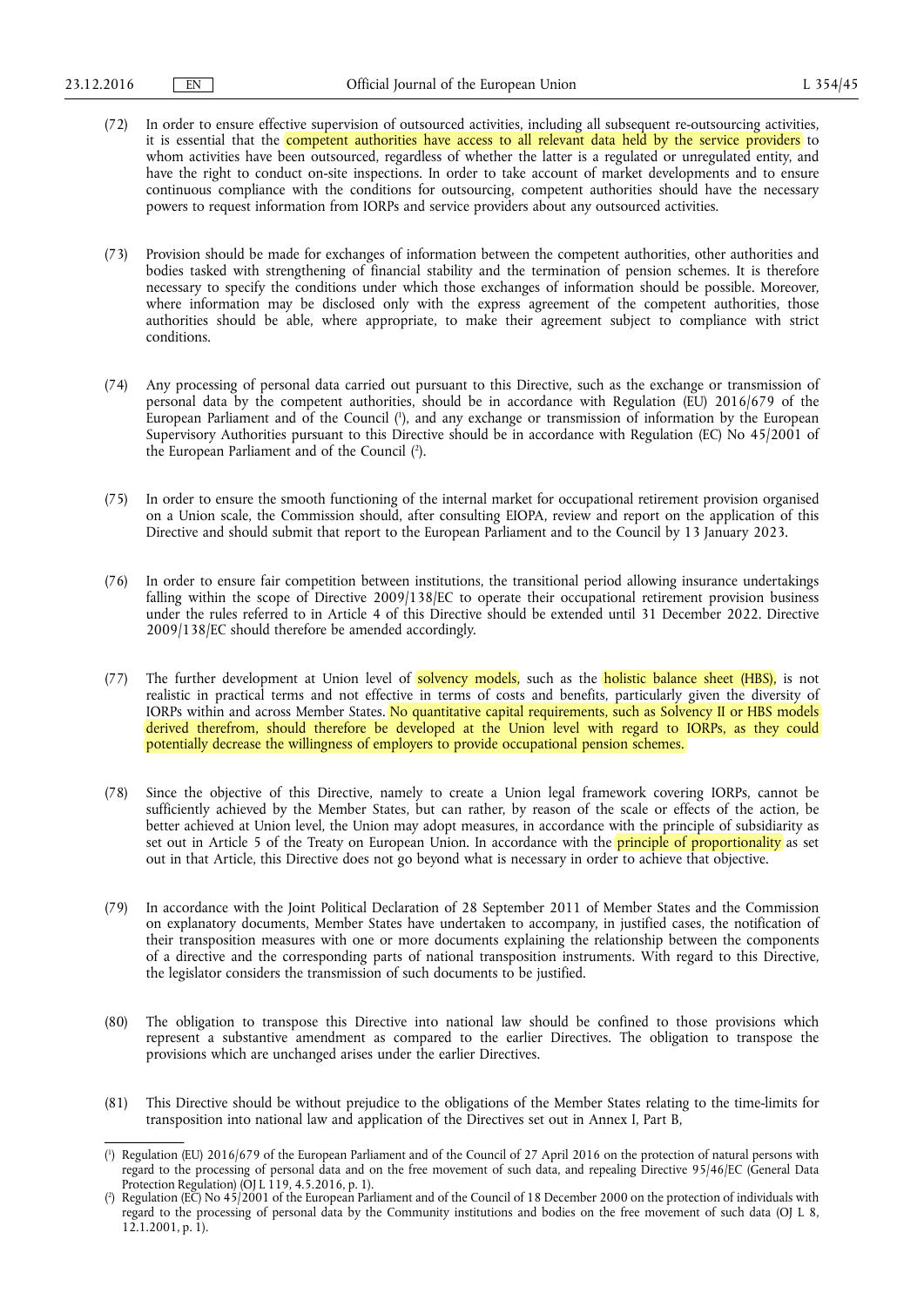HAVE ADOPTED THIS DIRECTIVE:

### TITLE I

### **GENERAL PROVISIONS**

### *Article 1*

### **Subject matter**

This Directive lays down rules for the taking-up and pursuit of activities carried out by institutions for occupational retirement provision (IORPs).

#### *Article 2*

### **Scope**

1. This Directive shall apply to IORPs. Where, in accordance with national law, IORPs do not have legal personality, Member States shall apply this Directive either to those IORPs or, subject to paragraph 2, to those authorised entities responsible for operating them and acting on their behalf.

- 2. This Directive shall not apply to:
- (a) institutions operating social security schemes which are covered by Regulations (EC) No 883/2004 ( 1 ) and (EC) No 987/2009 ( 2 ) of the European Parliament and of the Council;
- (b) institutions which are covered by Directives 2009/65/EC (3), 2009/138/EC, 2011/61/EU (4), 2013/36/EU (5) and 2014/65/EU (<sup>6</sup>) of the European Parliament and of the Council;
- (c) institutions which operate on a pay-as-you-go basis;
- (d) institutions where employees of the sponsoring undertaking have no legal rights to benefits and where the sponsoring undertaking can redeem the assets at any time and not necessarily meet its obligations for payment of retirement benefits;
- (e) companies using book-reserve schemes with a view to paying out retirement benefits to their employees.

### *Article 3*

#### **Application to IORPs operating social security schemes**

IORPs which also operate compulsory employment-related pension schemes which are considered to be social security schemes covered by Regulations (EC) No 883/2004 and (EC) No 987/2009 shall be covered by this Directive in respect of their non-compulsory occupational retirement provision business. In that case, the liabilities and corresponding assets shall be ring-fenced and it shall not be possible to transfer them to the compulsory pension schemes which are considered as social security schemes or vice versa.

<sup>(</sup> 1 ) Regulation (EC) No 883/2004 of the European Parliament and of the Council of 29 April 2004 on the coordination of social security systems (OJ L 166, 30.4.2004, p. 1).

<sup>(</sup> 2 ) Regulation (EC) No 987/2009 of the European Parliament and of the Council of 16 September 2009 laying down the procedure for implementing Regulation (EC) No 883/2004 on the coordination of social security systems (OJ L 284, 30.10.2009, p. 1).

<sup>(</sup> 3 ) Directive 2009/65/EC of the European Parliament and of the Council of 13 July 2009 on the coordination of laws, regulations and administrative provisions relating to undertakings for collective investment in transferable securities (UCITS) (OJ L 302, 17.11.2009, p. 32).

<sup>(</sup> 4 ) Directive 2011/61/EU of the European Parliament and of the Council of 8 June 2011 on Alternative Investment Fund Managers and amending Directives 2003/41/EC and 2009/65/EC and Regulations (EC) No 1060/2009 and (EU) No 1095/2010 (OJ L 174, 1.7.2011, p. 1).

<sup>(</sup> 5 ) Directive 2013/36/EU of European Parliament and of the Council of 26 June 2013 on access to the activity of credit institutions and the prudential supervision of credit institutions and investment firms, amending Directive 2002/87/EC and repealing Directives 2006/48/EC and 2006/49/EC (OJ L 176, 27.6.2013, p. 338).

<sup>(</sup> 6 ) Directive 2014/65/EU of the European Parliament and of the Council of 15 May 2014 on markets in financial instruments and amending Directive 2002/92/EC and Directive 2011/61/EU (OJ L 173, 12.6.2014, p. 349).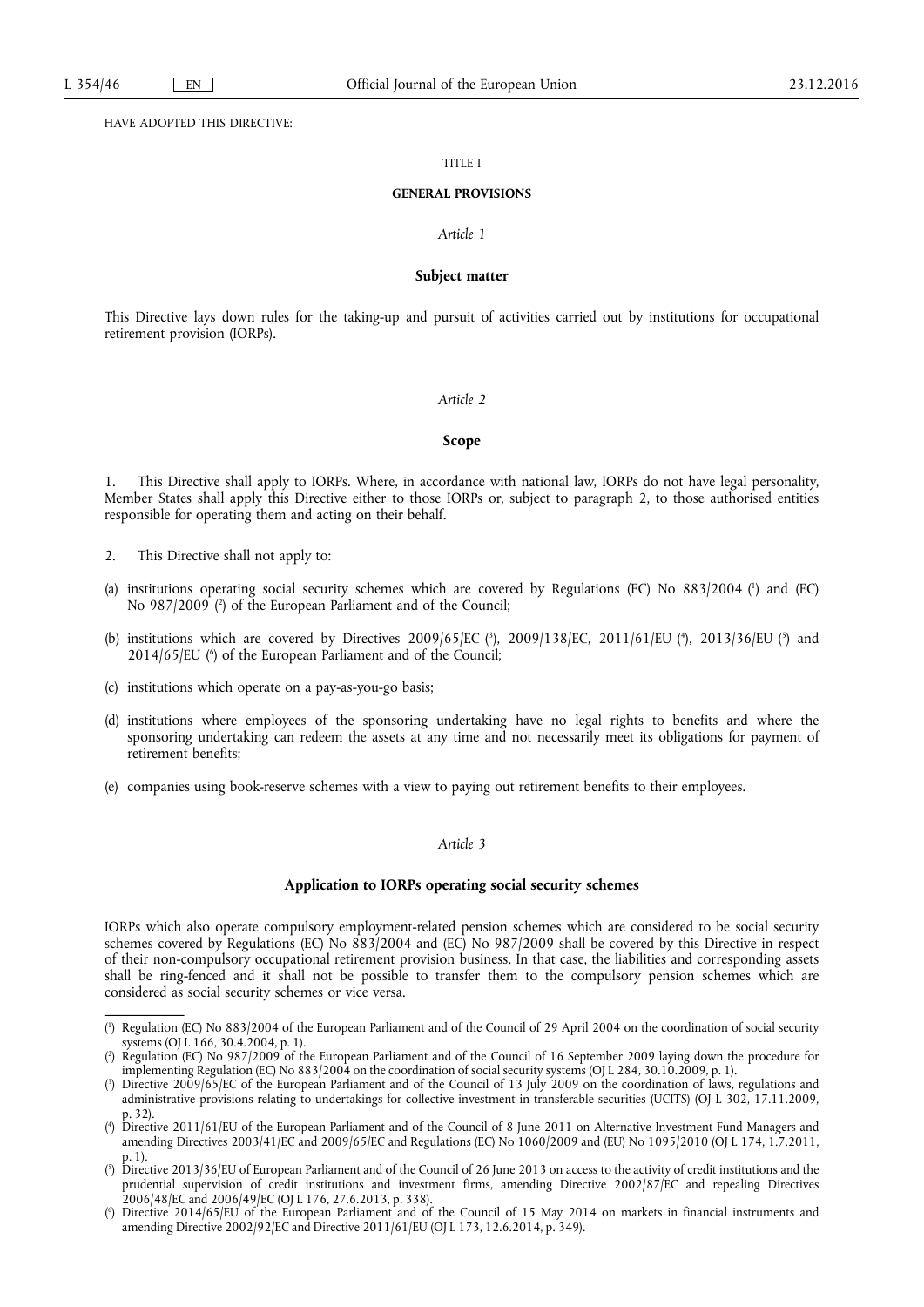#### *Article 4*

#### **Optional application to institutions covered by Directive 2009/138/EC**

Home Member States may choose to apply the provisions of Articles 9 to 14, Articles 19 to 22, Article 23(1) and (2), and Articles 24 to 58 of this Directive to the occupational retirement provision business of life insurance undertakings in accordance with points (a)(i) to (iii) of Article 2(3) and points (b)(ii) to (iv) of Article 2(3) of Directive 2009/138/EC. In that case, all assets and liabilities corresponding to the occupational retirement provision business shall be ringfenced, managed and organised separately from the other activities of the life insurance undertakings, without any possibility of transfer.

In the case referred to in the first paragraph of this Article, and only insofar as their occupational retirement provision business is concerned, life insurance undertakings shall not be subject to Articles 76 to 86, Article 132, Article 134(2), Article 173, Article 185(5), Article 185(7) and (8) and Article 209 of Directive 2009/138/EC.

The home Member State shall ensure that either the competent authorities, or the authorities responsible for supervision of life insurance undertakings covered by Directive 2009/138/EC, as part of their supervisory work, verify the strict separation of the relevant occupational retirement provision business.

#### *Article 5*

#### **Small IORPs and statutory schemes**

With the exception of Articles 32 to 35, Member States may choose not to apply this Directive, in whole or in part, to any IORP registered or authorised in their territories which operates pension schemes which together have less than 100 members in total. Subject to Article 2(2), such IORPs shall nevertheless be given the right to apply this Directive on a voluntary basis. Article 11 may be applied only if all the other provisions of this Directive apply. Member States shall apply Article 19(1) and Article 21(1) and (2) to any IORP registered or authorised in their territories which operates pension schemes which together have more than 15 members in total.

Member States may choose to apply any of Articles 1 to 8, Article 19 and Articles 32 to 35 to institutions where occupational retirement provision is made under statute, pursuant to national law, and is guaranteed by a public authority.

### *Article 6*

#### **Definitions**

For the purposes of this Directive:

- (1) 'institution for occupational retirement provision', or 'IORP', means an institution, irrespective of its legal form, operating on a funded basis, established separately from any sponsoring undertaking or trade for the purpose of providing retirement benefits in the context of an occupational activity on the basis of an agreement or a contract agreed:
	- (a) individually or collectively between the *employer(s)* and the employee(s) or their respective representatives, or
	- (b) with self-employed persons, individually or collectively, in compliance with the law of the home and host Member States.

and which carries out activities directly arising therefrom;

- (2) 'pension scheme' means a contract, an agreement, a trust deed or rules stipulating which retirement benefits are granted and under which conditions;
- (3) 'sponsoring undertaking' means any undertaking or other body, regardless of whether it includes or consists of one or more legal or natural persons, which acts as an employer or in a self-employed capacity or any combination thereof and which offers a pension scheme or pays contributions to an IORP;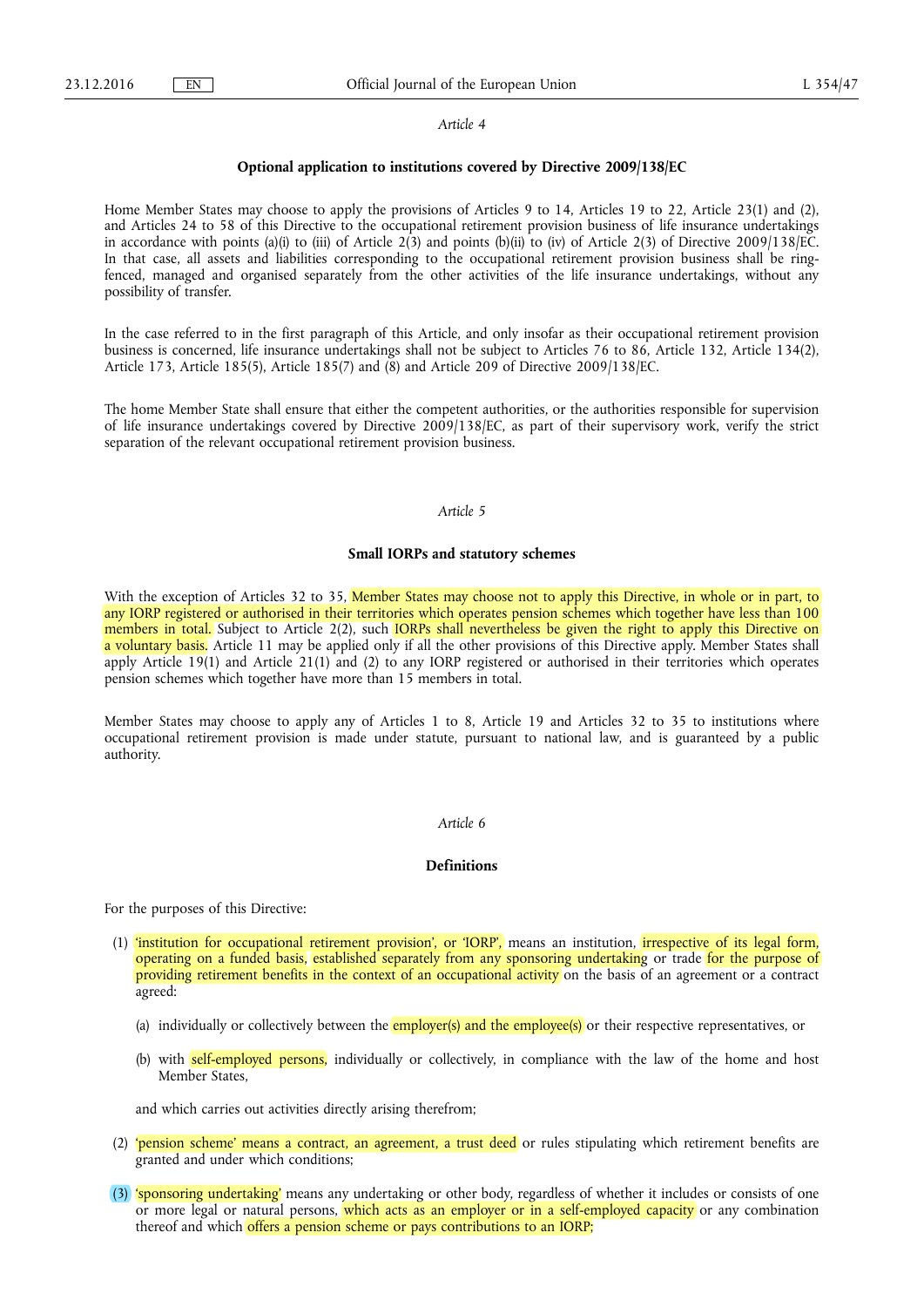- (4) 'retirement benefits' means benefits paid by reference to reaching, or the expectation of reaching, retirement or, where they are supplementary to those benefits and provided on an ancillary basis, in the form of payments on death, disability, or cessation of employment or in the form of support payments or services in case of sickness, indigence or death. In order to facilitate financial security in retirement, these benefits may take the form of payments for life, payments made for a temporary period, a lump sum, or any combination thereof;
- (5) 'member' means a person, other than a beneficiary or a prospective member, whose past or current occupational activities entitle or will entitle him/her to retirement benefits in accordance with the provisions of a pension scheme;
- (6) 'beneficiary' means a person receiving retirement benefits;
- (7) 'prospective member' means a person who is eligible to join a pension scheme;
- (8) 'competent authority' means a national authority designated to carry out the duties provided for in this Directive;
- (9) 'biometric risks' mean risks linked to death, disability and longevity;
- (10) 'home Member State' means the Member State in which the IORP has been registered or authorised and in which its main administration is located in accordance with Article 9;
- (11) 'host Member State' means the Member State whose social and labour law relevant to the field of occupational pension schemes is applicable to the relationship between the sponsoring undertaking and members or beneficiaries;
- (12) 'transferring IORP' means an IORP transferring all or a part of a pension scheme's liabilities, technical provisions, and other obligations and rights, as well as corresponding assets or cash equivalent thereof, to an IORP registered or authorised in another Member State;
- (13) 'receiving IORP' means an IORP receiving all or a part of a pension scheme's liabilities, technical provisions, and other obligations and rights, as well as corresponding assets or cash equivalent thereof, from an IORP registered or authorised in another Member State;
- (14) 'regulated market' means a regulated market as defined in point (21) of Article 4(1) of Directive 2014/65/EU;
- (15) 'multilateral trading facility' or 'MTF' means a multilateral trading facility or MTF as defined in point (22) of Article 4(1) of Directive 2014/65/EU;
- (16) 'organised trading facility' or 'OTF' means an organised trading facility or OTF as defined in point (23) of Article 4(1) of Directive 2014/65/EU;
- (17) 'durable medium' means an instrument which enables a member or a beneficiary to store information addressed personally to that member or beneficiary in a way that is accessible for future reference and for a period of time adequate for the purposes of the information and which allows the unchanged reproduction of the information stored;
- (18) 'key function', within a system of governance, means a capacity to undertake practical tasks comprising the risk management function, the internal audit function, and the actuarial function;
- (19) 'cross-border activity' means operating a pension scheme where the relationship between the sponsoring undertaking, and the members and beneficiaries concerned, is governed by the social and labour law relevant to the field of occupational pension schemes of a Member State other than the home Member State.

### *Article 7*

### **Activities of an IORP**

Member States shall require IORPs registered or authorised within their territories to limit their activities to retirementbenefit related operations and activities arising therefrom.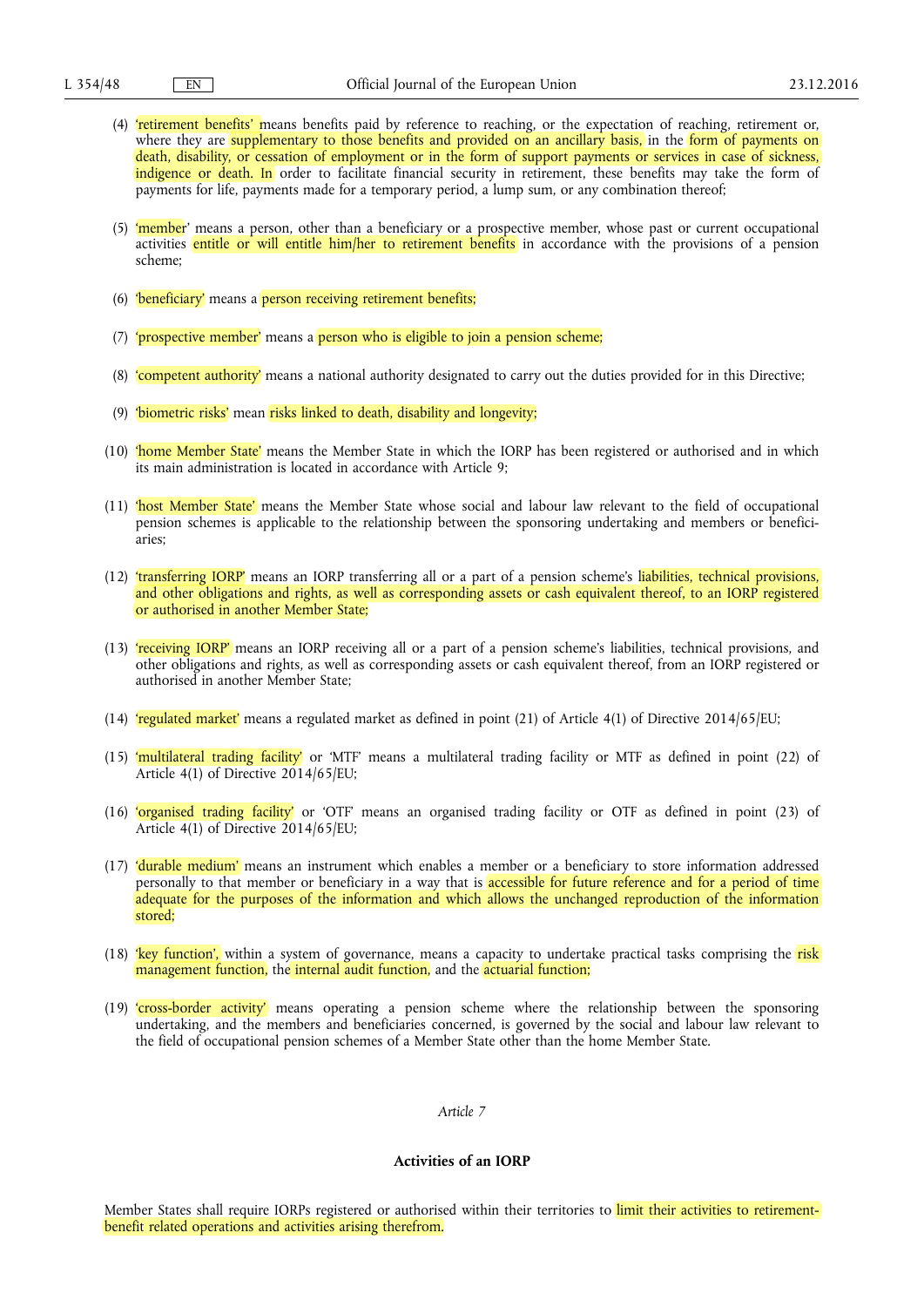When, in accordance with Article 4, a life insurance undertaking manages its occupational retirement provision business by ring-fencing its assets and liabilities, the ring-fenced assets and liabilities shall be restricted to retirement-benefit related operations and activities directly arising therefrom.

As a general principle, IORPs shall, where relevant, have regard to the aim of having an equitable spread of risks and benefits between generations in their activities.

### *Article 8*

#### **Legal separation between sponsoring undertakings and IORPs**

Member States shall ensure that there is a legal separation between a sponsoring undertaking and an IORP registered or authorised in their territories in order that the assets of the IORP are safeguarded in the interests of members and beneficiaries in the event of bankruptcy of the sponsoring undertaking.

### *Article 9*

#### **Registration or authorisation**

1. Member States shall, in respect of every IORP, the main administration of which is located in their territories, ensure that the **IORP** is registered in a national register, or authorised, by the competent authority.

The location of the main administration refers to the place where the main strategic decisions of an IORP are made.

2. In the case of cross-border activities undertaken in accordance with Article 11, the register shall also indicate the Member States in which the IORP is operating.

3. The information from the register shall be communicated to EIOPA which shall publish it on its website.

### *Article 10*

#### **Operating requirements**

- 1. Member States shall, in respect of every IORP registered or authorised in their territories, ensure that:
- (a) the IORP has implemented properly constituted rules regarding the operation of any pension scheme;
- (b) where the sponsoring undertaking guarantees the payment of the retirement benefits, it is committed to regular financing.

2. In accordance with the principle of subsidiarity and taking due account of the scale of pension benefits offered by the social security regimes, Member States may provide that additional benefits such as the option of longevity and disability cover, provision for surviving dependants and a guarantee of repayment of contributions are offered to members with the agreement of the employers and the employees or their respective representatives.

# *Article 11*

#### **Cross-border activities and procedures**

1. Without prejudice to national social and labour law on the organisation of pension systems, including compulsory membership and the outcomes of collective bargaining agreements, Member States shall allow an IORP registered or authorised in their territories to carry out cross-border activity. Member States shall also allow undertakings located in their territories to sponsor IORPs which propose to or carry out cross-border activity.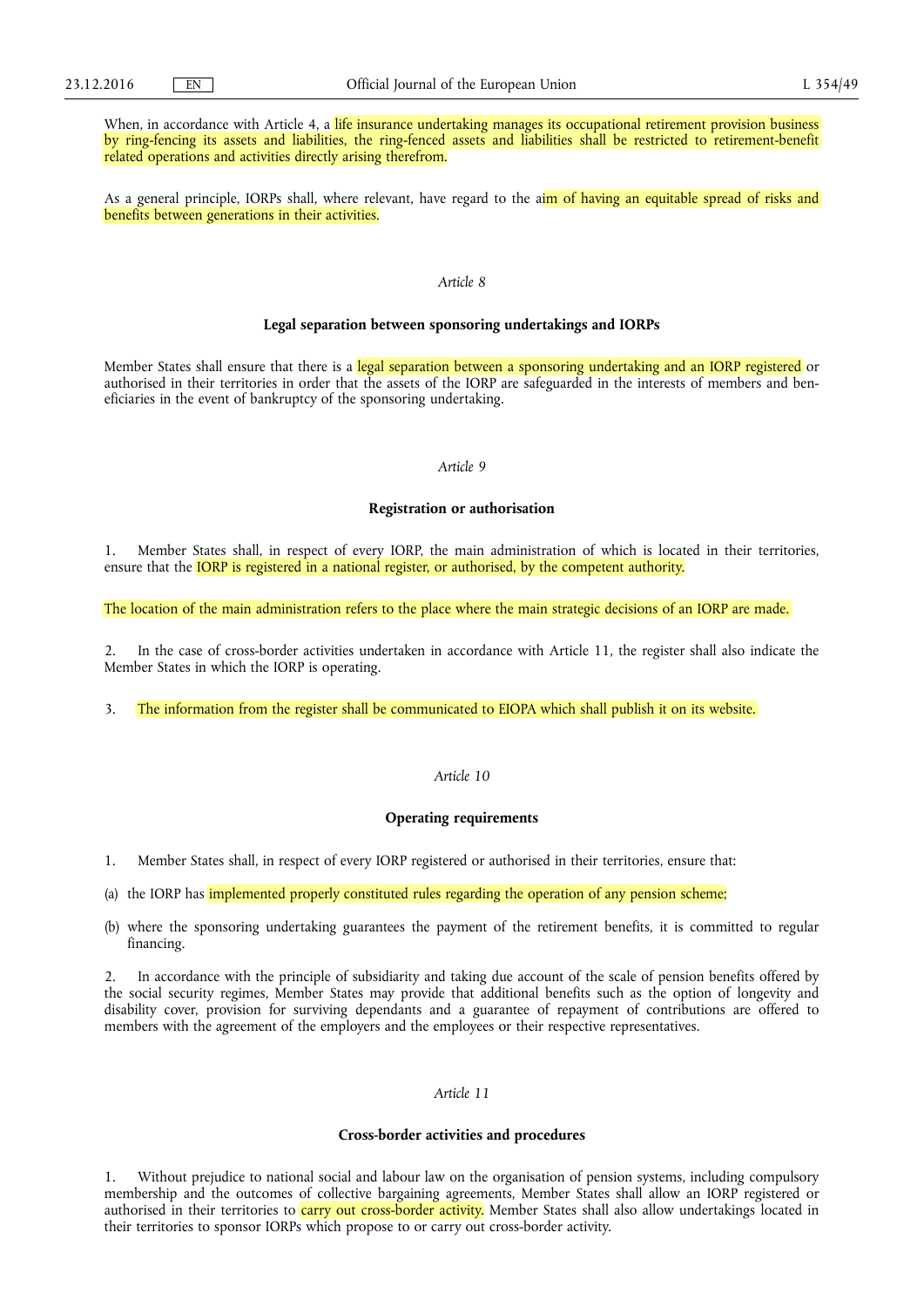2. An IORP proposing to carry out cross-border activity and to accept sponsorship from a sponsoring undertaking shall be subject to prior authorisation by the relevant competent authority of its home Member State.

3. An IORP shall notify its intention to carry out cross-border activity to the competent authority of the home Member State. Member States shall require IORPs to provide the following information when effecting the notification:

(a) the name of the host Member State(s), which shall, where applicable, be identified by the sponsoring undertaking;

(b) the name and the location of the main administration of the sponsoring undertaking;

(c) the main characteristics of the pension scheme to be operated for the sponsoring undertaking.

4. Where the competent authority of the home Member State is notified under paragraph 3, and unless it has issued a reasoned decision that the administrative structure or the financial situation of the IORP or the good repute or professional qualifications or experience of the persons running the IORP are not compatible with the proposed crossborder activity, that competent authority shall within three months of receiving all the information referred to in paragraph 3 communicate that information to the competent authority of the host Member State and inform the IORP accordingly.

The reasoned decision referred to in the first subparagraph shall be issued within three months of receiving all the information referred to in paragraph 3.

5. Where the competent authority of the home Member State does not communicate the information referred to in paragraph 3 to the competent authority of the host Member State, it shall give the reasons for this to the IORP concerned within three months of receiving all that information. That non-communication of information shall be subject to a right of appeal to the courts in the home Member State.

6. IORPs carrying out cross-border activity shall be subject to the information requirements referred to in Title IV imposed by the host Member State in respect of the prospective members, members and beneficiaries which that crossborder activity concerns.

7. Before the IORP starts to carry out a cross-border activity, the competent authority of the host Member State shall, within six weeks of receiving the information referred to in paragraph  $\frac{1}{2}$ , inform the competent authority of the home Member State, of the requirements of social and labour law relevant to the field of occupational pension schemes under which the pension scheme sponsored by an undertaking in the host Member State must be operated and of the information requirements of the host Member State referred to in Title IV which shall apply to the cross-border activity. The competent authority of the home Member State shall communicate this information to the IORP.

8. On receiving the communication referred to in paragraph 7, or if no communication is received from the competent authority of the home Member State on expiry of the period provided for in paragraph 7, the IORP may start to carry out a cross-border activity in accordance with the host Member State's requirements of social and labour law relevant to the field of occupational pension schemes and with the host Member State's information requirements as referred to in paragraph 7.

9. The competent authority of the host Member State shall inform the competent authority of the home Member State of any significant change in the host Member State's requirements of social and labour law relevant to the field of occupational pension schemes which may affect the characteristics of the pension scheme insofar as it concerns the cross-border activity, and any significant change in the host Member State's information requirements as referred to in paragraph 7. The competent authority of the home Member State shall communicate that information to the IORP.

10. The IORP shall be subject to on-going supervision by the competent authority of the host Member State as to the compliance of its activities with the host Member State's requirements of social and labour law relevant to the field of occupational pension schemes and of the host Member State's information requirements as referred to in paragraph 7. Should this supervision bring irregularities to light, the competent authority of the host Member State shall inform the competent authority of the home Member State immediately. The competent authority of the home Member State shall, in coordination with the competent authority of the host Member State, take the necessary measures to ensure that the IORP puts a stop to the detected breach.

11. If, despite the measures taken by the competent authority of the home Member State or because appropriate measures are lacking in the home Member State, the IORP persists in breaching the applicable provisions of the host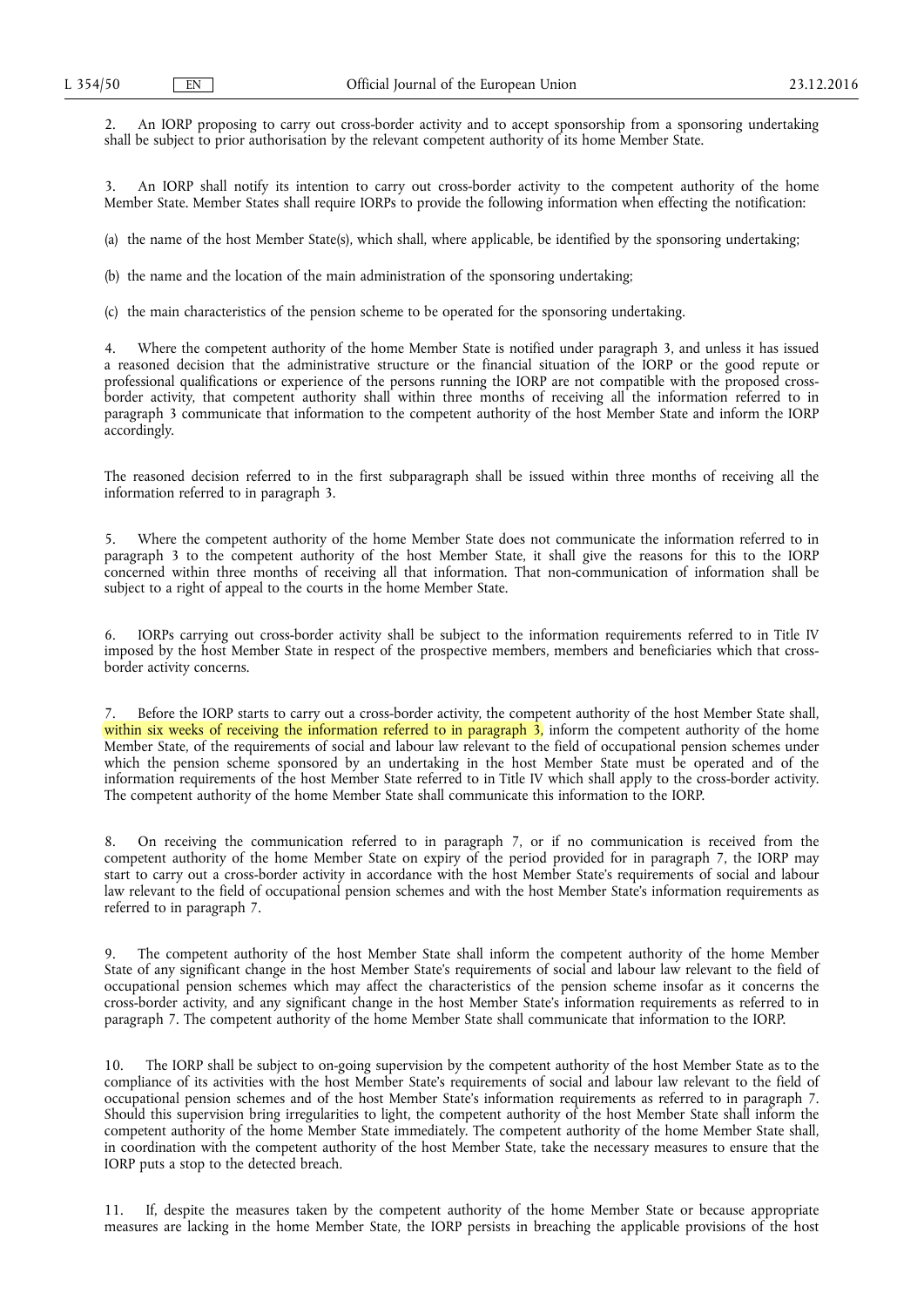Member State's requirements of social and labour law relevant to the field of occupational pension schemes or the host Member State's information requirements as referred to in paragraph 7, the competent authority of the host Member State may, after informing the competent authority of the home Member State, take appropriate measures to prevent or penalise further irregularities, including, insofar as is strictly necessary, preventing the IORP from operating in the host Member State for the sponsoring undertaking.

# *Article 12*

### **Cross-border transfers**

1. Member States shall allow IORPs registered or authorised in their territories to transfer all or a part of a pension scheme's liabilities, technical provisions, and other obligations and rights, as well as corresponding assets or cash equivalent thereof, to a receiving IORP.

2. Member States shall ensure that the costs of the transfer are not incurred by the remaining members and beneficiaries of the transferring IORP or by the incumbent members and beneficiaries of the receiving IORP.

- 3. The transfer shall be subject to prior approval by:
- (a) a majority of members and a majority of the beneficiaries concerned or, where applicable, by a majority of their representatives. The majority shall be defined in accordance with national law. The information on the conditions of the transfer shall be made available to the members and beneficiaries concerned and, where applicable, to their representatives, in a timely manner by the transferring IORP before the application referred to in paragraph 4 is submitted; and
- (b) the sponsoring undertaking, where applicable.

The transfer of all or a part of a pension scheme's liabilities, technical provisions, and other obligations and rights, as well as corresponding assets or cash equivalent thereof, between transferring and receiving IORPs shall be subject to authorisation by the competent authority of the home Member State of the receiving IORP after obtaining the prior consent of the competent authority of the home Member State of the transferring IORP. The application for authorisation of the transfer shall be submitted by the receiving IORP. The competent authority of the home Member State of the receiving IORP shall grant or refuse the authorisation and communicate its decision to the receiving IORP within three months of receipt of the application.

- 5. The application for the authorisation of transfer referred to in paragraph 4 shall contain the following information:
- (a) the written agreement between the transferring and the receiving IORPs setting out the conditions of the transfer;
- (b) a description of the main characteristics of the pension scheme;
- (c) a description of the liabilities or technical provisions to be transferred, and other obligations and rights, as well as corresponding assets or cash equivalent thereof;
- (d) the names and the locations of the main administrations of the transferring and the receiving IORPs and the Member States in which each IORP is registered or authorised;
- (e) the location of the main administration of the sponsoring undertaking and the name of the sponsoring undertaking;
- (f) evidence of the prior approval in accordance with paragraph 3;
- (g) where applicable, the names of the Member States whose social and labour law relevant to the field of occupational pension schemes is applicable to the pension scheme concerned.

6. The competent authority of the home Member State of the receiving IORP shall forward the application referred to in paragraph  $\vec{4}$  to the competent authority of the transferring IORP, without delay following its receipt.

- 7. The competent authority of the home Member State of the receiving IORP shall only assess whether:
- (a) all the information referred to in paragraph 5 has been provided by the receiving IORP;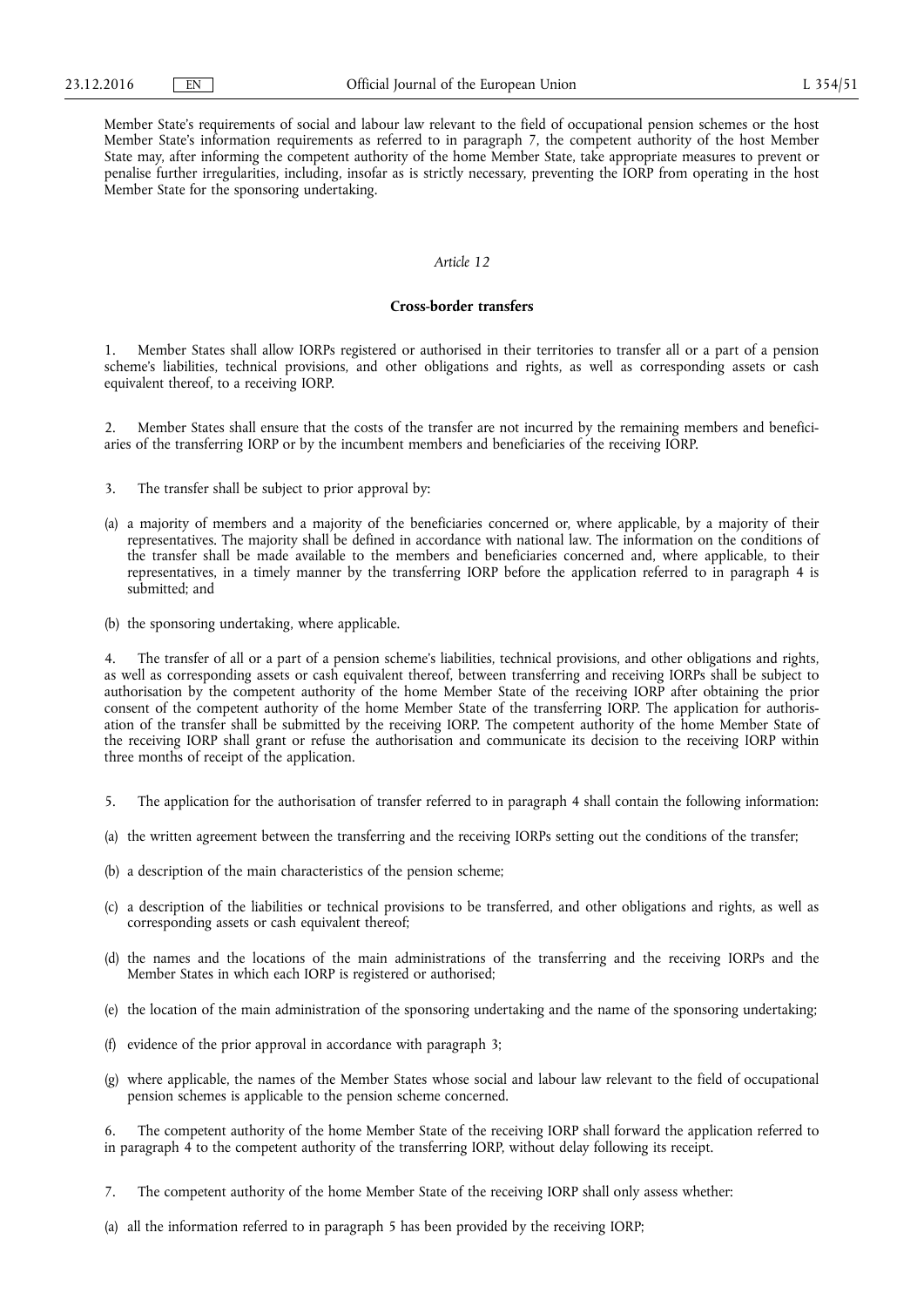- (b) the administrative structure, the financial situation of the receiving IORP and the good repute or professional qualifications or experience of the persons running the receiving IORP are compatible with the proposed transfer;
- (c) the long term interests of the members and beneficiaries of the receiving IORP and the transferred part of the scheme are adequately protected during and after the transfer;
- (d) the technical provisions of the receiving IORP are fully funded at the date of the transfer, where the transfer results in a cross-border activity; and
- (e) the assets to be transferred are sufficient and appropriate to cover the liabilities, technical provisions and other obligations and rights to be transferred, in accordance with applicable rules in the home Member State of the receiving IORP.
- 8. The competent authority of the home Member State of the transferring IORP shall only assess whether:
- (a) in the case of a partial transfer of the pension scheme's liabilities, technical provisions, and other obligations and rights, as well as corresponding assets or cash equivalent thereof, the long term interests of the members and beneficiaries of the remaining part of the scheme are adequately protected;
- (b) the individual entitlements of the members and beneficiaries are at least the same after the transfer;
- (c) the assets corresponding to the pension scheme to be transferred are sufficient and appropriate to cover the liabilities, technical provisions and other obligations and rights to be transferred, in accordance with the applicable rules in the home Member State of the transferring IORP.

9. The competent authority of the home Member State of the transferring IORP shall communicate the results of the assessment referred to in paragraph 8 within eight weeks of receipt of the application referred to in paragraph 6 in order to allow the competent authority of the home Member State of the receiving IORP to take a decision in accordance with paragraph 4.

10. Where the authorisation is refused, the competent authority of the home Member State of the receiving IORP shall provide the reasoning for such refusal within the three month period referred to in paragraph 4. That refusal, or a failure to act by the competent authority of the home Member State of the receiving IORP shall be subject to a right of appeal to the courts in the home Member State of the receiving IORP.

11. The competent authority of the home Member State of the receiving IORP shall inform the competent authority of the home Member State of the transferring IORP of the decision referred to in paragraph 4, within two weeks of taking that decision.

Where the transfer results in a cross-border activity, the competent authority of the home Member State of the transferring IORP shall also inform the competent authority of the home Member State of the receiving IORP of the requirements of social and labour law relevant to the field of occupational pension schemes under which the pension scheme must be operated and of the information requirements of the host Member State referred to in Title IV which shall apply to the cross-border activity. This shall be communicated within a further four weeks.

The competent authority of the home Member State of the receiving IORP shall communicate this information to the receiving IORP within one week of its receipt.

12. Upon receipt of a decision to grant an authorisation as referred to in paragraph 4, or if no information on the decision is received from the competent authority of the home Member State of the receiving IORP on expiry of the period referred to in the third subparagraph of paragraph 11, the receiving IORP may start to operate the pension scheme.

13. In the case of a disagreement about the procedure or content of an action or inaction of the competent authority of the home Member State of the transferring or receiving IORP, including a decision to authorise or refuse a crossborder transfer, EIOPA may carry out non-binding mediation in accordance with point (c) of the second paragraph of Article 31 of Regulation (EU) No 1094/2010 upon request of either of the competent authorities or on its own initiative.

14. Where the receiving IORP carries out a cross-border activity, Article 11(9), (10) and (11) shall apply.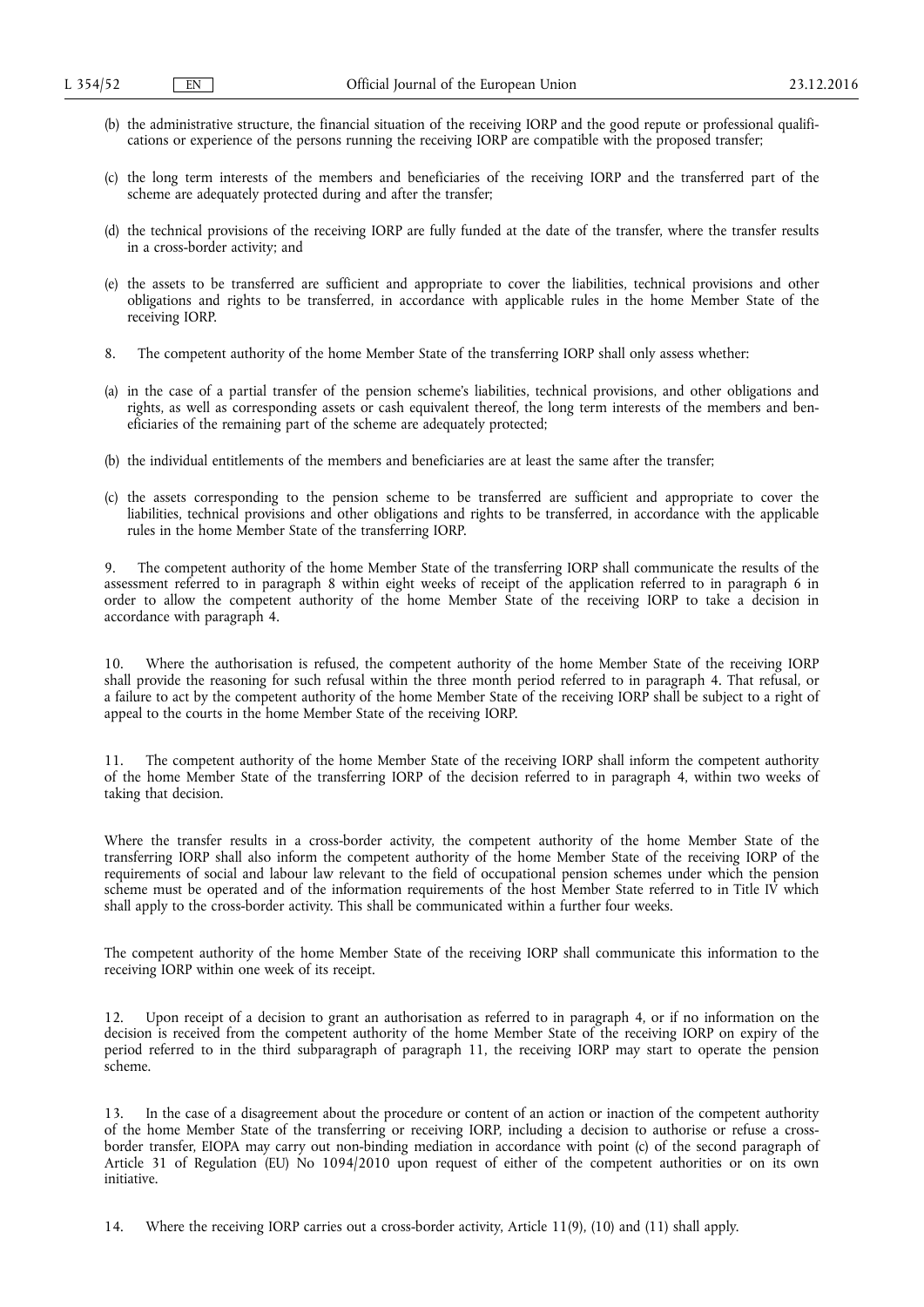TITLE II

#### **QUANTITATIVE REQUIREMENTS**

### *Article 13*

### **Technical provisions**

1. The home Member State shall ensure that IORPs operating occupational pension schemes establish at all times in respect of the total range of their pension schemes an adequate amount of liabilities corresponding to the financial commitments which arise out of their portfolio of existing pension contracts.

2. The home Member State shall ensure that IORPs operating occupational pension schemes, where they provide cover against biometric risks or guarantee either an investment performance or a given level of benefits, establish sufficient technical provisions in respect of the total range of such schemes.

3. The calculation of technical provisions shall take place every year. However, the home Member State may allow a calculation once every three years if the IORP provides members or the competent authorities with a certification or a report of adjustments for the intervening years. The certification or the report shall reflect the adjusted development of the technical provisions and changes in risks covered.

4. The calculation of the technical provisions shall be executed and certified by an actuary or by another specialist in that field, including an auditor, where permitted by national law, on the basis of actuarial methods recognised by the competent authorities of the home Member State, according to the following principles:

- (a) the minimum amount of the technical provisions shall be calculated by a sufficiently prudent actuarial valuation, taking account of all commitments for benefits and for contributions in accordance with the pension arrangements of the IORP. It must be sufficient both for pensions and benefits already in payment to beneficiaries to continue to be paid, and to reflect the commitments which arise out of members' accrued pension rights. The economic and actuarial assumptions chosen for the valuation of the liabilities shall also be chosen prudently taking account, if applicable, of an appropriate margin for adverse deviation;
- (b) the maximum rates of interest used shall be chosen prudently and determined in accordance with any relevant rules of the home Member State. Those prudent rates of interest shall be determined by taking into account:
	- (i) the yield on the corresponding assets held by the IORP and the projected future investment returns;
	- (ii) the market yields of high-quality bonds, government bonds, European Stability Mechanism bonds, European Investment Bank (EIB) bonds or European Financial Stability Facility bonds, or;
	- (iii) a combination of points (i) and (ii);
- (c) the biometric tables used for the calculation of technical provisions shall be based on prudent principles, having regard to the main characteristics of the group of members and the pension schemes, in particular the expected changes in the relevant risks;
- (d) the method and basis of calculation of technical provisions shall in general remain constant from one financial year to another. However, discontinuities may be justified by a change of legal, demographic or economic circumstances underlying the assumptions.

The home Member State may make the calculation of technical provisions subject to additional and more detailed requirements, with a view to ensuring that the interests of members and beneficiaries are adequately protected.

### *Article 14*

### **Funding of technical provisions**

1. The home Member State shall require every IORP to have at all times sufficient and appropriate assets to cover the technical provisions in respect of the total range of pension schemes operated.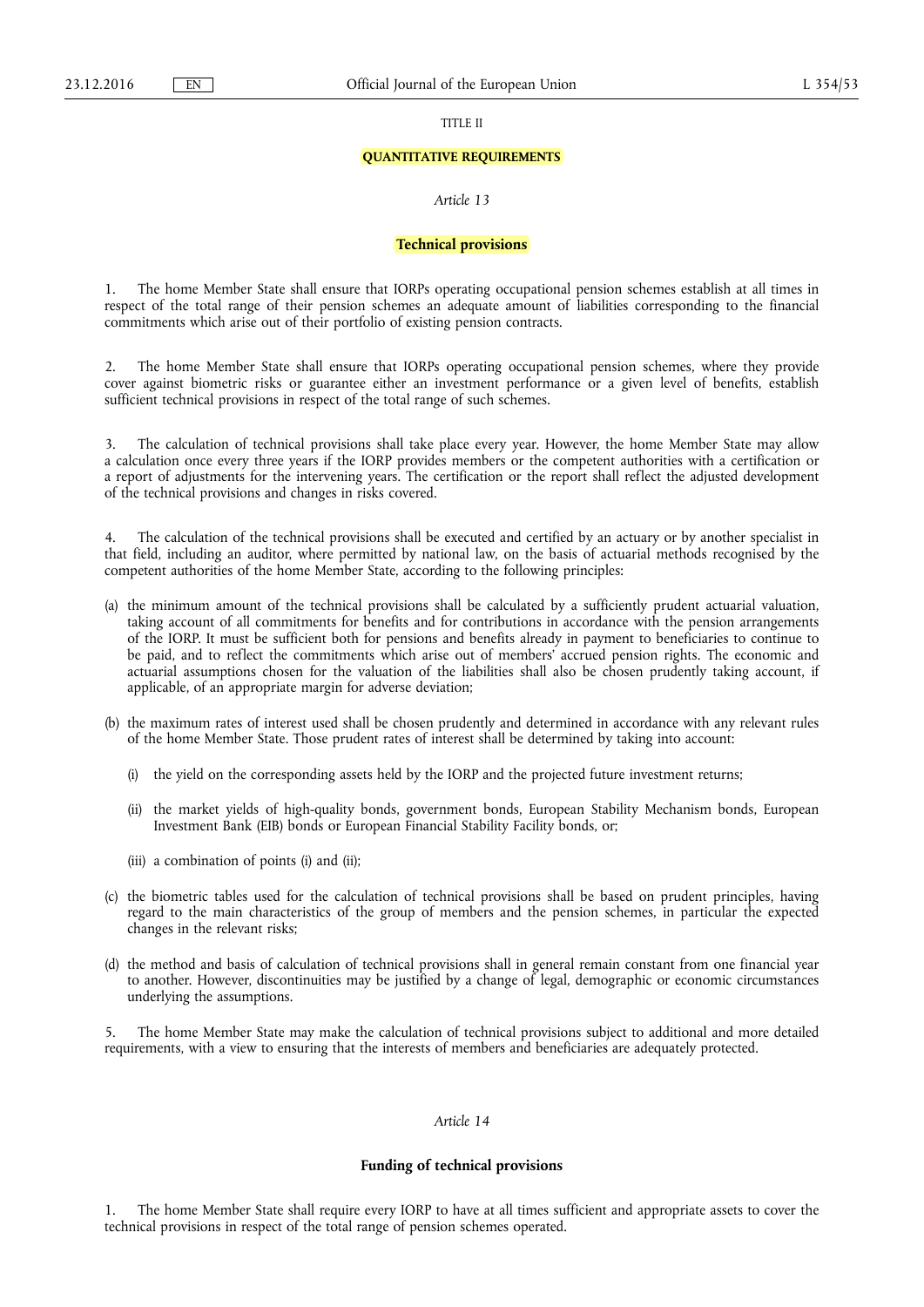2. The home Member State may allow an IORP, for a limited period of time, to have insufficient assets to cover the technical provisions. In this case, the competent authorities shall require the IORP to adopt a concrete and realisable recovery plan with a timeline in order to ensure that the requirements of paragraph 1 are met again. The plan shall be subject to the following conditions:

- (a) the IORP shall set up a concrete and realisable plan to re-establish the required amount of assets to cover fully the technical provisions in due time. The plan shall be made available to members or, where applicable, to their representatives and/or shall be subject to approval by the competent authorities of the home Member State;
- (b) in drawing up the plan, account shall be taken of the specific situation of the IORP, in particular the asset/liability structure, risk profile, liquidity plan, the age profile of the members entitled to receive retirement benefits, start-up schemes and schemes changing from non-funding or partial funding to full funding;
- (c) in the event of winding up of a pension scheme during the period referred to in the first sentence of this paragraph, the IORP shall inform the competent authorities of the home Member State. The IORP shall establish a procedure in order to transfer the assets and the corresponding liabilities of that scheme to another IORP, an insurance undertaking or other appropriate body. This procedure shall be disclosed to the competent authorities of the home Member State and a general outline of the procedure shall be made available to members or, where applicable, to their representatives in accordance with the principle of confidentiality.

3. In the event of cross-border activity, the technical provisions shall at all times be fully funded in respect of the total range of pension schemes operated. If this condition is not met, the competent authority of the home Member State shall promptly intervene and require the IORP to immediately draw up appropriate measures and implement them without delay in a way that members and beneficiaries are adequately protected.

### *Article 15*

### **Regulatory own funds**

1. The home Member State shall ensure that IORPs operating pension schemes, where the IORP itself, and not the sponsoring undertaking, underwrites the liability to cover against biometric risk, or guarantees a given investment performance or a given level of benefits, hold on a permanent basis additional assets above the technical provisions to serve as a buffer. The amount thereof shall reflect the type of risk and the portfolio of assets in respect of the total range of schemes operated. Those assets shall be free of all foreseeable liabilities and serve as a safety capital to absorb discrepancies between the anticipated and the actual expenses and profits.

2. For the purposes of calculating the minimum amount of additional assets, the rules laid down in Articles 16, 17 and 18 shall apply.

3. Paragraph 1 shall, however, not prevent Member States from requiring IORPs located in their territory to hold regulatory own funds or from laying down more detailed rules provided that they are prudentially justified.

#### *Article 16*

### **Available solvency margin**

1. Member States shall require of every IORP referred to in Article 15(1) which is registered or authorised in their territories an adequate available solvency margin in respect of its entire business at all times which is at least equal to the requirements in this Directive in order to ensure long-term sustainability of occupational retirement provision.

The available solvency margin shall consist of the assets of the IORP free of any foreseeable liabilities, less any intangible items, including:

- (a) the paid-up share capital or, in the case of an IORP taking the form of a mutual undertaking, the effective initial fund plus any accounts of the members of the mutual undertaking which fulfil the following criteria:
	- (i) the memorandum and articles of association must stipulate that payments may be made from those accounts to members of the mutual undertaking only insofar as this does not cause the available solvency margin to fall below the required level or, after the dissolution of the undertaking, where all the undertaking's other debts have been settled;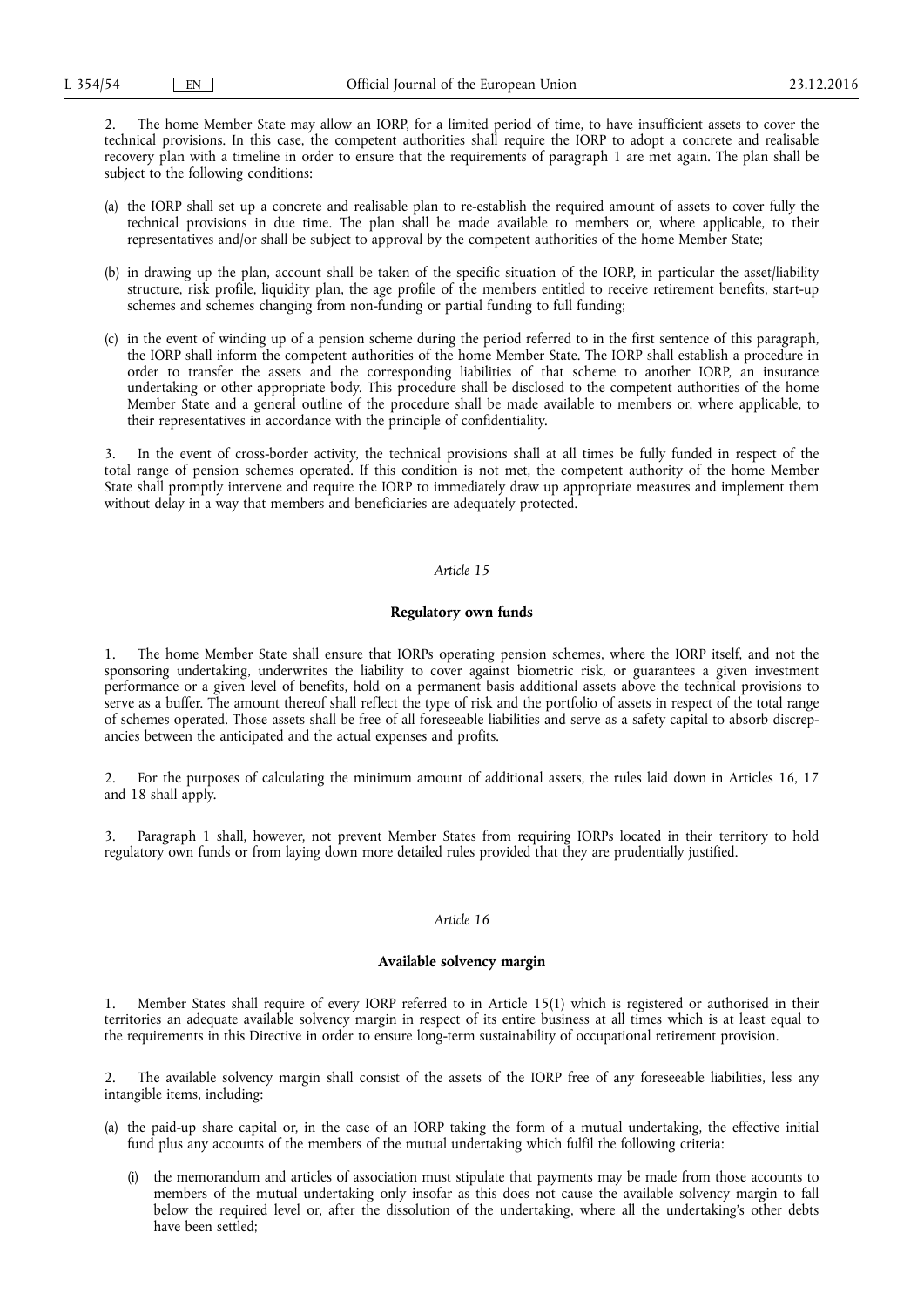- (ii) the memorandum and articles of association must stipulate, with respect to any payments referred to in point (i) for reasons other than the individual termination of membership in the mutual undertaking, that the competent authorities must be notified at least one month in advance and can prohibit the payment within that period; and
- (iii) the relevant provisions of the memorandum and articles of association may be amended only after the competent authorities have declared that they have no objection to the amendment, without prejudice to the criteria referred to in points (i) and (ii);
- (b) reserves (statutory and free) not corresponding to underwriting liabilities;
- (c) the profit or loss brought forward after deduction of dividends to be paid; and
- (d) insofar as authorised under national law, profit reserves appearing in the balance sheet where they may be used to cover any losses which may arise and where they have not been made available for distribution to members and beneficiaries.

The available solvency margin shall be reduced by the amount of own shares directly held by the IORP.

- 3. Member States may provide that the available solvency margin may also comprise:
- (a) cumulative preferential share capital and subordinated loan capital up to 50 % of the lesser of the available solvency margin and the required solvency margin, no more than 25 % of which shall consist of subordinated loans with a fixed maturity, or fixed-term cumulative preferential share capital, provided that binding agreements exist under which, in the event of the bankruptcy or liquidation of the IORP, the subordinated loan capital or preferential share capital ranks after the claims of all other creditors and is not to be repaid until all other debts outstanding at the time have been settled;
- (b) securities with no specified maturity date and other instruments, including cumulative preferential shares other than those referred to in point (a), to a maximum of 50 % of the available solvency margin, or the required solvency margin, whichever the lesser, for the total of such securities, and the subordinated loan capital referred to in point (a), provided they fulfil the following conditions:
	- (i) they must not be repaid on the initiative of the bearer or without the prior consent of the competent authority;
	- (ii) the contract of issue must enable the IORP to defer the payment of interest on the loan;
	- (iii) the lender's claims on the IORP must rank entirely after those of all non-subordinated creditors;
	- (iv) the documents governing the issue of the securities must provide for the loss-absorption capacity of the debt and unpaid interest, while enabling the IORP to continue its business; and
	- (v) only fully paid-up amounts must be taken into account.

For the purposes of point (a), subordinated loan capital shall also fulfil the following conditions:

- (i) only fully paid-up funds shall be taken into account;
- (ii) for loans with a fixed maturity, the original maturity shall be at least five years. No later than one year before the repayment date, the IORP shall submit to the competent authorities for their approval a plan showing how the available solvency margin will be kept at or brought to the required level at maturity, unless the extent to which the loan may rank as a component of the available solvency margin is gradually reduced during at least the five years before the repayment date. The competent authorities may authorise the early repayment of such loans provided application is made by the issuing IORP and its available solvency margin will not fall below the required level;
- (iii) loans the maturity of which is not fixed shall be repayable only subject to five years' notice unless the loans are no longer considered as a component of the available solvency margin or unless the prior consent of the competent authorities is specifically required for early repayment. In the latter event the IORP shall notify the competent authorities at least six months before the date of the proposed repayment, specifying the available solvency margin and the required solvency margin both before and after that repayment. The competent authorities shall authorise repayment only where the IORP's available solvency margin will not fall below the required level;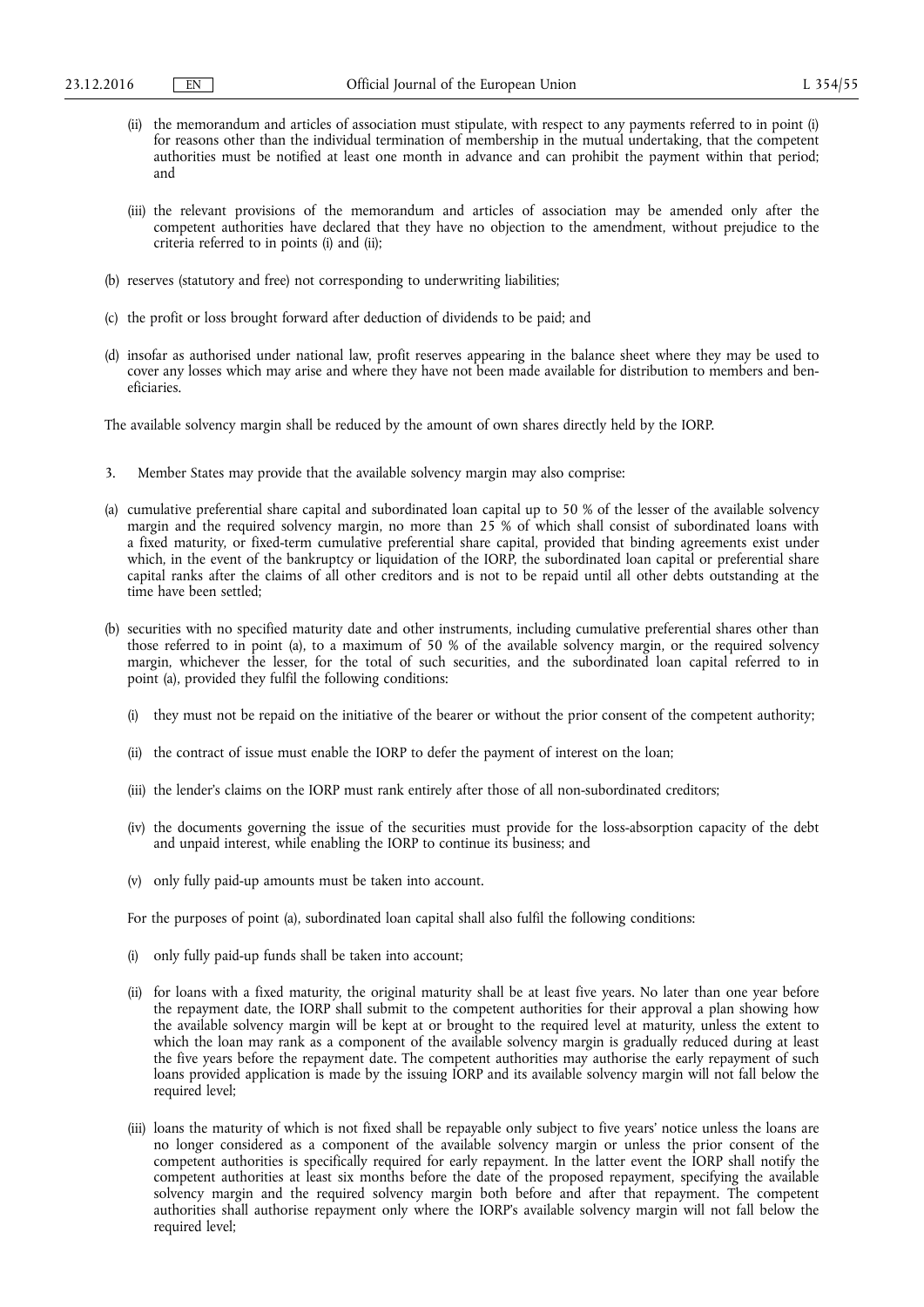- (iv) the loan agreement shall not include any clause providing that in specified circumstances, other than the winding-up of the IORP, the debt will become repayable before the agreed repayment dates; and
- (v) the loan agreement may be amended only after the competent authorities have declared that they have no objection to the amendment.

Upon application, with supporting evidence, by the IORP to the competent authority of the home Member State and with the agreement of that competent authority, the available solvency margin may also comprise:

- (a) where Zillmerising is not practised or where, if practised, it is less than the loading for acquisition costs included in the premium, the difference between a non-Zillmerised or partially Zillmerised mathematical provision and a mathematical provision Zillmerised at a rate equal to the loading for acquisition costs included in the premium;
- (b) any hidden net reserves arising out of the valuation of assets, insofar as such hidden net reserves are not of an exceptional nature;
- (c) one half of the unpaid share capital or initial fund, once the paid-up part amounts to 25 % of that share capital or fund, up to 50 % of the available or required solvency margin, whichever is the lesser.

The figure referred to in point (a) shall not exceed 3,5 % of the sum of the differences between the relevant capital sums of life insurance and occupational retirement provision activities and the mathematical provisions for all policies for which Zillmerising is possible. The difference shall be reduced by the amount of any undepreciated acquisition costs entered as an asset.

### *Article 17*

#### **Required solvency margin**

1. The required solvency margin shall be determined as laid down in paragraphs 2 to 6 according to the liabilities underwritten.

- 2. The required solvency margin shall be equal to the sum of the following results:
- (a) the first result:

a 4 % fraction of the mathematical provisions relating to direct business and reinsurance acceptances gross of reinsurance cessions shall be multiplied by the ratio, which shall not be less than 85 %, for the previous financial year, of the mathematical provisions net of reinsurance cessions to the gross total mathematical provisions;

(b) the second result:

for policies on which the capital at risk is not a negative figure, a 0,3 % fraction of such capital underwritten by the IORP shall be multiplied by the ratio, which shall not be less than 50 %, for the previous financial year, of the total capital at risk retained as the IORP's liability after reinsurance cessions and retrocessions to the total capital at risk gross of reinsurance.

For temporary assurances on death of a maximum term of three years, that fraction shall be 0,1 %. For such assurance of a term of more than three years but not more than five years, that fraction shall be 0,15 %.

3. For supplementary insurances referred to in point (a)(iii) of Article 2(3) of Directive 2009/138/EC, the required solvency margin shall be equal to the required solvency margin for IORPs as laid down in Article 18.

4. For capital redemption operations referred to in point (b)(ii) of Article 2(3) of Directive 2009/138/EC, the required solvency margin shall be equal to a 4 % fraction of the mathematical provisions calculated in compliance with paragraph 2(a).

5. For operations referred to in point (b)(i) of Article 2(3) of Directive 2009/138/EC, the required solvency margin shall be equal to 1 % of their assets.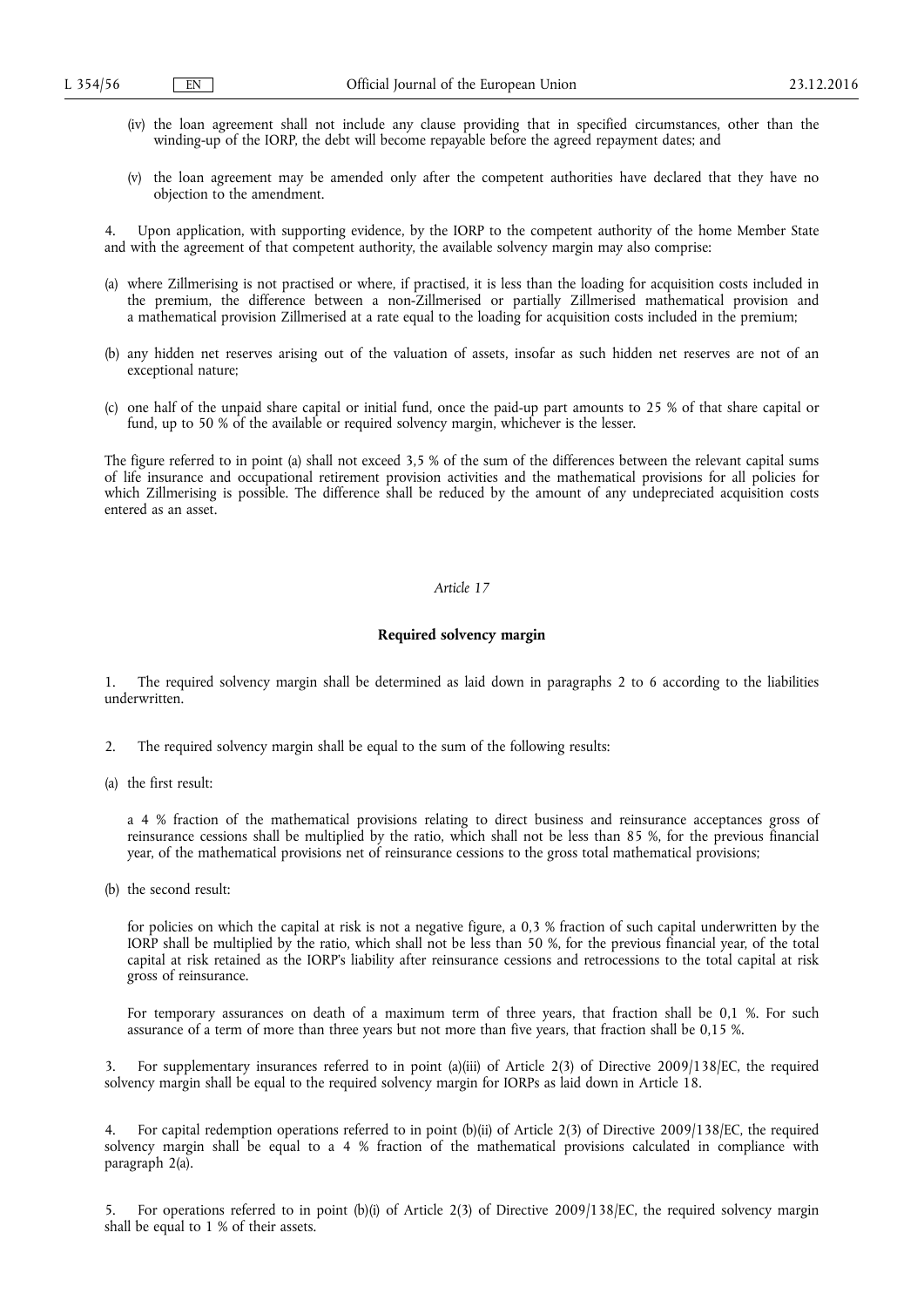6. For assurances linked to investment funds and covered by points (a)(i) and (ii) of Article 2(3) of Directive 2009/138/EC and for the operations referred to in points (b)(iii) to (v) of Article 2(3) of Directive 2009/138/EC, the required solvency margin shall be equal to the sum of the following:

- (a) insofar as the IORP bears an investment risk, a 4 % fraction of the technical provisions, calculated in compliance with paragraph 2(a);
- (b) insofar as the IORP bears no investment risk but the allocation to cover management expenses is fixed for a period exceeding five years, a 1 % fraction of the technical provisions, calculated in compliance with paragraph 2(a);
- (c) insofar as the IORP bears no investment risk and the allocation to cover management expenses is not fixed for a period exceeding five years, an amount equivalent to 25 % of the net administrative expenses of the previous financial year pertaining to such assurances and operations;
- (d) insofar as the IORP covers a death risk, a 0,3 % fraction of the capital at risk calculated in compliance with paragraph 2(b).

#### *Article 18*

### **Required solvency margin for the purpose of Article 17(3)**

1. The required solvency margin shall be determined on the basis either of the annual amount of premiums or contributions, or of the average burden of claims for the past three financial years.

The amount of the required solvency margin shall be equal to the higher of the two results as set out in paragraphs 3 and 4.

3. The premium basis shall be calculated using the higher of gross written premiums or contributions as calculated below, and gross earned premiums or contributions.

The premiums or contributions (inclusive of charges ancillary to premiums or contributions) due in respect of direct business in the previous financial year shall be aggregated.

To that sum there shall be added the amount of premiums accepted for all reinsurance in the previous financial year.

From that sum there shall then be deducted the total amount of premiums or contributions cancelled in the previous financial year, as well as the total amount of taxes and levies pertaining to the premiums or contributions entering into the aggregate.

The amount so obtained shall be divided into two portions, the first extending up to EUR 50 000 000, the second comprising the excess; 18 % of the first portion and 16 % of the second shall be added together.

The sum so obtained shall be multiplied by the ratio existing in respect of the sum of the previous three financial years between the amount of claims remaining to be borne by the IORP after deduction of amounts recoverable under reinsurance and the gross amount of claims. That ratio shall be no less than 50 %.

4. The claims basis shall be calculated, as follows:

The amounts of claims paid in respect of direct business (without any deduction of claims borne by reinsurers and retrocessionaires) in the periods specified in paragraph 1 shall be aggregated.

To that sum there shall be added the amount of claims paid in respect of reinsurances or retrocessions accepted during the same periods and the amount of provisions for claims outstanding established at the end of the previous financial year both for direct business and for reinsurance acceptances.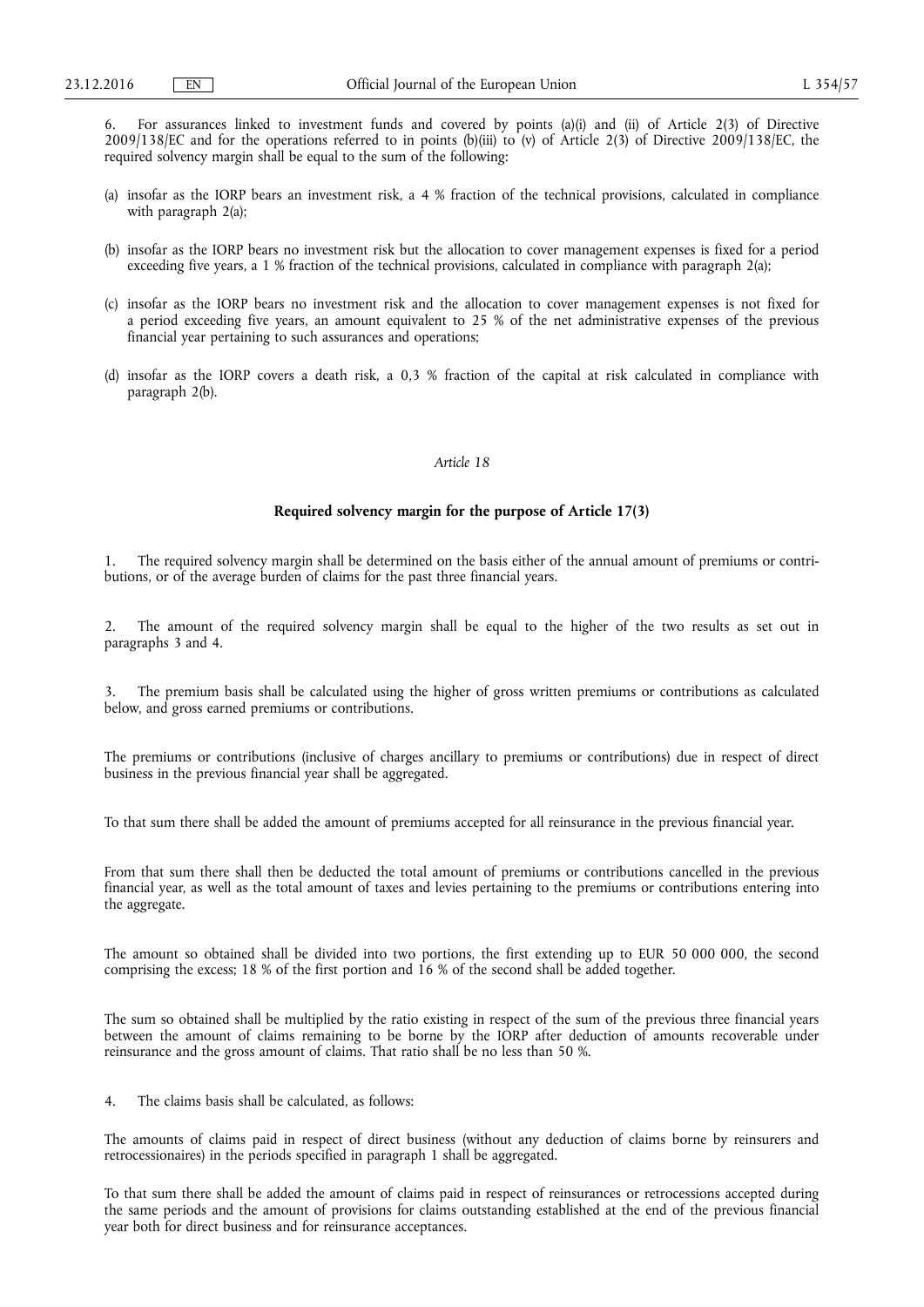From that sum there shall be deducted the amount of recoveries effected during the periods specified in paragraph 1.

From the sum then remaining, there shall be deducted the amount of provisions for claims outstanding established at the commencement of the second financial year preceding the last financial year for which there are accounts, both for direct business and for reinsurance acceptances.

One third of the amount so obtained shall be divided into two portions, the first extending up to EUR 35 000 000 and the second comprising the excess; 26 % of the first portion and 23 % of the second, shall be added together.

The sum so obtained shall be multiplied by the ratio existing in respect of the sum of the previous three financial years between the amount of claims remaining to be borne by the IORP after deduction of amounts recoverable under reinsurance and the gross amount of claims. That ratio shall be no less than 50 %.

Where the required solvency margin as calculated in paragraphs 2 to 4 is lower than the required solvency margin of the preceding year, the required solvency margin shall be at least equal to the required solvency margin of the preceding year, multiplied by the ratio of the amount of the technical provisions for claims outstanding at the end of the previous financial year and the amount of the technical provisions for claims outstanding at the beginning of the previous financial year. In those calculations, technical provisions shall be calculated net of reinsurance but the ratio may be no higher than 1.

### *Article 19*

#### **Investment rules**

1. Member States shall require IORPs registered or authorised in their territories to invest in accordance with the 'prudent person' rule and in particular in accordance with the following rules:

- (a) the assets shall be invested in the best long-term interests of members and beneficiaries as a whole. In the case of a potential conflict of interest, an IORP, or the entity which manages its portfolio, shall ensure that the investment is made in the sole interest of members and beneficiaries;
- (b) within the prudent person rule, Member States shall allow IORPs to take into account the potential long-term impact of investment decisions on environmental, social, and governance factors;
- (c) the assets shall be invested in such a manner as to ensure the security, quality, liquidity and profitability of the portfolio as a whole;
- (d) the assets shall be predominantly invested on regulated markets. Investment in assets which are not admitted to trading on a regulated financial market must in any event be kept to prudent levels;
- (e) investment in derivative instruments shall be possible insofar as such instruments contribute to a reduction in investment risks or facilitate efficient portfolio management. They must be valued on a prudent basis, taking into account the underlying asset, and included in the valuation of an IORP's assets. IORPs shall also avoid excessive risk exposure to a single counterparty and to other derivative operations;
- (f) the assets shall be properly diversified in such a way as to avoid excessive reliance on any particular asset, issuer or group of undertakings and accumulations of risk in the portfolio as a whole.

Investments in assets issued by the same issuer or by issuers belonging to the same group shall not expose an IORP to excessive risk concentration;

(g) investment in the sponsoring undertaking shall be no more than 5 % of the portfolio as a whole and, when the sponsoring undertaking belongs to a group, investment in the undertakings belonging to the same group as the sponsoring undertaking shall not be more than 10 % of the portfolio.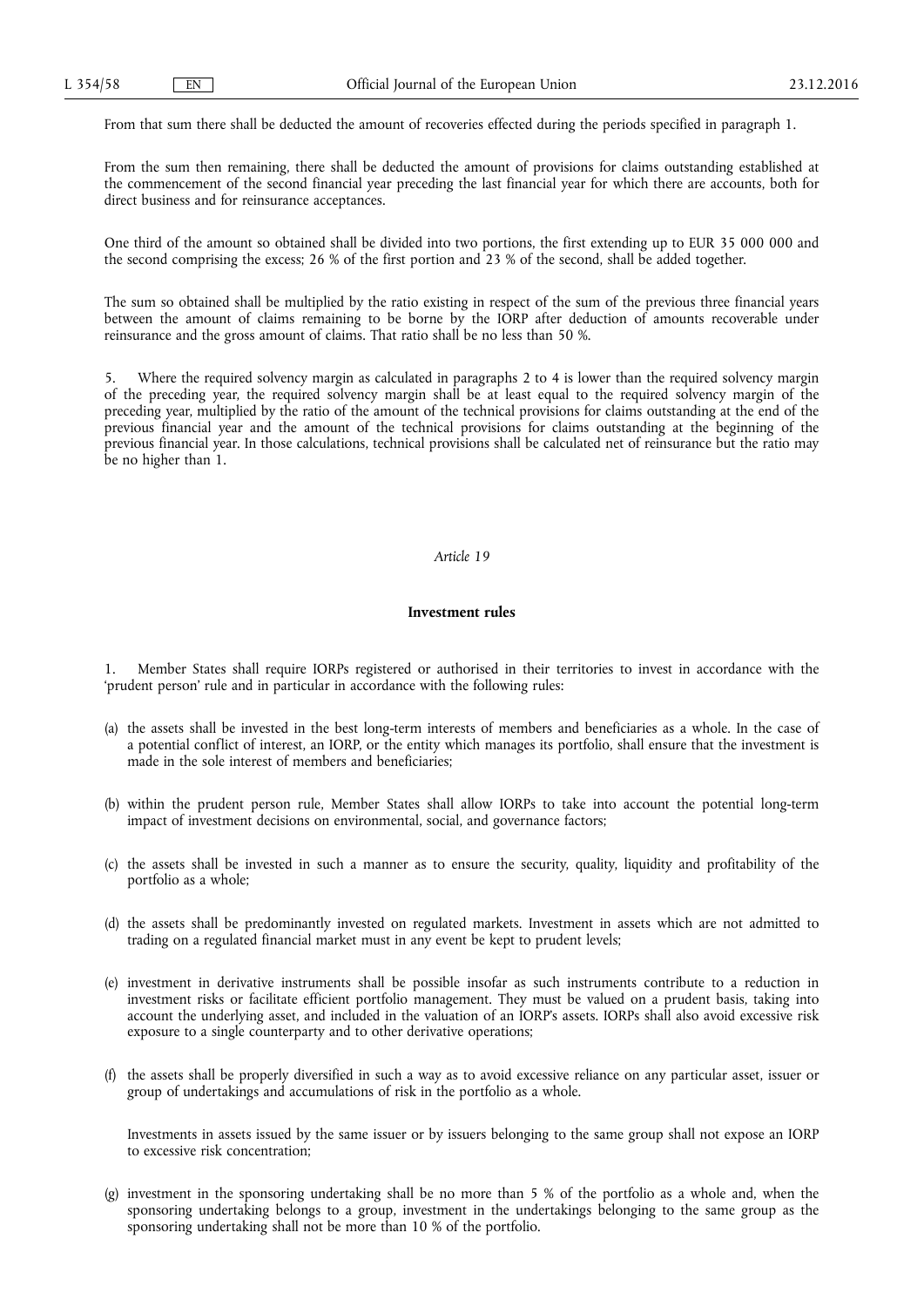Where an IORP is sponsored by a number of undertakings, investment in those sponsoring undertakings shall be made prudently, taking into account the need for proper diversification.

Member States may decide not to apply the requirements referred to in points (f) and (g) to investment in government bonds.

Taking into account the size, nature, scale and complexity of the activities of the IORPs supervised, Member States shall ensure that the competent authorities monitor the adequacy of the IORPs' credit assessment processes, assess the use of references to credit ratings issued by credit rating agencies as defined in point (b) of Article 3(1) of Regulation (EC) No 1060/2009 of the European Parliament and of the Council ( 1 ), in their investment policies and, where appropriate, encourage mitigation of the impact of such references, with a view to reducing sole and mechanistic reliance on such credit ratings.

3. The home Member State shall prohibit IORPs from borrowing or acting as a guarantor on behalf of third parties. However, Member States may authorise IORPs to carry out some borrowing only for liquidity purposes and on a temporary basis.

4. Member States shall not require IORPs registered or authorised in their territory to invest in particular categories of assets.

5. Without prejudice to Article 30, Member States shall not subject the investment decisions of an IORP registered or authorised in their territory or its investment manager to any kind of prior approval or systematic notification requirements.

6. In accordance with the provisions of paragraphs 1 to 5, Member States may, for the IORPs registered or authorised in their territories, lay down more detailed rules, including quantitative rules, provided they are prudentially justified, to reflect the total range of pension schemes operated by those IORPs.

However, Member States shall not prevent IORPs from:

- (a) investing up to 70 % of the assets covering the technical provisions or of the whole portfolio for schemes in which the members bear the investment risks in shares, negotiable securities treated as shares and corporate bonds admitted to trading on regulated markets, or through MTFs or OTFs, and deciding on the relative weight of those securities in their investment portfolio. However, provided that it is prudentially justified, Member States may apply a lower limit of no lower than 35 % to IORPs which operate pension schemes with a long-term interest rate guarantee, bear the investment risk and themselves provide for the guarantee;
- (b) investing up to 30 % of the assets covering technical provisions in assets denominated in currencies other than those in which the liabilities are expressed;
- (c) investing in instruments that have a long-term investment horizon and are not traded on regulated markets, MTFs or OTFs;
- (d) investing in instruments that are issued or guaranteed by the EIB provided in the framework of the European Fund for Strategic Investments, European Long-term Investment Funds, European Social Entrepreneurship Funds and European Venture Capital Funds.

7. Paragraph 6 shall not preclude the right for Member States to require the application to IORPs registered or authorised in their territory of more stringent investment rules also on an individual basis provided they are prudentially justified, in particular in light of the liabilities entered into by the IORP.

8. The competent authority of the host Member State of an IORP carrying out cross-border activity as referred to in Article 11 shall not lay down investment rules in addition to those set out in paragraphs 1 to 6 for the part of the assets which cover technical provisions for cross-border activity.

<sup>(</sup> 1 ) Regulation (EC) No 1060/2009 of the European Parliament and of the Council of 16 September 2009 on credit rating agencies (OJ L 302, 17.11.2009, p. 1).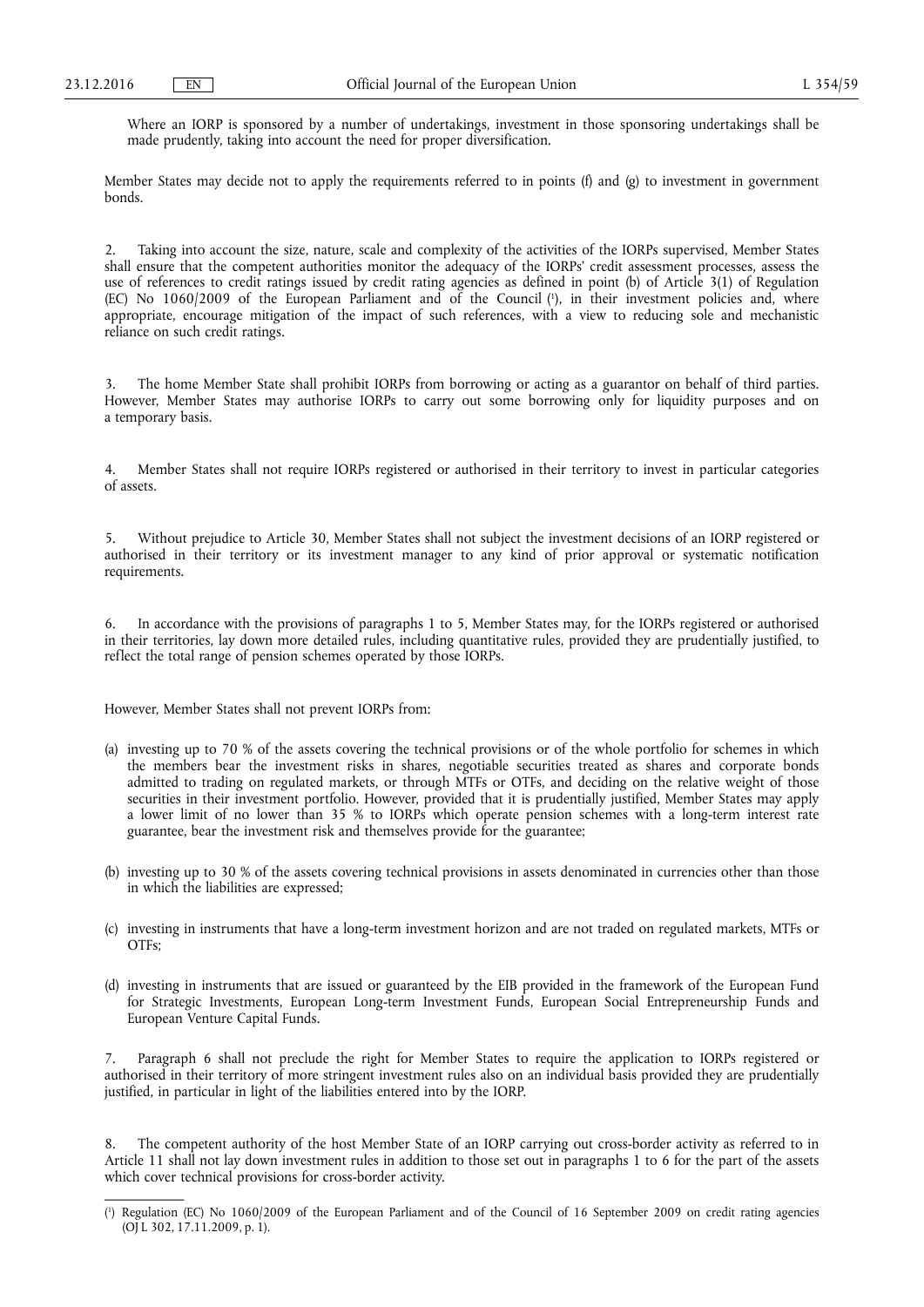TITLE III

### **CONDITIONS GOVERNING ACTIVITIES**

### *CHAPTER 1*

### *System of governance*

Section 1

### **General provisions**

*Article 20* 

#### **Responsibility of the management or supervisory body**

1. Member States shall ensure that the management or supervisory body of an IORP has ultimate responsibility under national law for the compliance, by the IORP concerned, with the laws, regulations and administrative provisions adopted pursuant to this Directive.

2. This Directive is without prejudice to the role of social partners in the management of IORPs.

#### *Article 21*

#### **General governance requirements**

1. Member States shall require all IORPs to have in place an effective system of governance which provides for sound and prudent management of their activities. That system shall include an adequate and transparent organisational structure with a clear allocation and appropriate segregation of responsibilities and an effective system for ensuring the transmission of information. The system of governance shall include consideration of environmental, social and governance factors related to investment assets in investment decisions, and shall be subject to regular internal review.

2. The system of governance referred to in paragraph 1 shall be proportionate to the size, nature, scale and complexity of the activities of the IORP.

3. Member States shall ensure that IORPs establish and apply written policies in relation to risk management, internal audit and, where relevant, actuarial and outsourced activities. Those written policies shall be subject to prior approval by the management or supervisory body of the IORP and shall be reviewed at least every three years and adapted in view of any significant change in the system or area concerned.

Member States shall ensure that IORPs have in place an effective internal control system. That system shall include administrative and accounting procedures, an internal control framework, and appropriate reporting arrangements at all levels of the IORP.

5. Member States shall ensure that IORPs take reasonable steps to ensure continuity and regularity in the performance of their activities, including the development of contingency plans. To that end, IORPs shall employ appropriate and proportionate systems, resources and procedures.

6. Member States shall require IORPs to have at least two persons who effectively run the IORP. Member States may allow that only one person effectively runs the IORP, on the basis of a reasoned assessment conducted by the competent authorities. That assessment shall take into account the role of social partners in the overall management of the IORP, as well as the size, nature, scale and complexity of the activities of the IORP.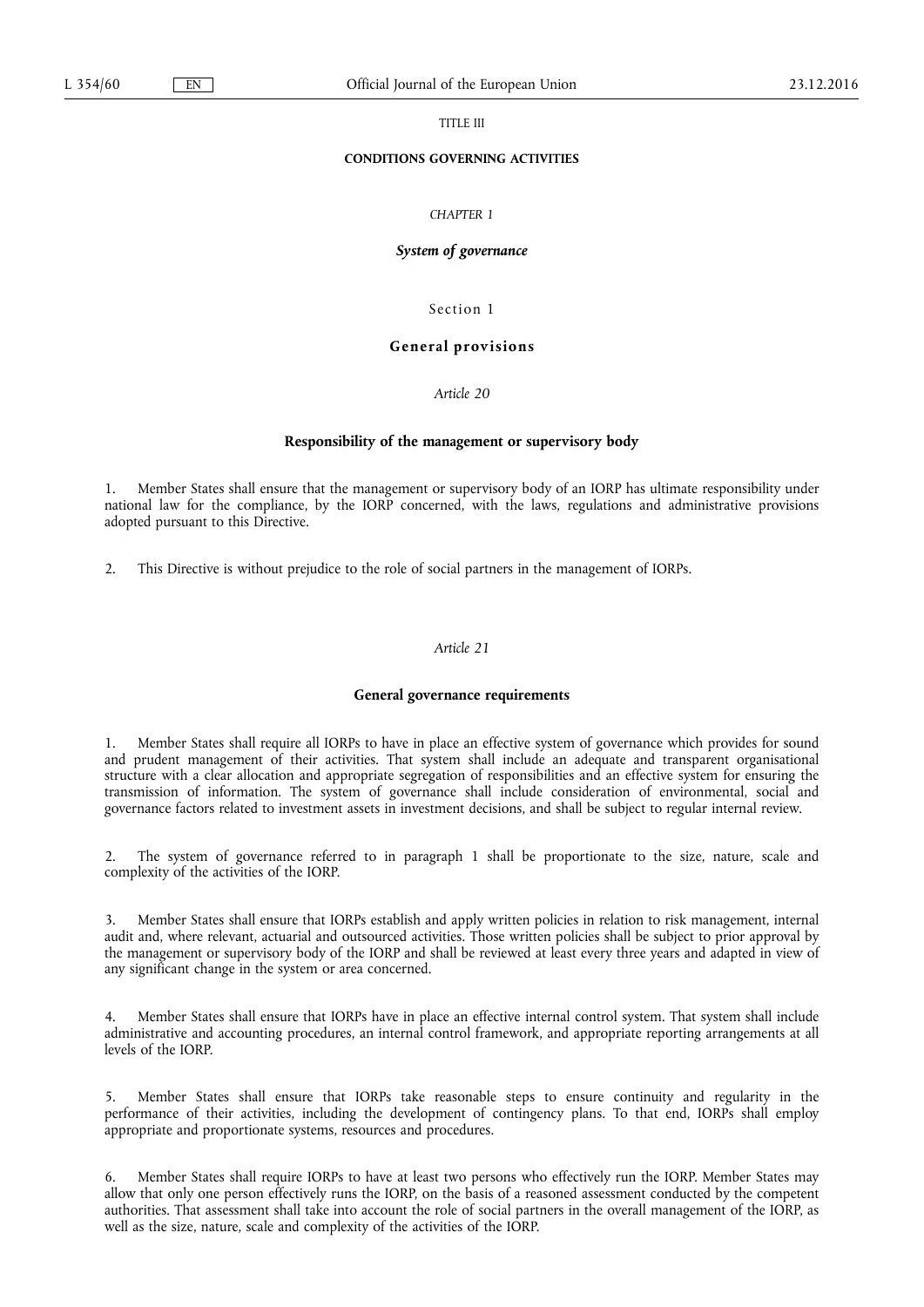#### *Article 22*

### **Requirements for fit and proper management**

1. Member States shall require IORPs to ensure that persons who effectively run the IORP, persons who carry out key functions and, where applicable, persons or entities to which a key function has been outsourced in accordance with Article 31 fulfil the following requirements when carrying out their tasks:

- (a) the requirement to be fit:
	- (i) for persons who effectively run the IORP, this means their qualifications, knowledge and experience are collectively adequate to enable them to ensure a sound and prudent management of the IORP;
	- (ii) for persons who carry out the actuarial or internal audit key functions this means their professional qualifications, knowledge and experience are adequate to properly carry out their key functions;
	- (iii) for persons who carry out other key functions this means their qualifications, knowledge and experience are adequate to properly carry out their key functions; and
- (b) the requirement to be proper: they are of good repute and integrity.

2. Member States shall ensure that the competent authorities are able to assess whether the persons who effectively run the IORP or carry out key functions fulfil the requirements laid down in paragraph 1.

3. Where a home Member State requires proof of good repute, proof of no previous bankruptcy, or both, from the persons referred to in paragraph 1, that Member State shall accept as sufficient evidence in respect of nationals of other Member States the production of an extract from the judicial record of the other Member State or, in the absence of a judicial record in the other Member State, an equivalent document, showing that those requirements have been met, issued by a competent judicial or administrative authority either in the Member State of which the concerned person is a national or in the home Member State.

4. Where no competent judicial or administrative authority in either the Member State of which the concerned person is a national or in the home Member State issues an equivalent document as referred to in paragraph 3, that person shall be allowed to produce in its place a declaration on oath.

However, in home Member States where there is no provision for declarations on oath to be made the nationals of other Member States concerned shall be allowed to produce a solemn declaration made by him or her before a competent judicial or administrative authority in the home Member State or the Member State of which they are a national or before a notary in one of those Member States. Such authority or notary shall issue a certificate attesting the authenticity of the declaration on oath or solemn declaration.

5. The proof in respect of no previous bankruptcy referred to in paragraph 3 may also be provided in the form of a declaration made by the national of the other Member State concerned before a competent judicial, professional or trade body in that other Member State.

6. The documents referred to in paragraphs 3, 4 and 5 shall be presented within three months of their date of issue.

7. Member States shall designate the authorities and bodies competent to issue the documents referred to in paragraphs 3, 4 and 5 and shall immediately inform the other Member States and the Commission thereof.

Member States shall also inform the other Member States and the Commission of the authorities or bodies to which the documents referred to in paragraphs 3, 4 and 5 are to be submitted in support of an application to pursue the activities referred to in Article 11 in the territory of that Member State.

### *Article 23*

### **Remuneration policy**

1. Member States shall require IORPs to establish and apply a sound remuneration policy for all those persons who effectively run the IORP, carry out key functions and other categories of staff whose professional activities have a material impact on the risk profile of the IORP in a manner that is proportionate to their size and internal organisation, as well as to the size, nature, scale and complexity of their activities.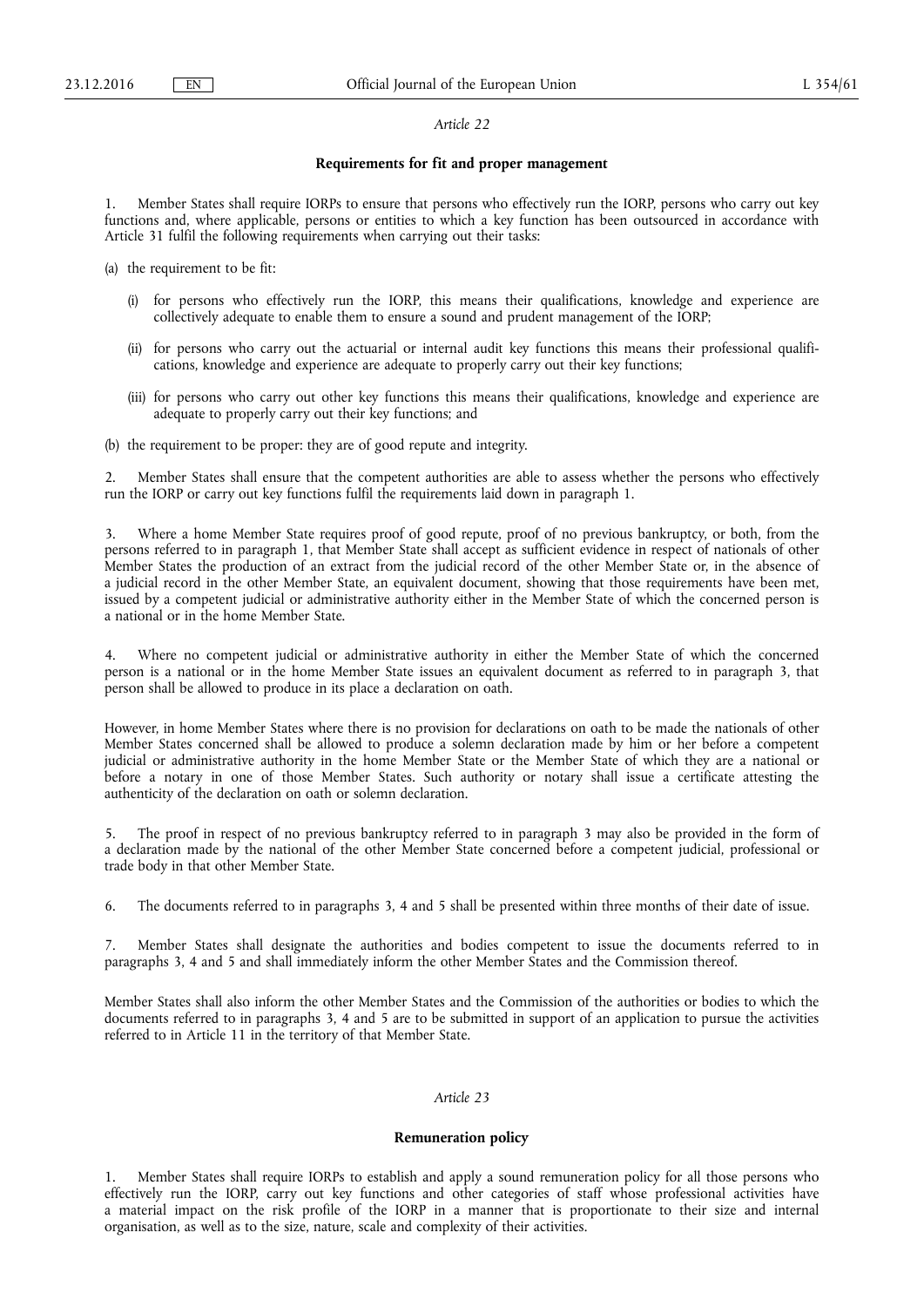2. Unless otherwise provided for in Regulation (EU) 2016/679, IORPs shall regularly disclose publicly relevant information regarding their remuneration policy.

3. When establishing and applying the remuneration policy referred to in paragraph 1, IORPs shall comply with the following principles:

- (a) the remuneration policy shall be established, implemented and maintained in line with the activities, risk profile, objectives, and the long-term interest, financial stability and performance of the IORP as a whole, and shall support the sound, prudent and effective management of IORPs;
- (b) the remuneration policy shall be in line with the long-term interests of members and beneficiaries of pension schemes operated by the IORP;
- (c) the remuneration policy shall include measures aimed at avoiding conflicts of interest;
- (d) the remuneration policy shall be consistent with sound and effective risk management and shall not encourage risktaking which is inconsistent with the risk profiles and rules of the IORP;
- (e) the remuneration policy shall apply to the IORP and to the service providers referred to in Article 31(1), unless those service providers are covered by the Directives referred to in point (b) of Article 2(2);
- (f) the IORP shall establish the general principles of the remuneration policy, shall review and update it at least every three years, and shall be responsible for its implementation;
- (g) there shall be clear, transparent and effective governance with regard to remuneration and its oversight.

### Section 2

### **Key functions**

### *Article 24*

### **General provisions**

1. Member States shall require IORPs to have in place the following key functions: a risk-management function, an internal audit function, and, where applicable, an actuarial function. IORPs shall enable the holders of key functions to undertake their duties effectively in an objective, fair and independent manner.

2. IORPs may allow a single person or organisational unit to carry out more than one key function, with the exception of the internal audit function referred to in Article 26, which shall be independent from the other key functions.

3. The single person or organisational unit carrying out the key function shall be different from the one carrying out a similar key function in the sponsoring undertaking. Member States may, taking into account the size, nature, scale and complexity of the activities of the IORP, allow the IORP to carry out key functions through the same single person or organisational unit as in the sponsoring undertaking, provided that the IORP explains how it prevents or manages any conflicts of interest with the sponsoring undertaking.

The holders of a key function shall report any material findings and recommendations in the area of their responsibility to the administrative, management or supervisory body of the IORP which shall determine what actions are to be taken.

5. Without prejudice to the privilege against self-incrimination, the holder of a key function shall inform the competent authority of the IORP if the administrative, management or supervisory body of the IORP does not take appropriate and timely remedial action in the following cases:

(a) where the person or organisational unit carrying out the key function has detected a substantial risk that the IORP will not comply with a materially significant statutory requirement and reported it to the administrative, management or supervisory body of the IORP and where this could have a significant impact on the interests of members and beneficiaries; or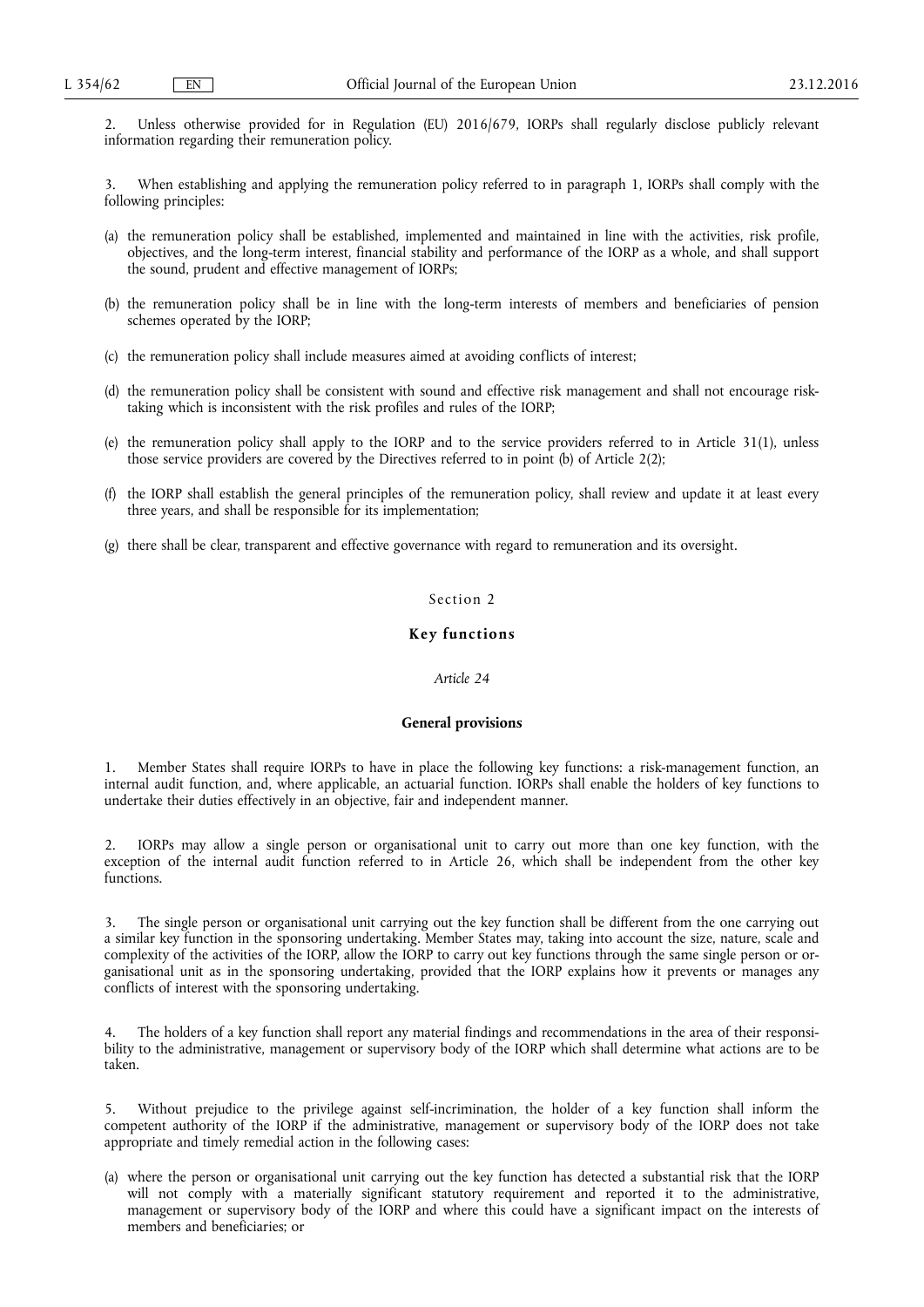(b) where the person or organisational unit carrying out the key function has observed a significant material breach of the laws, regulations or administrative provisions applicable to the IORP and its activities in the context of the key function of that person or organisational unit and reported it to the administrative, management or supervisory body of the IORP.

6. Member States shall ensure the legal protection of persons informing the competent authority in accordance with paragraph 5.

### *Article 25*

#### **Risk-management**

1. Member States shall require IORPs, in a manner that is proportionate to their size and internal organisation, as well as to the size, nature, scale and complexity of their activities, to have in place an effective risk-management function. That function shall be structured in such a way as to facilitate the functioning of a risk-management system for which the IORPs shall adopt strategies, processes and reporting procedures necessary to identify, measure, monitor, manage and report to the administrative, management or supervisory body of the IORP regularly the risks, at an individual and at an aggregated level, to which the IORPs and the pension schemes operated by them are or could be exposed, and their interdependencies.

That risk-management system shall be effective and well-integrated into the organisational structure and in the decisionmaking processes of the IORP.

2. The risk-management system shall cover, in a manner that is proportionate to the size and internal organisation of IORPs, as well as to the size, nature, scale and complexity of their activities, risks which can occur in IORPs or in undertakings to which tasks or activities of an IORP have been outsourced, at least in the following areas, where applicable:

- (a) underwriting and reserving;
- (b) asset–liability management;
- (c) investment, in particular derivatives, securitisations and similar commitments;
- (d) liquidity and concentration risk management;
- (e) operational risk management;
- (f) insurance and other risk-mitigation techniques;
- (g) environmental, social and governance risks relating to the investment portfolio and the management thereof.

Where, in accordance with the conditions of the pension scheme, members and beneficiaries bear risks, the risk management system shall also consider those risks from the perspective of members and beneficiaries.

#### *Article 26*

### **Internal audit function**

Member States shall require IORPs in a manner that is proportionate to their size and internal organisation, as well as to the size, nature, scale and complexity of their activities, to provide for an effective internal audit function. The internal audit function shall include an evaluation of the adequacy and effectiveness of the internal control system and other elements of the system of governance, including, where applicable, outsourced activities.

### *Article 27*

#### **Actuarial function**

Where an IORP itself provides cover against biometric risks or guarantees either an investment performance or a given level of benefits, Member States shall require that IORP to provide for an effective actuarial function to: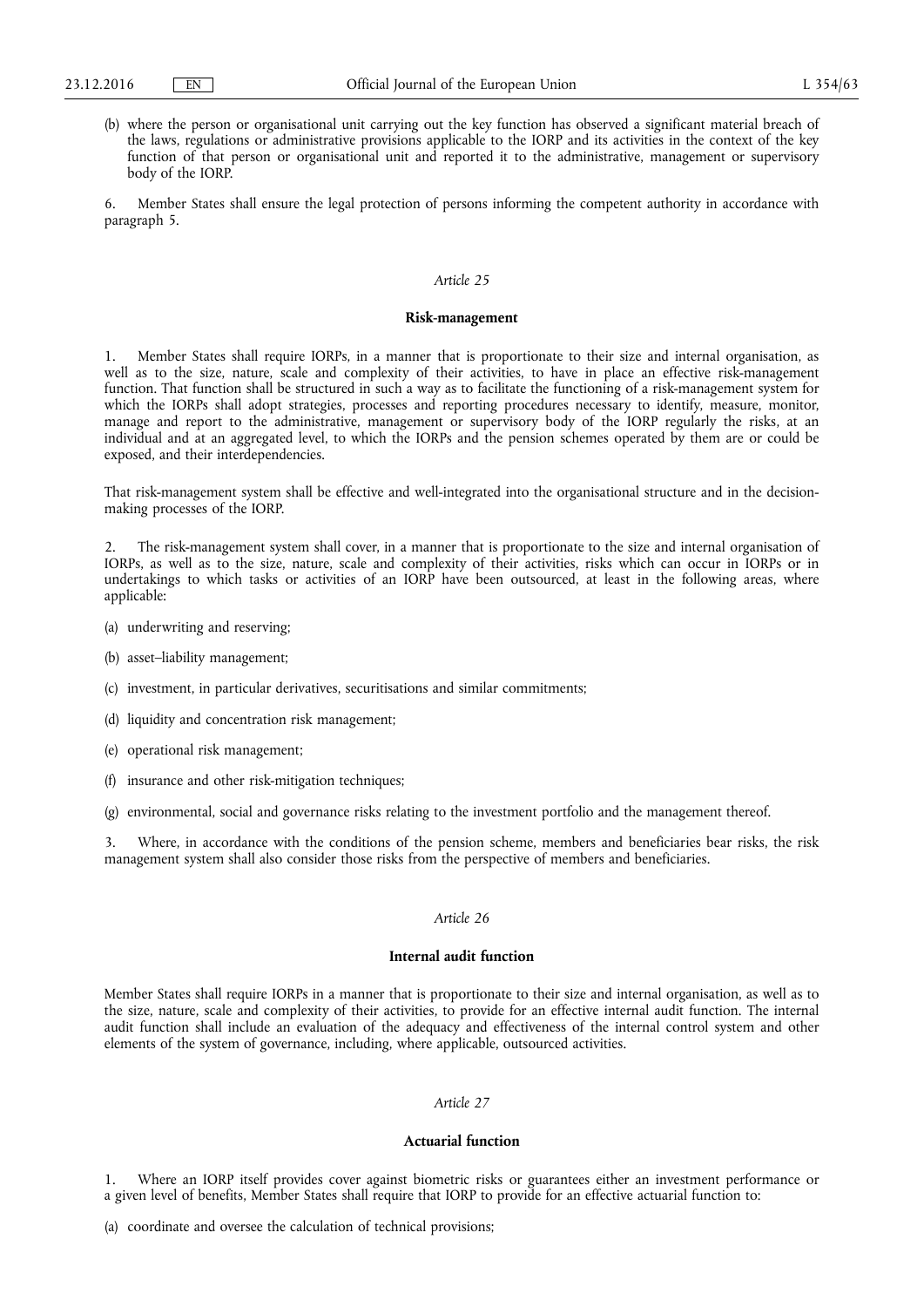- (b) assess the appropriateness of the methodologies and underlying models used in the calculation of technical provisions and the assumptions made for this purpose;
- (c) assess the sufficiency and quality of the data used in the calculation of technical provisions;
- (d) compare the assumptions underlying the calculation of the technical provisions with the experience;
- (e) inform the administrative, management or supervisory body of the IORP of the reliability and adequacy of the calculation of technical provisions;
- (f) express an opinion on the overall underwriting policy in the event of the IORP having such a policy;
- (g) express an opinion on the adequacy of insurance arrangements in the event of the IORP having such arrangements; and
- (h) contribute to the effective implementation of the risk management system.

2. Member States shall require IORPs to designate at least one independent person, inside or outside the IORP, who is responsible for the actuarial function.

### Section 3

### **Documents concerning governance**

### *Article 28*

### **Own-risk assessment**

1. Member States shall require IORPs, in a manner that is proportionate to their size and internal organisation, as well as to the size, nature, scale and complexity of their activities, to carry out and document their own-risk assessment.

That risk assessment shall be performed at least every three years or without delay following any significant change in the risk profile of the IORP or of the pension schemes operated by the IORP. Where there is a significant change in the risk profile of a specific pension scheme, the risk assessment may be limited to that pension scheme.

2. Member States shall ensure that the risk assessment referred to in paragraph 1, having regard to the size and internal organisation of the IORP, as well as to the size, nature, scale and complexity of the IORP's activities, includes the following:

- (a) a description of how own-risk assessment is integrated into the management process and into the decision-making processes of the IORP;
- (b) an assessment of the effectiveness of the risk-management system;
- (c) a description of how the IORP prevents conflicts of interest with the sponsoring undertaking, where the IORP outsources key functions to the sponsoring undertaking in accordance with Article 24(3);
- (d) an assessment of the overall funding needs of the IORP, including a description of the recovery plan where applicable;
- (e) an assessment of the risks to members and beneficiaries relating to the paying out of their retirement benefits and the effectiveness of any remedial action taking into account, where applicable:
	- (i) indexation mechanisms;
	- (ii) benefit reduction mechanisms, including the extent to which accrued pension benefits can be reduced, under which conditions and by whom;
- (f) a qualitative assessment of the mechanisms protecting retirement benefits, including, as applicable, guarantees, covenants or any other type of financial support by the sponsoring undertaking, insurance or reinsurance by an undertaking covered by Directive 2009/138/EC or coverage by a pension protection scheme, in favour of the IORP or the members and beneficiaries;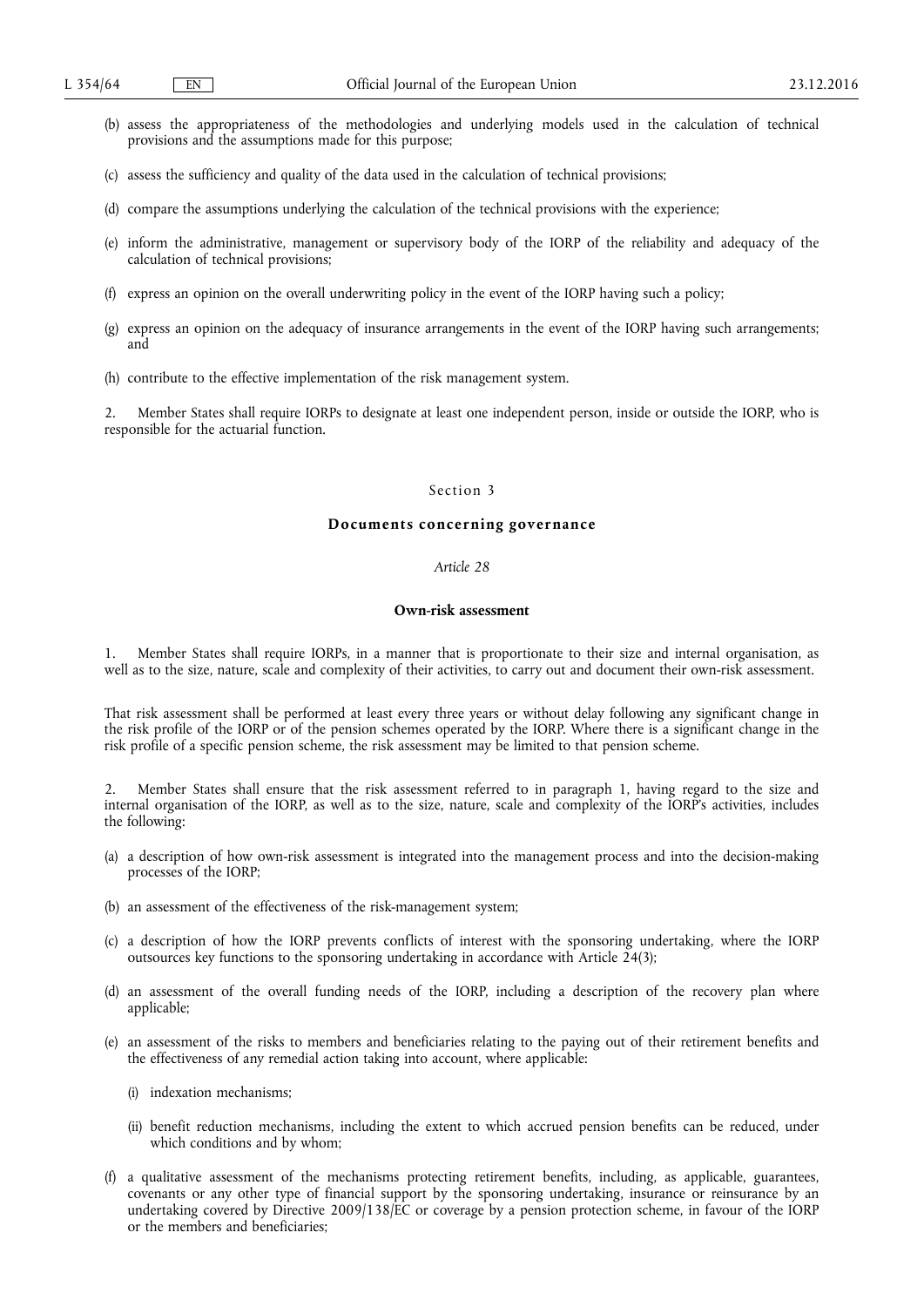- (g) a qualitative assessment of the operational risks;
- (h) where environmental, social and governance factors are considered in investment decisions, an assessment of new or emerging risks, including risks related to climate change, use of resources and the environment, social risks and risks related to the depreciation of assets due to regulatory change.

3. For the purposes of paragraph 2, IORPs shall have in place methods to identify and assess the risks they are or could be exposed to in the short and in the long term and that may have an impact on the IORP's ability to meet its obligations. Those methods shall be proportionate to the size, nature, scale and complexity of the risks inherent in its activities. The methods shall be described in the own-risk assessment.

4. The own-risk assessment shall be taken into account in the strategic decisions of the IORP.

### *Article 29*

#### **Annual accounts and annual reports**

Member States shall require every IORP registered or authorised in their territories to draw up and publicly disclose annual accounts and annual reports taking into account each pension scheme operated by the IORP and, where applicable, annual accounts and annual reports for each pension scheme. The annual accounts and the annual reports shall give a true and fair view of the IORP's assets, liabilities and financial position and include disclosure of significant investment holdings. The annual accounts and information in the reports shall be consistent, comprehensive, fairly presented and duly approved by authorised persons, in accordance with national law.

### *Article 30*

### **Statement of investment policy principles**

Member States shall ensure that every IORP registered or authorised in their territories prepares and, at least every three years, reviews a written statement of investment-policy principles. That statement is to be revised without delay after any significant change in the investment policy. Member States shall provide for this statement to contain, at least, such matters as the investment risk measurement methods, the risk-management processes implemented and the strategic asset allocation with respect to the nature and duration of pension liabilities and how the investment policy takes environmental, social and governance factors into account. The statement shall be made publicly available.

### *CHAPTER 2*

#### *Outsourcing and investment management*

### *Article 31*

#### **Outsourcing**

1. Member States may permit or require IORPs registered or authorised in their territories to entrust any activities including key functions and the management of those IORPs, in whole or in part, to service providers operating on behalf of those IORPs.

2. Member States shall ensure that IORPs remain fully responsible for compliance with their obligations under this Directive when they outsource key functions or any other activities.

3. Outsourcing of key functions or any other activities shall not be undertaken in such a way as to lead to any of the following:

- (a) impairing the quality of the system of governance of the IORP concerned;
- (b) unduly increasing the operational risk;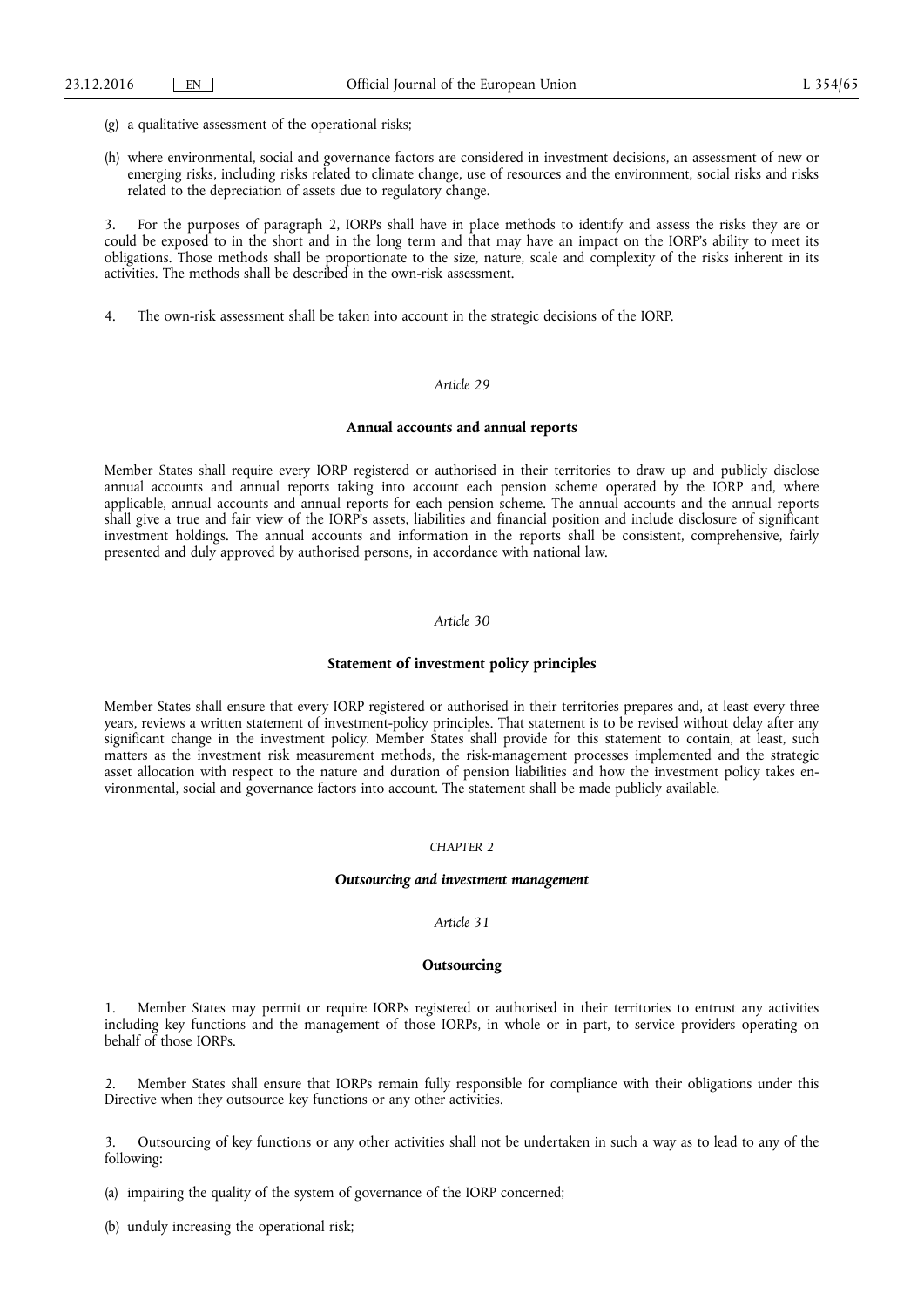(c) impairing the ability of the competent authorities to monitor the compliance of the IORP with its obligations;

(d) undermining continuous and satisfactory service to members and beneficiaries.

4. IORPs shall ensure the proper functioning of the outsourced activities through the process of selecting a service provider and the ongoing monitoring of the activities of that service provider.

5. Member States shall ensure that IORPs outsourcing key functions, the management of those IORPs, or other activities covered by this Directive enter into a written agreement with the service provider. Such agreement shall be legally enforceable and shall clearly define the rights and obligations of the IORP and the service provider.

6. Member States shall ensure that IORPs notify competent authorities in a timely manner of any outsourcing of the activities covered by this Directive. Where the outsourcing relates to the key functions or management of IORPs, this shall be notified to competent authorities before the agreement in respect of any such outsourcing enters into force. Member States shall also ensure that IORPs notify competent authorities of any subsequent important developments with respect to any outsourced activities.

7. Member States shall ensure that competent authorities have the power to request information from IORPs and from service providers about outsourced key functions or any other activities at any time.

### *Article 32*

#### **Investment management**

Member States shall not restrict IORPs from appointing, for the management of the investment portfolio, investment managers established in another Member State and duly authorised for this activity, in accordance with Directives 2009/65/EC, 2009/138/EC, 2011/61/EU, 2013/36/EU and 2014/65/EU, as well as the authorised entities referred to in Article 2(1) of this Directive.

### *CHAPTER 3*

### *Depositary*

#### *Article 33*

### **Appointment of a depositary**

1. In the case of an occupational pension scheme where members and beneficiaries fully bear the investment risk, the home Member State may require the IORP to appoint one or more depositaries for the safe-keeping of assets and oversight duties in accordance with Articles 34 and 35. The host Member State may require such IORPs to appoint one or more depositaries for the safe-keeping of assets and oversight duties in accordance with Articles 34 and 35 when carrying out cross-border activity in accordance with Article 11, provided that the appointment of a depositary is required under its national law.

2. For occupational pension schemes in which the members and beneficiaries do not fully bear the investment risk, the home Member State may require the IORP to appoint one or more depositaries for safe-keeping of assets or for safekeeping of assets and oversight duties in accordance with Articles 34 and 35.

3. Member States shall not restrict IORPs from appointing depositaries established in another Member State and duly authorised in accordance with Directive 2013/36/EU or Directive 2014/65/EU, or accepted as a depositary for the purposes of Directive 2009/65/EC or Directive 2011/61/EU.

4. Member States shall take the necessary steps to enable competent authorities under their national law to prohibit, in accordance with Article 48, the free disposal of assets held by a depositary or custodian located within their territory at the request of the competent authority of the IORP's home Member State.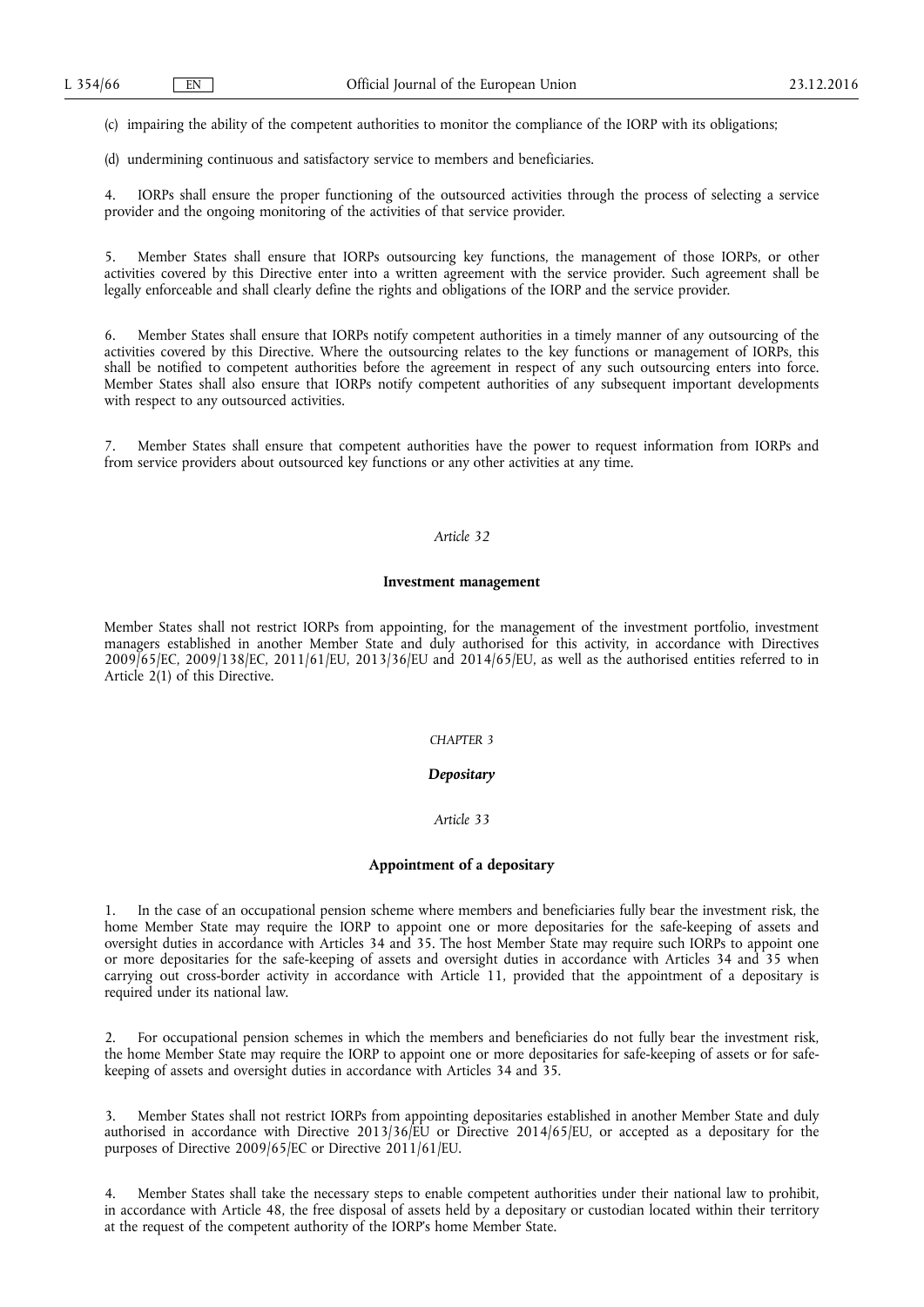5. The depositary shall be appointed by means of a written contract. The contract shall stipulate the transmission of the information necessary for the depositary to perform its duties as set out in this Directive and in other relevant laws, regulations or administrative provisions.

6. When carrying out the tasks laid down in Articles 34 and 35, the IORP and the depositary shall act honestly, fairly, professionally, independently and in the interest of the scheme's members and beneficiaries.

7. A depositary shall not carry out activities with regard to the IORP which may create conflicts of interest between the IORP, the scheme's members and beneficiaries and itself, unless the depositary has functionally and hierarchically separated the performance of its depositary tasks from its other potentially conflicting tasks, and the potential conflicts of interest are properly identified, managed, monitored and disclosed to the scheme's members and beneficiaries and to the administrative, management or supervisory body of the IORP.

8. Where no depositary is appointed, IORPs shall make arrangements to prevent and resolve any conflict of interest in the course of tasks otherwise performed by a depositary and an asset manager.

### *Article 34*

### **Safekeeping of assets and depositary liability**

1. Where the assets of an IORP relating to a pension scheme consisting of financial instruments which can be held in custody are entrusted to a depositary for safekeeping, the depositary shall hold in custody all financial instruments which can be registered in a financial instruments account opened in the depositary's books and all financial instruments which can be physically delivered to the depositary.

For those purposes, the depositary shall ensure that the financial instruments which can be registered in a financial instruments account opened in the depositary's books are registered in the depositary's books within segregated accounts in accordance with the rules laid down in Directive 2014/65/EU, opened in the name of the IORP, so that they can be clearly identified as belonging to the IORP or the pension scheme's members and beneficiaries at all times.

2. Where the assets of an IORP relating to a pension scheme consist of other assets than those referred to in paragraph 1, the depositary shall verify that the IORP is the owner of the assets and shall maintain a record of those assets. The verification shall be carried out on the basis of information or documents provided by the IORP and, where available, on the basis of external evidence. The depositary shall keep its record up-to-date.

3. Member States shall ensure that a depositary is liable to the IORP and the members and beneficiaries for any loss suffered by them as a result of its unjustifiable failure to perform its obligations or its improper performance of them.

Member States shall ensure that a depositary's liability, as referred to in paragraph 3, shall not be affected by the fact that it has entrusted to a third party all or some of the assets in its safe-keeping.

5. Where no depositary is appointed for the safe-keeping of assets, IORPs shall, at least be required to:

(a) ensure that financial instruments are subject to due care and protection;

(b) keep records that enable the IORP to identify all assets at all times and without delay;

(c) take the necessary measures to avoid conflicts of interest in relation to the safe-keeping of assets;

(d) inform the competent authorities, upon request, about the manner in which assets are kept.

### *Article 35*

#### **Oversight duties**

1. In addition to the tasks referred to in Article 34(1) and (2), the depositary appointed for oversight duties shall:

(a) carry out instructions of the IORP, unless they conflict with national law or the IORP's rules;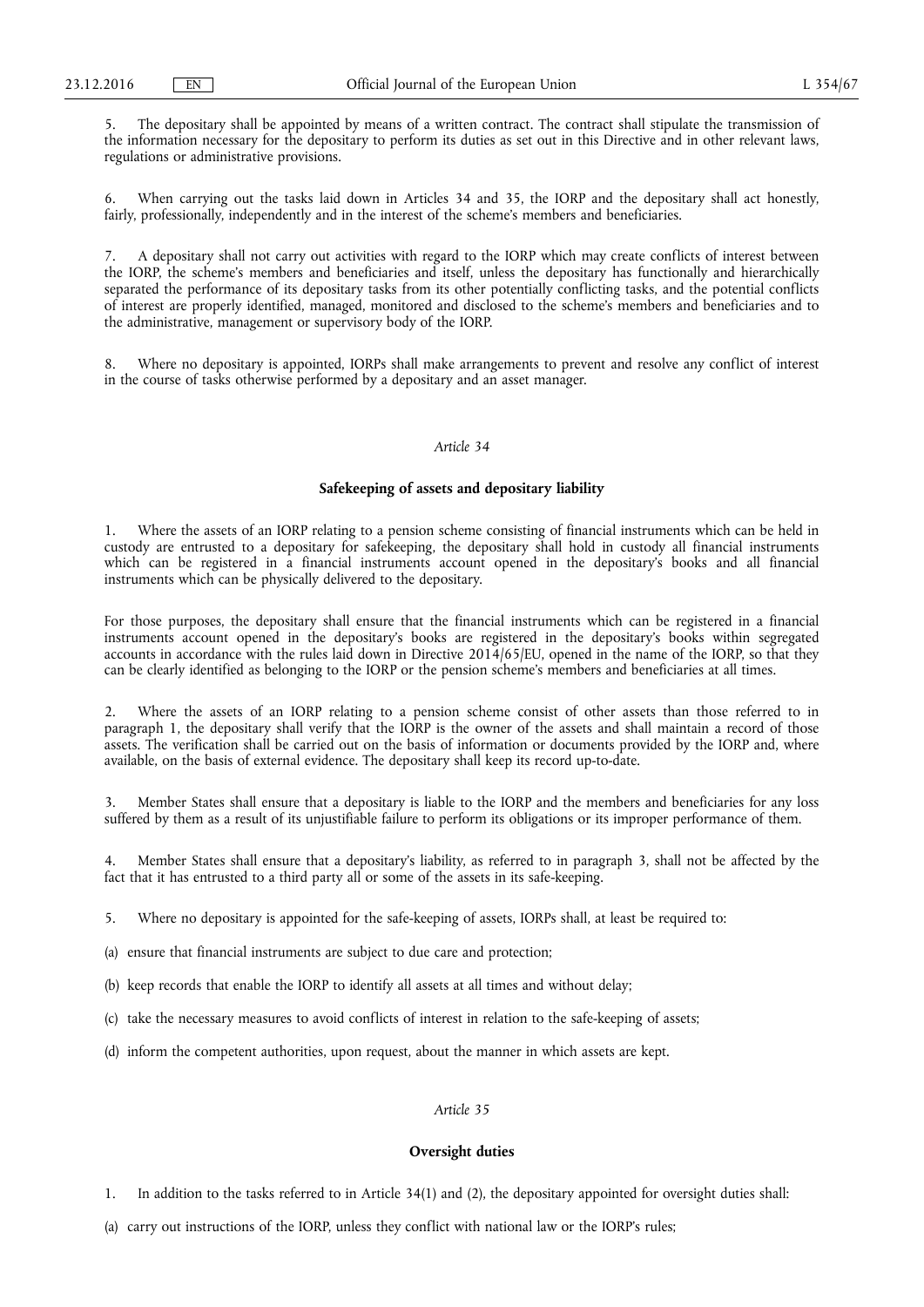- (b) ensure that in transactions involving the assets of an IORP relating to a pension scheme any consideration is remitted to the IORP within the usual time limits; and
- (c) ensure that income produced by assets is applied in accordance with the rules of the IORP.

2. Notwithstanding paragraph 1, the home Member State of the IORP may establish other oversight duties to be performed by the depositary.

3. Where no depositary is appointed for oversight duties, the IORP shall implement procedures which ensure that the tasks, otherwise subject to oversight by depositaries, are being duly performed within the IORP.

## TITLE IV

### **INFORMATION TO BE GIVEN TO PROSPECTIVE MEMBERS, MEMBERS AND BENEFICIARIES**

### *CHAPTER 1*

#### *General provisions*

#### *Article 36*

#### **Principles**

1. Taking into account the nature of the pension scheme established, Member States shall ensure that every IORP registered or authorised in their territories provides to:

- (a) prospective members: at least the information set out in Article 41;
- (b) members: at least the information set out in Articles 37 to 40, 42 and 44; and
- (c) beneficiaries: at least the information set out in Articles 37, 43 and 44.
- 2. The information referred to in paragraph 1 shall be:
- (a) regularly updated;
- (b) written in a clear manner, using clear, succinct and comprehensible language, avoiding the use of jargon and avoiding technical terms where everyday words can be used instead;
- (c) not misleading, and consistency shall be ensured in the vocabulary and content;
- (d) presented in a way that is easy to read;
- (e) available in an official language of the Member State whose social and labour law relevant to the field of occupational pension schemes is applicable to the pension scheme concerned; and
- (f) made available to prospective members, members and beneficiaries free of charge through electronic means, including on a durable medium or by means of a website, or on paper.

3. Member States may adopt or maintain further provisions on information to be given to prospective members, members and beneficiaries.

### *Article 37*

#### **General information on the pension scheme**

1. Member States shall, in respect of every IORP registered or authorised in their territories, ensure that members and beneficiaries are sufficiently informed about the respective pension scheme operated by the IORP, in particular concerning:

(a) the name of the IORP, the Member State in which the IORP is registered or authorised and the name of its competent authority;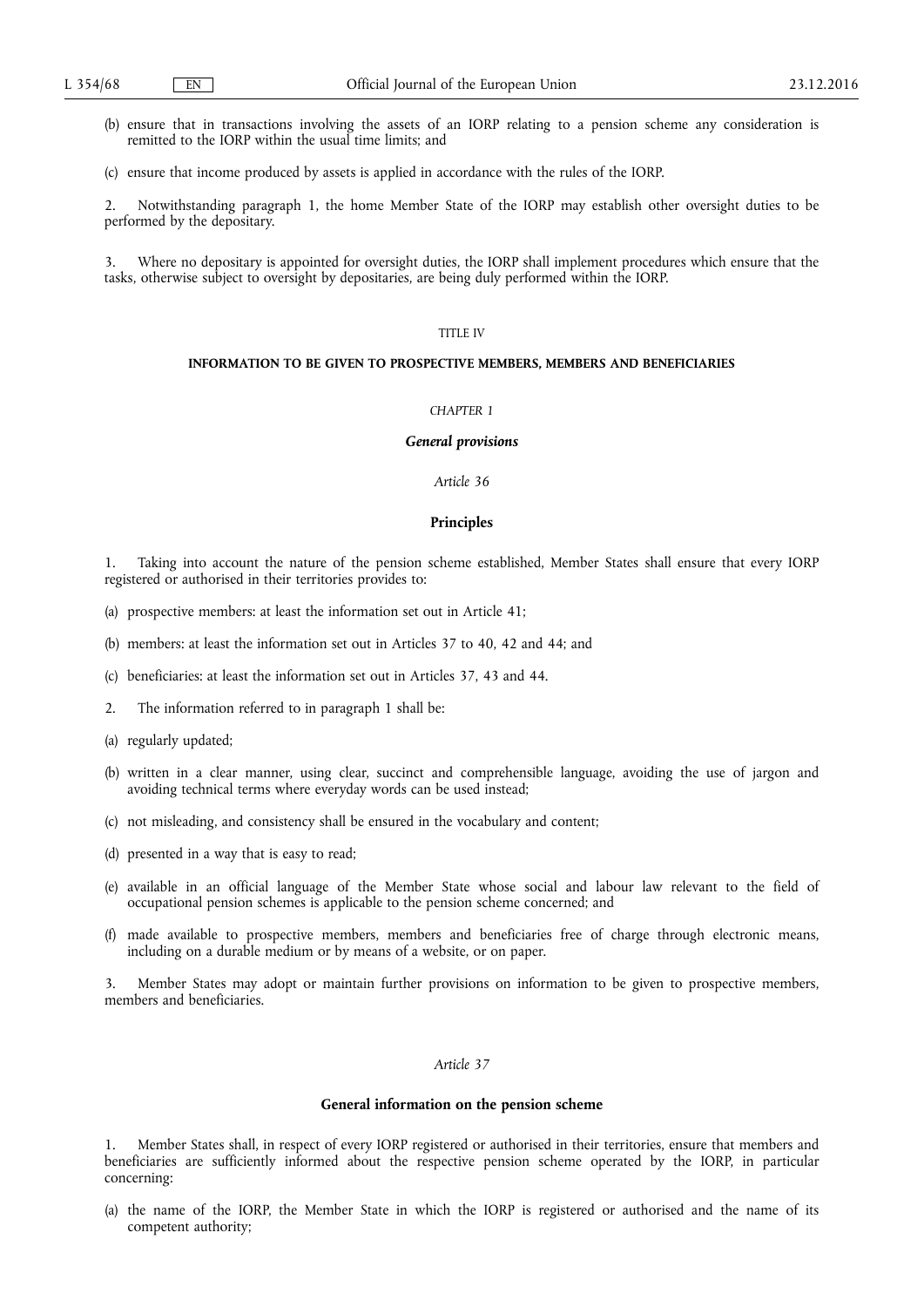- (b) the rights and obligations of the parties involved in the pension scheme;
- (c) information on the investment profile;
- (d) the nature of financial risks borne by the members and beneficiaries;
- (e) the conditions regarding full or partial guarantees under the pension scheme or of a given level of benefits or, where no guarantee is provided under the pension scheme, a statement to that effect;
- (f) the mechanisms protecting accrued entitlements or the benefit reduction mechanisms, if any;
- (g) where members bear investment risk or can take investment decisions, information on the past performance of investments related to the pension scheme for a minimum of five years, or for all the years that the scheme has been operating where this is less than five years;
- (h) the structure of costs borne by members and beneficiaries, for schemes which do not provide for a given level of benefits;
- (i) the options available to members and beneficiaries in receiving their retirement benefits;
- (j) in case a member has the right to transfer pension rights, further information about the arrangements relating to such a transfer.

2. For schemes in which members bear an investment risk and which provide for more than one option with different investment profiles, the members shall be informed of the conditions regarding the range of investment options available, and, where applicable, the default investment option and, the pension scheme's rule to allocate a particular member to an investment option.

3. Members and beneficiaries or their representatives shall receive within a reasonable time, any relevant information regarding changes to the pension scheme rules. In addition, IORPs shall make available to them an explanation of the impact on members and beneficiaries of significant changes to technical provisions.

4. IORPs shall make available the general information on the pension scheme set out in this Article.

### *CHAPTER 2*

### *Pension Benefit Statement and supplementary information*

### *Article 38*

### **General provisions**

1. Member States shall require IORPs to draw up a concise document containing key information for each member taking into consideration the specific nature of national pension systems and of relevant national social, labour and tax law ('Pension Benefit Statement'). The title of the document shall contain the words 'Pension Benefit Statement'.

2. The exact date to which the information in the Pension Benefit Statement refers to shall be stated prominently.

3. Members States shall require that the information contained in the Pension Benefit Statement is accurate, updated and made available to each member free of charge through electronic means, including on a durable medium or by means of a website, or on paper, at least annually. A paper copy shall be provided to members on request in addition to any information through electronic means.

4. Any material change to the information contained in the Pension Benefit Statement compared to the previous year shall be clearly indicated.

5. Member States shall set out rules to determine the assumptions of the projections referred to in point (d) of Article 39(1). Those rules shall be applied by IORPs to determine, where relevant, the annual rate of nominal investment returns, the annual rate of inflation and the trend of future wages.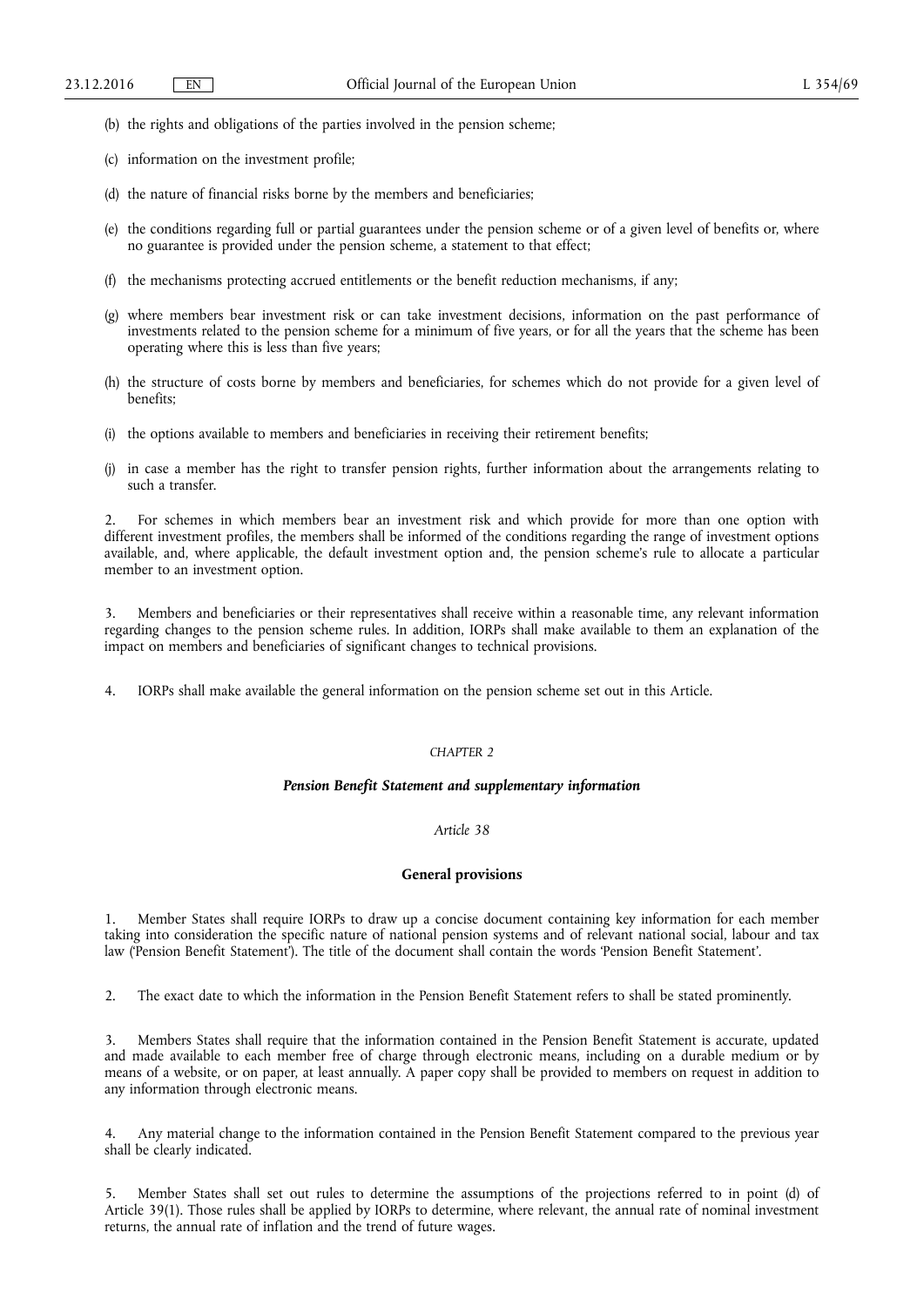### *Article 39*

### **Pension Benefit Statement**

- 1. The Pension Benefit Statement shall include, at least, the following key information for members:
- (a) personal details of the member, including a clear indication of the statutory retirement age, the retirement age laid down in the pension scheme or estimated by the IORP, or the retirement age set by the member, as applicable;
- (b) the name of the IORP and its contact address and identification of the pension scheme of the member;
- (c) where applicable, information on full or partial guarantees under the pension scheme and if relevant, where further information can be found;
- (d) information on pension benefit projections based on the retirement age as specified in point (a), and a disclaimer that those projections may differ from the final value of the benefits received. If the pension benefit projections are based on economic scenarios, that information shall also include a best estimate scenario and an unfavourable scenario, taking into consideration the specific nature of the pension scheme;
- (e) information on the accrued entitlements or accumulated capital taking into consideration the specific nature of the pension scheme;
- (f) information on the contributions paid by the sponsoring undertaking and the member into the pension scheme, at least over the last 12 months, taking into consideration the specific nature of the pension scheme;
- (g) a breakdown of the costs deducted by the IORP at least over the last 12 months;
- (h) information on the funding level of the pension scheme as a whole.

2. In accordance with Article 60, Member States shall exchange best practices with regard to the format and the content of the Pension Benefit Statement.

### *Article 40*

#### **Supplementary information**

- 1. The Pension Benefit Statement shall specify where and how to obtain supplementary information including:
- (a) further practical information about the member's options provided under the pension scheme;
- (b) the information specified in Articles 29 and 30;
- (c) where applicable, information about the assumptions used for amounts expressed in annuities, in particular with respect to the annuity rate, the type of provider and the duration of the annuity;
- (d) information on the level of benefits, in case of cessation of employment.

2. For pension schemes where members bear investment risk and where an investment option is imposed on the member by a specific rule specified in the pension scheme, the Pension Benefit Statement shall indicate where additional information is available.

### *CHAPTER 3*

#### *Other information and documents to be provided*

### *Article 41*

#### **Information to be given to prospective members**

1. Member States shall require IORPs to ensure that prospective members who are not automatically enrolled in a pension scheme are informed, before they join that pension scheme, about:

(a) any relevant options available to them including investment options;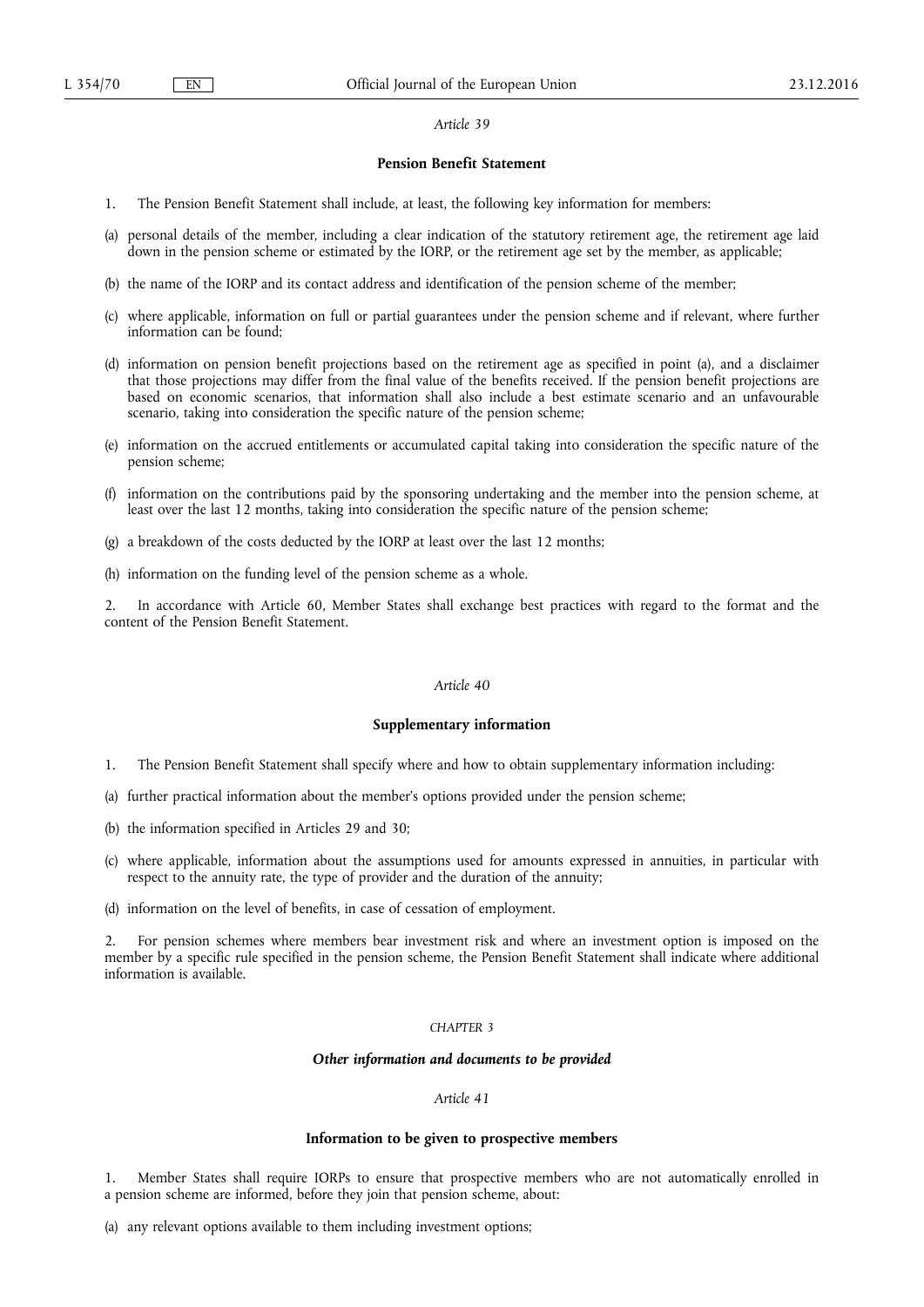- (b) the relevant features of the pension scheme including the kind of benefits;
- (c) information on whether and how environmental, climate, social and corporate governance factors are considered in the investment approach; and
- (d) where further information is available.

2. Where members bear investment risk or can take investment decisions, prospective members shall be provided with information on the past performance of investments related to the pension scheme for a minimum of five years, or for all the years that the scheme has been operating where this is less than five years and information on the structure of costs borne by members and beneficiaries.

3. Member States shall require IORPs to ensure that prospective members who are automatically enrolled in a pension scheme are promptly after their enrolment, informed about:

- (a) any relevant options available to them including investment options;
- (b) the relevant features of the pension scheme including the kind of benefits;
- (c) information on whether and how environmental, climate, social and corporate governance factors are considered in the investment approach; and
- (d) where further information is available.

### *Article 42*

### **Information to be given to members during the pre-retirement phase**

In addition to the Pension Benefit Statement, IORPs shall provide each member, in due time before the retirement age as specified in point (a) of Article 39(1), or at the request of the member, with information about the benefit pay-out options available in taking their retirement benefits.

### *Article 43*

#### **Information to be given to beneficiaries during the pay-out phase**

1. Member States shall require IORPs to periodically provide beneficiaries with information about the benefits due and the corresponding pay-out options.

2. IORPs shall inform beneficiaries without delay after a final decision has been taken resulting in any reduction in the level of benefits due, and three months before that decision is implemented.

When a significant level of investment risk is borne by beneficiaries in the pay-out phase, Member States shall ensure that beneficiaries receive appropriate information regularly.

### *Article 44*

#### **Additional information to be given on request to members and beneficiaries**

On request of a member, a beneficiary or their representatives, the IORP shall provide the following additional information:

(a) the annual accounts and the annual reports referred to in Article 29, or where an IORP is responsible for more than one scheme, those accounts and reports relating to their particular pension scheme;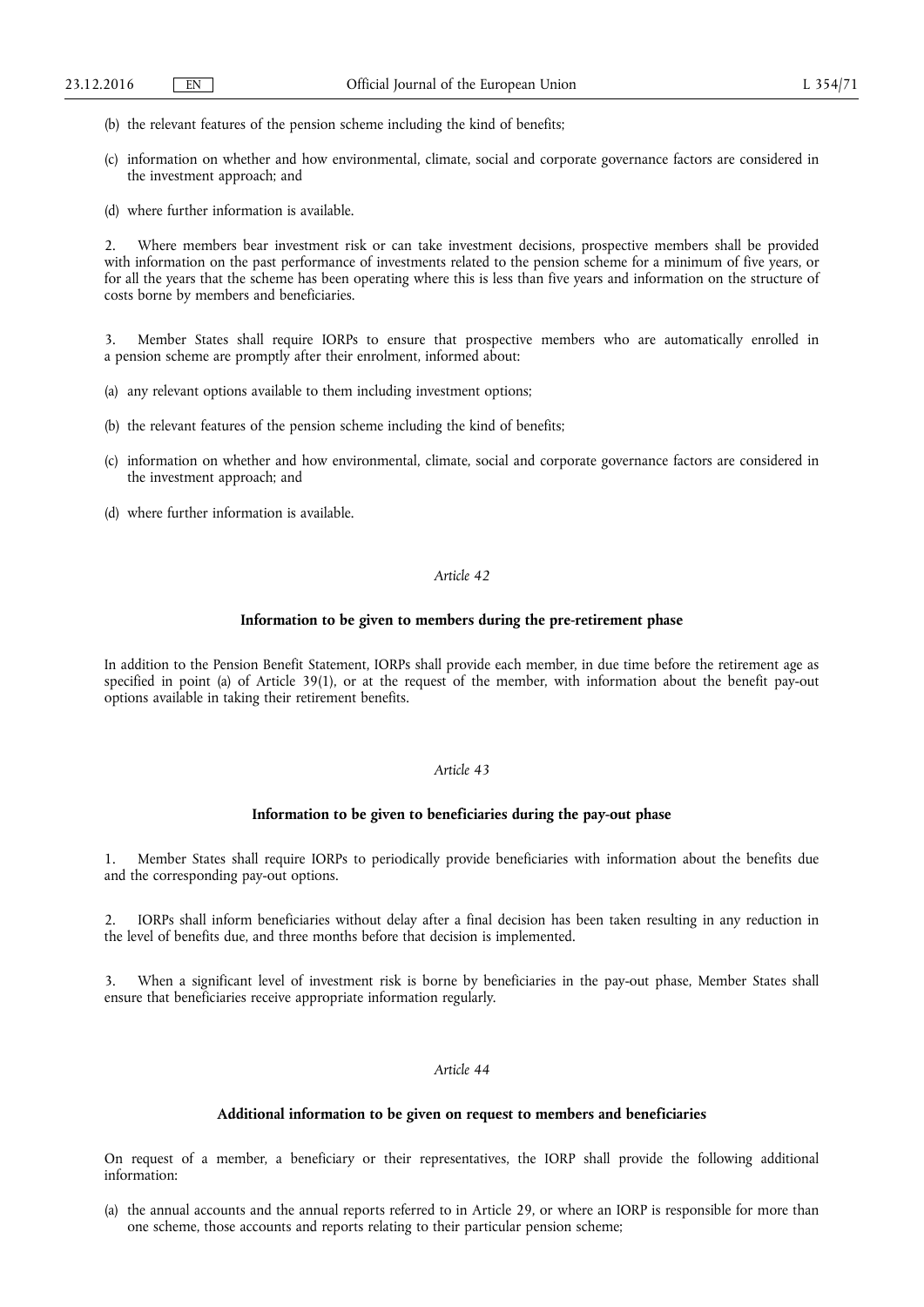- (b) the statement of investment policy principles, referred to in Article 30;
- (c) any further information about the assumptions used to generate the projections referred to in point (d) of Article 39(1).

### TITLE V

### **PRUDENTIAL SUPERVISION**

### *CHAPTER 1*

### *General rules on prudential supervision*

### *Article 45*

### **Main objective of prudential supervision**

1. The main objective of prudential supervision is to protect the rights of members and beneficiaries and to ensure the stability and soundness of the IORPs.

2. Member States shall ensure that the competent authorities are provided with the necessary means, and have the relevant expertise, capacity, and mandate to achieve the main objective of supervision referred to in paragraph 1.

### *Article 46*

### **Scope of prudential supervision**

Member States shall ensure that IORPs are subject to prudential supervision including the supervision of the following where applicable:

- (a) conditions of operation;
- (b) technical provisions;
- (c) funding of technical provisions;
- (d) regulatory own funds;
- (e) available solvency margin;
- (f) required solvency margin;
- (g) investment rules;
- (h) investment management;
- (i) system of governance; and
- (j) information to be provided to members and beneficiaries.

### *Article 47*

#### **General principles of prudential supervision**

- 1. The competent authorities of the home Member State shall be responsible for the prudential supervision of IORPs.
- 2. Member States shall ensure that supervision is based on a forward-looking and risk-based approach.
- 3. Supervision of IORPs shall comprise an appropriate combination of off-site activities and on-site inspections.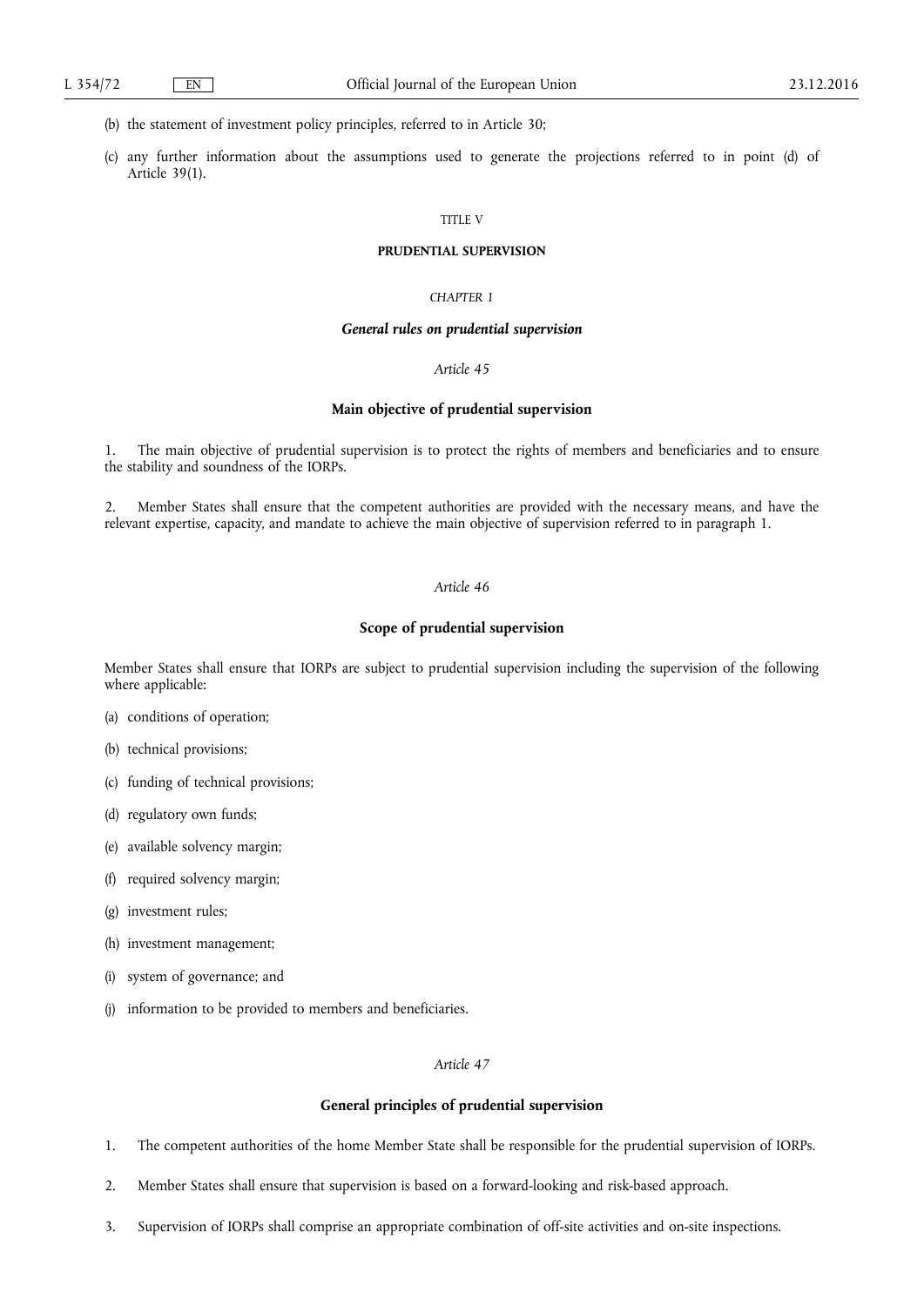4. Supervisory powers shall be applied in a manner which is timely and proportionate to the size, nature, scale and complexity of the activities of the IORP.

5. Member States shall ensure that the competent authorities duly consider the potential impact of their actions on the stability of the financial systems in the Union, in particular in emergency situations.

### *Article 48*

### **Powers of intervention and duties of the competent authorities**

1. The competent authorities shall require every IORP registered or authorised in their territories to have sound administrative and accounting procedures and adequate internal control mechanisms.

2. Without prejudice to the supervisory powers of competent authorities and the right of Member States to provide for and impose criminal sanctions, Member States shall ensure that their competent authorities may impose administrative sanctions and other measures applicable to all infringements of the national provisions implementing this Directive, and shall take all measures necessary to ensure that they are implemented. Member States shall ensure that their administrative sanctions and other measures are effective, proportionate and dissuasive.

3. Member States may decide not to lay down rules on administrative sanctions under this Directive for infringements which are subject to criminal sanctions under their national law. In that case, Member States shall communicate to the Commission the relevant criminal law provisions.

4. Member States shall ensure that the competent authorities publish any administrative sanction or other measure that has been imposed for breaches of the national provisions implementing this Directive and against which no appeal was lodged in time, without undue delay, including information on the type and nature of the breach and the identity of persons responsible for it. However, where the publication of the identity of the legal persons, or identity or personal data of natural persons, is considered by the competent authority to be disproportionate following a case-by-case assessment conducted on the proportionality of the publication of such data or where publication jeopardises the stability of financial markets or an ongoing investigation, the competent authority may decide to defer publication, not to publish, or to publish the sanctions on an anonymous basis.

5. Any decision to prohibit or restrict the activities of an IORP shall contain detailed reasons and be notified to the IORP in question. That decision shall also be notified to EIOPA which shall communicate it to all competent authorities in the case of cross-border activity as referred to in Article 11.

- 6. Competent authorities may also restrict or prohibit the free disposal of the IORP's assets when, in particular:
- (a) the IORP has failed to establish sufficient technical provisions in respect of the entire business or has insufficient assets to cover the technical provisions;
- (b) the IORP has failed to hold the regulatory own funds.

7. In order to safeguard the interests of members and beneficiaries, the competent authorities may transfer the powers which the persons running an IORP registered or authorised in their territories hold in accordance with the law of the home Member State wholly or partly to a special representative who is fit to exercise those powers.

The competent authorities may prohibit or restrict the activities of an IORP registered or authorised in their territories in particular if:

(a) the IORP fails to protect adequately the interests of scheme members and beneficiaries;

- (b) the IORP no longer fulfils the conditions of operation;
- (c) the IORP fails seriously in its obligations under the rules to which it is subject;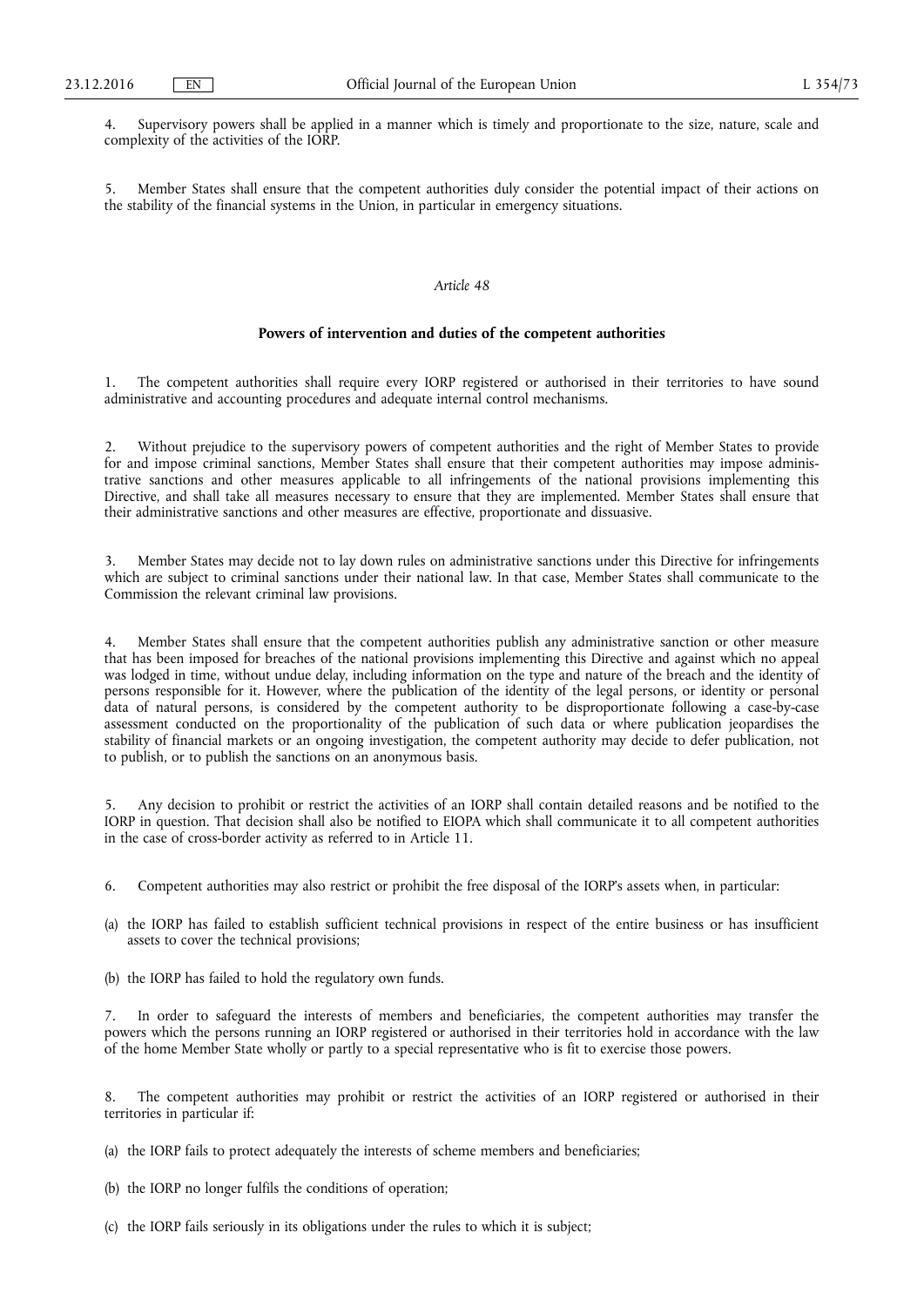(d) in the case of cross-border activity, the IORP does not respect the requirements of social and labour law of the host Member State relevant to the field of occupational pension schemes.

9. Member States shall ensure that decisions taken in respect of an IORP under laws, regulations and administrative provisions adopted in accordance with this Directive are subject to a right of appeal to the courts.

#### *Article 49*

#### **Supervisory review process**

1. Member States shall ensure that competent authorities have the necessary powers to review the strategies, processes and reporting procedures which are established by IORPs to comply with the laws, regulations and administrative provisions adopted pursuant to this Directive, taking into account the size, nature, scale and complexity of the activities of the IORP.

That review shall take into account the circumstances in which the IORPs are operating, and, where relevant, the parties carrying out outsourced key functions or any other activities for them. The review shall comprise the following elements:

- (a) an assessment of the qualitative requirements relating to the system of governance;
- (b) an assessment of the risks the IORP faces;
- (c) an assessment of the ability of the IORP to assess and manage those risks.

2. Member States shall ensure that competent authorities have monitoring tools, including stress-tests, that enable them to identify deteriorating financial conditions in an IORP and to monitor how a deterioration is remedied.

3. The competent authorities shall have the necessary powers to require IORPs to remedy weaknesses or deficiencies identified in the supervisory review process.

4. The competent authorities shall establish the minimum frequency and the scope of the review laid down in paragraph 1 having regard to the size, nature, scale and complexity of the activities of the IORP concerned.

## *Article 50*

### **Information to be provided to the competent authorities**

Member States shall ensure that the competent authorities, in respect of any IORP registered or authorised in their territories, have the necessary powers and means to:

- (a) require the IORP, the administrative, management or supervisory body of the IORP or the persons who effectively run the IORP or carry out key functions to supply at any time information about all business matters or forward all business documents;
- (b) supervise relationships between the IORP and other companies or between IORPs, when IORPs outsource key functions or any other activities to those other companies or IORPs and all subsequent re-outsourcing, influencing the financial situation of the IORP or being in a material way relevant for effective supervision;
- (c) obtain the following documents: the own-risk assessment, the statement of investment-policy principles, the annual accounts and the annual reports, and all other documents necessary for the purposes of supervision;
- (d) lay down which documents are necessary for the purposes of supervision, including:
	- (i) internal interim reports;
	- (ii) actuarial valuations and detailed assumptions;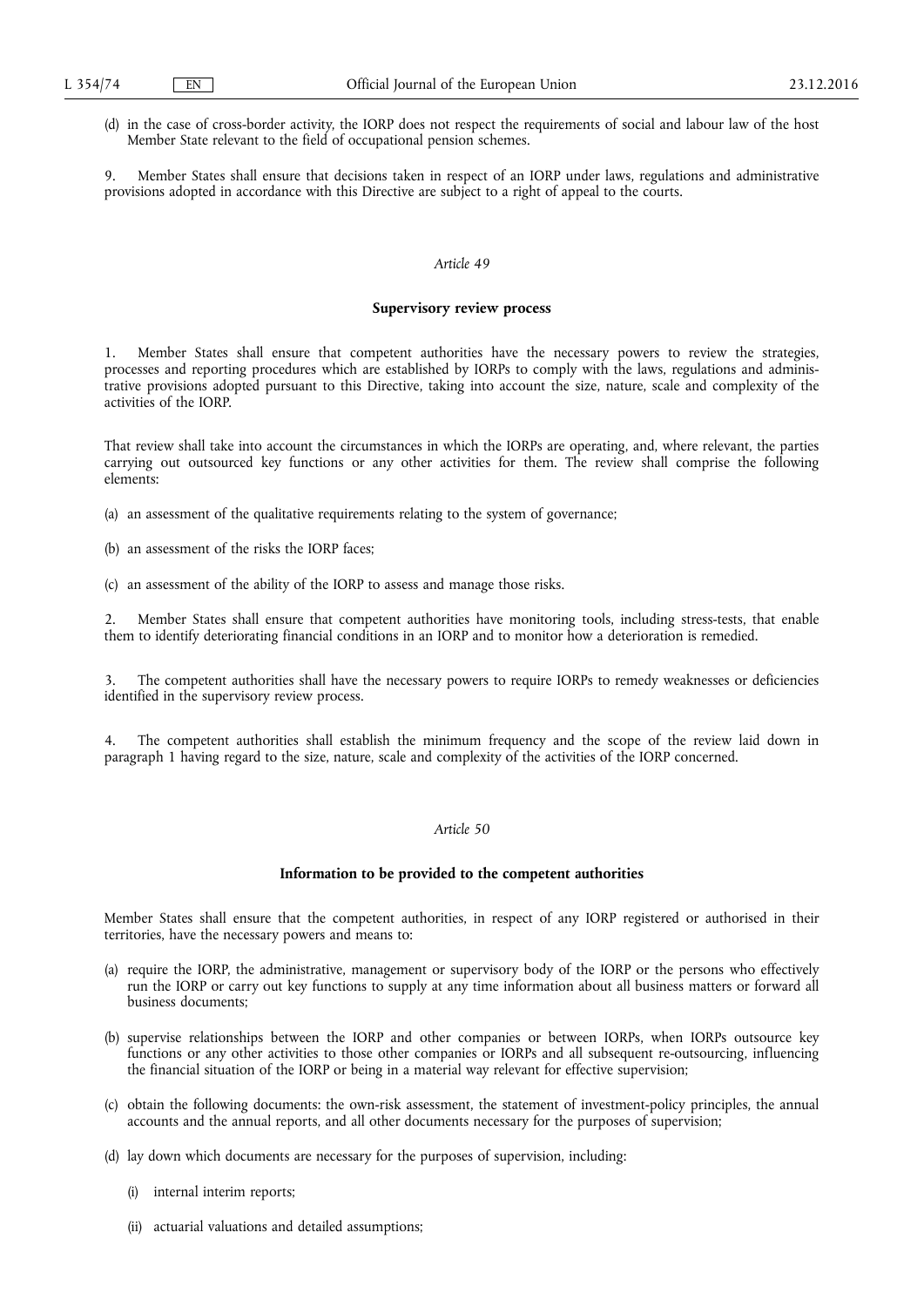- (iii) asset-liability studies;
- (iv) evidence of consistency with the investment-policy principles;
- (v) evidence that contributions have been paid in as planned;
- (vi) reports by the persons responsible for auditing the annual accounts referred to in Article 29;
- (e) carry out on-site inspections at the IORP's premises and, where appropriate, on outsourced and all subsequent reoutsourced activities to check if activities are carried out in accordance with the supervisory rules;
- (f) request information from IORPs about outsourced and all subsequent re-outsourced activities at any time.

#### *Article 51*

### **Transparency and accountability**

1. Member States shall ensure that the competent authorities conduct the tasks laid down in this Directive in a transparent, independent and accountable manner with due respect for the protection of confidential information.

- 2. Member States shall ensure that the following information is publicly disclosed:
- (a) the texts of laws, regulations, administrative rules and general guidance in the field of occupational pension schemes, and information about whether the Member State chooses to apply this Directive in accordance with Articles 4 and 5;
- (b) information regarding the supervisory review process as set out in Article 49;
- (c) aggregate statistical data on key aspects of the application of the prudential framework;
- (d) the main objective of prudential supervision and information on the main functions and activities of the competent authorities;
- (e) the rules on administrative sanctions and other measures applicable to breaches of national provisions adopted pursuant to this Directive.

3. Member States shall ensure that they have in place and apply transparent procedures regarding the appointment and dismissal of the members of the governing and managing bodies of their competent authorities.

### *CHAPTER 2*

### *Professional secrecy and exchange of information*

### *Article 52*

#### **Professional secrecy**

1. Member States shall lay down rules to ensure that all persons who are working or who have worked for the competent authorities, as well as auditors and experts acting on behalf of those authorities, are bound by the obligation of professional secrecy. Without prejudice to cases covered by criminal law, those persons shall not divulge confidential information received by them in the course of their duties to any person or authority, except in summary or aggregate form ensuring that individual IORPs cannot be identified.

2. By derogation from paragraph 1, where a pension scheme is being wound up, Member States may allow confidential information to be divulged in civil or commercial proceedings.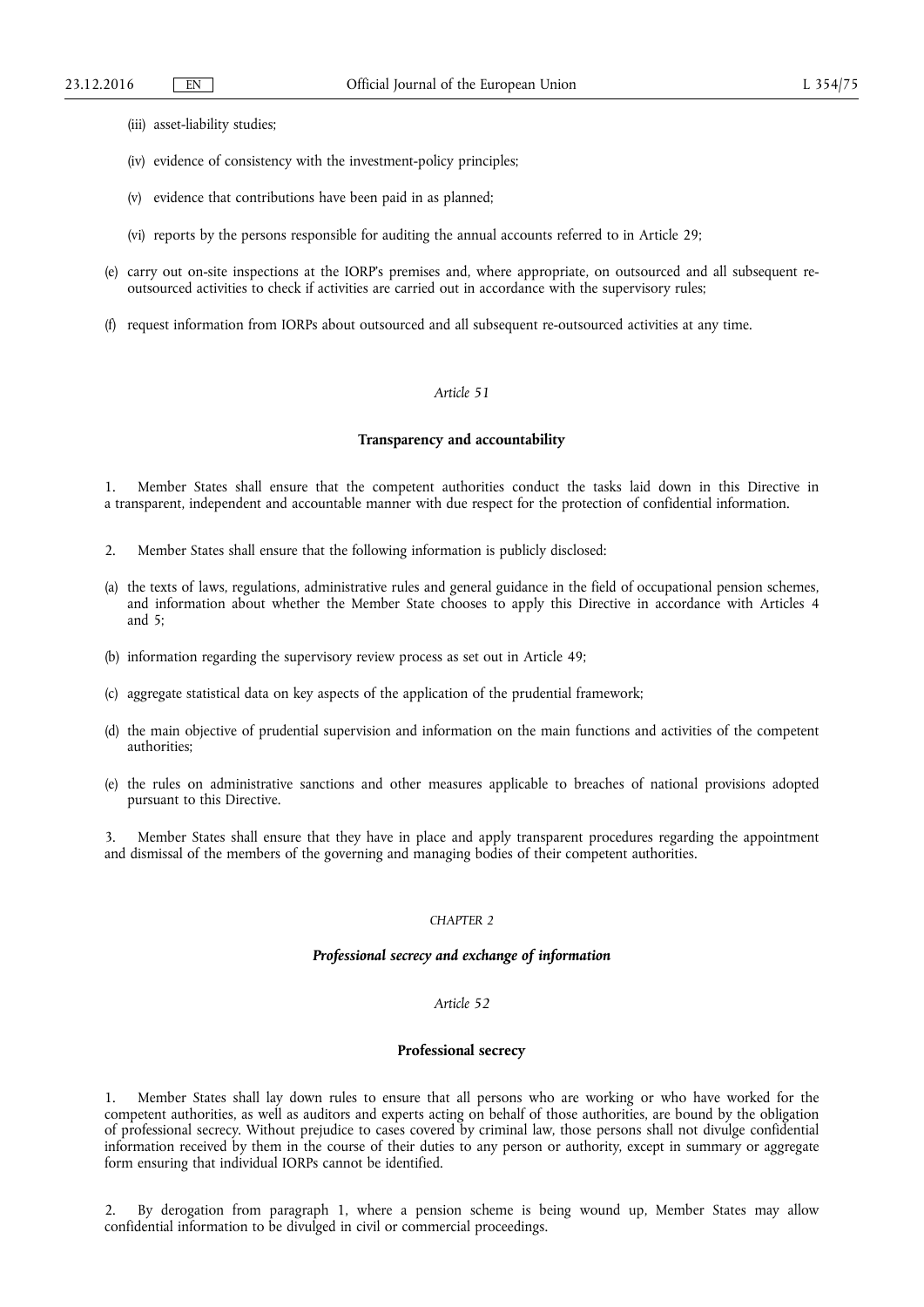#### *Article 53*

### **Use of confidential information**

Member States shall ensure that competent authorities which receive confidential information under this Directive use it only in the course of their duties and for the following purposes:

- (a) to check that the conditions for taking up occupational retirement provision business are met by IORPs before commencing their activities;
- (b) to facilitate the monitoring of the activities of IORPs, including the monitoring of the technical provisions, the solvency, the system of governance, and the information provided to members and beneficiaries;
- (c) to impose corrective measures, including administrative sanctions;
- (d) where permitted by national law, to publish key performance indicators for all individual IORPs, which may assist members and beneficiaries in taking financial decisions regarding their pension;
- (e) in appeals against decisions of the competent authorities taken in accordance with the provisions transposing this Directive;
- (f) in court proceedings regarding the provisions transposing this Directive.

### *Article 54*

### **European Parliament right of inquiry**

Articles 52 and 53 shall be without prejudice to the right of inquiry conferred on the European Parliament by Article 226 of the Treaty on the Functioning of the European Union.

### *Article 55*

#### **Exchange of information between authorities**

- 1. Articles 52 and 53 shall not preclude any of the following:
- (a) the exchange of information between competent authorities in the same Member State in the discharge of their supervisory functions;
- (b) the exchange of information between competent authorities in different Member States in the discharge of their supervisory functions;
- (c) the exchange of information, in the discharge of their supervisory functions, between competent authorities and any of the following which are situated in the same Member State:
	- (i) authorities responsible for the supervision of financial sector entities and other financial organisations and the authorities responsible for the supervision of financial markets;
	- (ii) authorities or bodies charged with responsibility for maintaining the stability of the financial system in Member States through the use of macro-prudential rules;
	- (iii) bodies involved in the winding up of a pension scheme and in other similar procedures;
	- (iv) reorganisation bodies or authorities aiming at protecting the stability of the financial system;
	- (v) persons responsible for carrying out statutory audits of the accounts of IORPs, insurance undertakings and other financial institutions;
- (d) the disclosure, to bodies which administer the winding up of a pension scheme, of information necessary for the performance of their duties.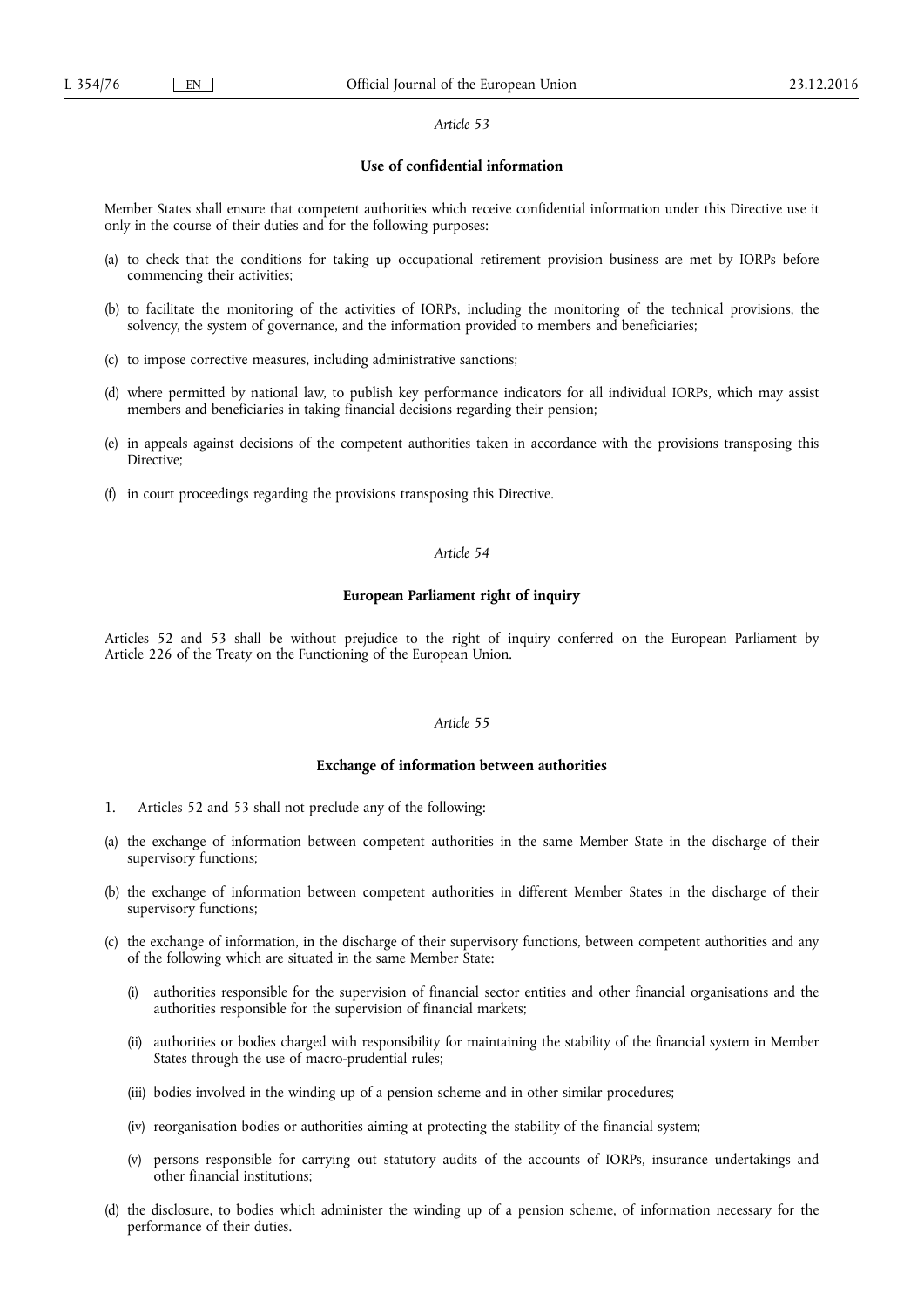2. The information received by the authorities, bodies and persons referred to in paragraph 1 shall be subject to the rules on professional secrecy laid down in Article 52.

3. Articles 52 and 53 shall not preclude Member States from authorising exchanges of information between the competent authorities and any of the following:

- (a) the authorities responsible for overseeing the bodies involved in the winding up of pension schemes and other similar procedures;
- (b) the authorities responsible for overseeing the persons charged with carrying out statutory audits of the accounts of IORPs, insurance undertakings and other financial institutions;
- (c) independent actuaries of IORPs carrying out supervision of those IORPs and the bodies responsible for overseeing such actuaries.

### *Article 56*

### **Transmission of information to central banks, monetary authorities, European Supervisory Authorities and the European Systemic Risk Board**

1. Articles 52 and 53 shall not prevent a competent authority from transmitting information to the following entities for the purposes of the exercise of their respective tasks:

- (a) central banks and other bodies with a similar function in their capacity as monetary authorities;
- (b) other public authorities responsible for overseeing payment systems, where appropriate;
- (c) the European Systemic Risk Board, EIOPA, the European Supervisory Authority (European Banking Authority) established by Regulation (EU) No 1093/2010 of the European Parliament and of the Council ( 1 ) and the European Supervisory Authority (European Securities and Markets Authority) established by Regulation (EU) No 1095/2010 of the European Parliament and of the Council ( 2 ).

2. Articles 55 to 58 shall not prevent the authorities or bodies referred to in points (a), (b) and (c) of paragraph 1 of this Article from communicating to the competent authorities such information as the competent authorities may need for the purposes of Article 53.

Information received in accordance with paragraphs 1 and 2 shall be subject to professional secrecy requirements at least equivalent to those as set out in this Directive.

### *Article 57*

#### **Disclosure of information to government administrations responsible for financial legislation**

Articles 52(1), 53 and 58(1) shall not preclude Member States from authorising the disclosure of confidential information between competent authorities and other departments of their central government administrations responsible for the enforcement of legislation on the supervision of IORPs, credit institutions, financial institutions, investment services and insurance undertakings, or inspectors acting on behalf of those departments.

That disclosure shall be made only where necessary for reasons of prudential control, and prevention and resolution of failing IORPs. Without prejudice to paragraph 2 of this Article, persons having access to the information shall be subject to professional secrecy requirements at least equivalent to those set out in this Directive. Member States shall, however, provide the information received under Article 55, and information obtained by means of on-site verification may only be disclosed with the express consent of the competent authority from which the information originated or of the competent authority of the Member State in which the on-site verification was carried out.

<sup>(</sup> 1 ) Regulation (EU) No 1093/2010 of the European Parliament and of the Council of 24 November 2010 establishing a European Supervisory Authority (European Banking Authority), amending Decision No 716/2009/EC and repealing Commission Decision 2009/78/EC (OJ L 331, 15.12.2010, p. 12).

<sup>(</sup> 2 ) Regulation (EU) No 1095/2010 of the European Parliament and of the Council of 24 November 2010 establishing a European Supervisory Authority (European Securities and Markets Authority), amending Decision No 716/2009/EC and repealing Commission Decision 2009/77/EC (OJ L 331, 15.12.2010, p. 84).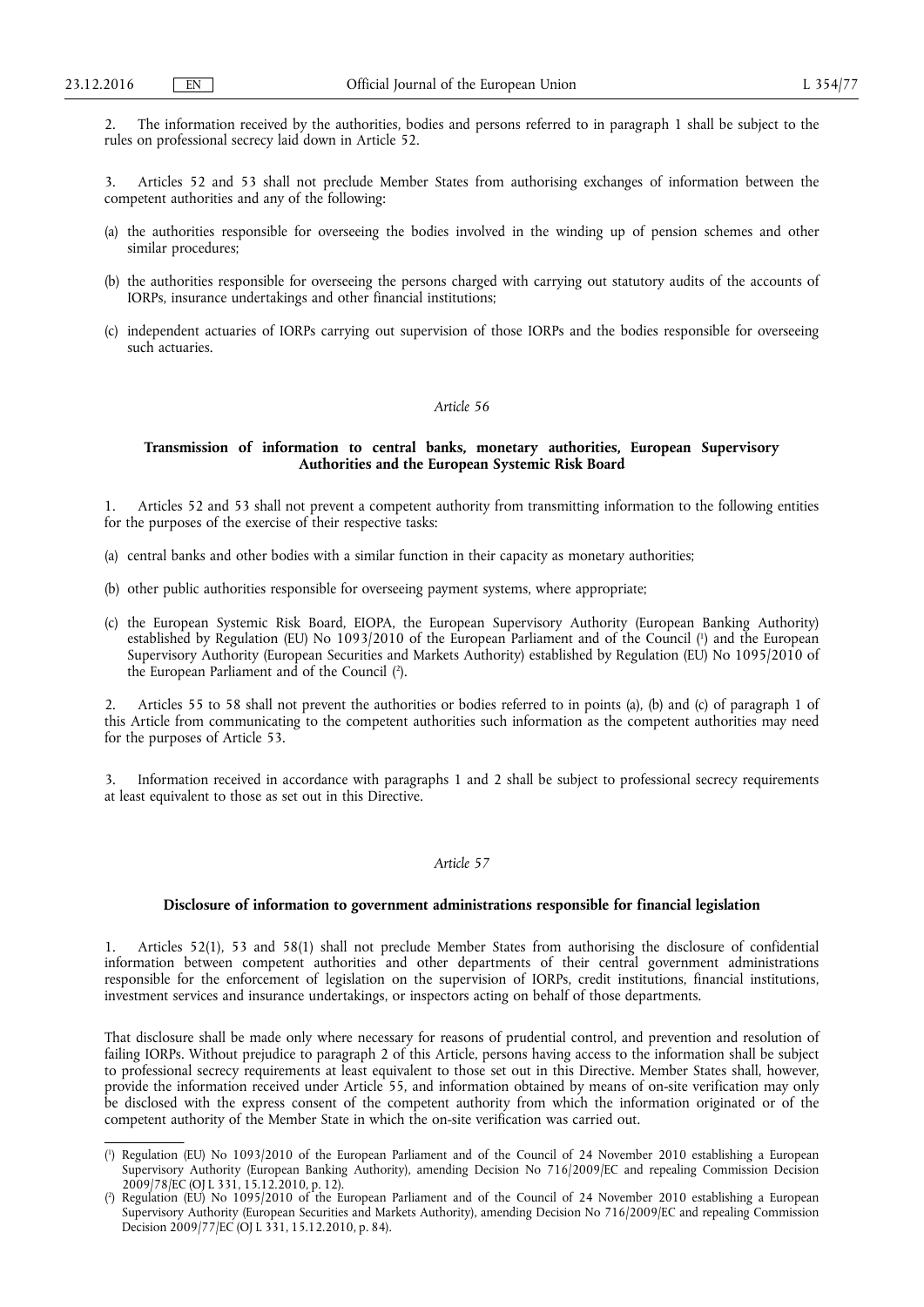2. Member States may authorise the disclosure of confidential information relating to the prudential supervision of IORPs to parliamentary enquiry committees or courts of auditors in their Member State and other entities in charge of enquiries in their Member State, where all of the following conditions are fulfilled:

- (a) the entities have the competence under national law to investigate or scrutinise the actions of authorities responsible for the supervision of IORPs or for laws on such supervision;
- (b) the information is strictly necessary for fulfilling the competence referred to in point (a);
- (c) the persons with access to the information are subject to professional secrecy requirements under national law at least equivalent to those set out in this Directive;
- (d) if the information originates from another Member State, that information is disclosed with the explicit agreement of the originating competent authorities and solely for the purposes for which those authorities gave their agreement.

#### *Article 58*

#### **Conditions for the exchange of information**

1. For exchanges of information under Articles 55, transmission of information under Article 56 and disclosure of information under Article 57, Member States shall require that at least the following conditions are met:

- (a) the information shall be exchanged, transmitted or disclosed for the purpose of carrying out oversight or supervision;
- (b) the information received shall be subject to the obligation of professional secrecy laid down in Article 52;
- (c) where the information originates from another Member State, it shall not be disclosed without the express agreement of the competent authority from which it originates and, where appropriate, solely for the purposes for which that authority gave its agreement.

2. Article 53 shall not preclude Member States from authorising, with the aim of strengthening the stability, and integrity, of the financial system, the exchange of information between the competent authorities and the authorities or bodies responsible for the detection and investigation of breaches of company law applicable to sponsoring undertakings.

Member States which apply the first subparagraph shall require that at least the following conditions are met:

- (a) the information must be intended for the purpose of detection, and investigation and scrutiny as referred to in point (a) of Article 57(2);
- (b) information received must be subject to the obligation of professional secrecy laid down in Article 52;
- (c) where the information originates from another Member State, it shall not be disclosed without the express agreement of the competent authority from which it originates and, where appropriate, solely for the purposes for which that authority gave its agreement.

3. Where, in a Member State, the authorities or bodies referred to in the first subparagraph of paragraph 2 perform their task of detection or investigation with the aid of persons appointed, in view of their specific competence, for that purpose and not employed in the public sector, the possibility of exchanging information provided for in Article 57(2) shall apply.

### *Article 59*

#### **National provisions of a prudential nature**

1. Member States shall report to EIOPA their national provisions of a prudential nature relevant to the field of occupational pension schemes, which are not covered by national social and labour law on the organisation of pension systems as referred to in Article 11(1).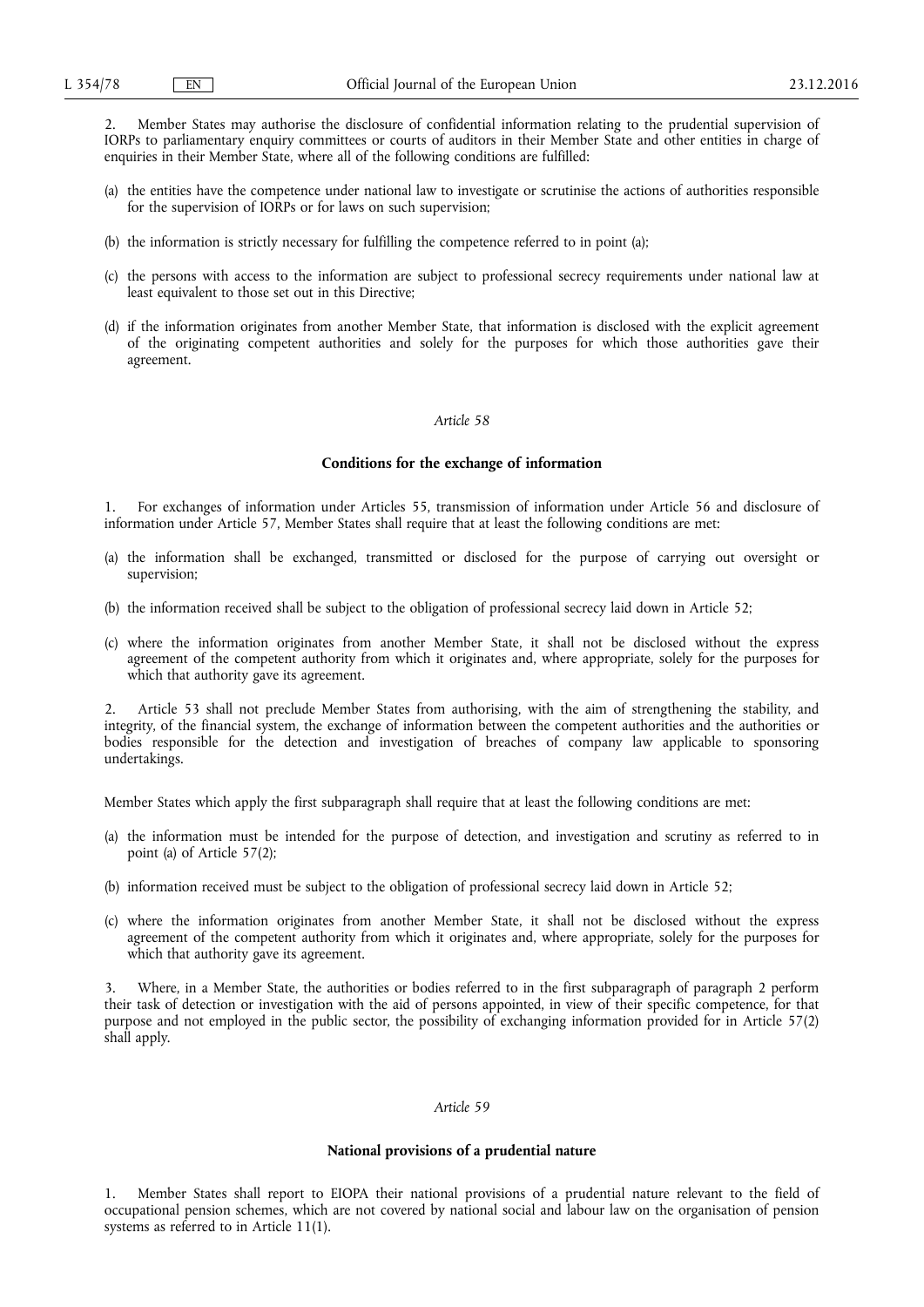2. Member States shall update that information on a regular basis and at least every two years and EIOPA shall make that information available on its website.

#### TITLE VI

#### **FINAL PROVISIONS**

## *Article 60*

#### **Cooperation between Member States, the Commission and EIOPA**

1. Member States shall ensure, in an appropriate manner, the uniform application of this Directive through regular exchanges of information and experience with a view to developing best practices in this sphere and closer cooperation with the involvement of the social partners where applicable, and by so doing, preventing distortions of competition and creating the conditions required for unproblematic cross-border membership.

2. The Commission and the competent authorities of the Member States shall collaborate closely with a view to facilitating supervision of the operations of IORPs.

3. The competent authorities of the Member States shall cooperate with EIOPA for the purposes of this Directive, in accordance with Regulation (EU) No 1094/2010 and shall without delay provide EIOPA with all information necessary to carry out its duties under this Directive and under Regulation (EU) No 1094/2010, in accordance with Article 35 of that Regulation.

4. Each Member State shall inform the Commission and EIOPA of any major difficulties to which the application of this Directive gives rise. The Commission, EIOPA and the competent authorities of the Member States concerned shall examine such difficulties as quickly as possible in order to find an appropriate solution.

### *Article 61*

#### **Processing of personal data**

With regard to the processing of personal data within the framework of this Directive, IORPs and competent authorities shall carry out their tasks for the purposes of this Directive in accordance with Regulation (EU) 2016/679. With regard to the processing of personal data by EIOPA within the framework of this Directive, EIOPA shall comply with Regulation (EC) No 45/2001.

### *Article 62*

#### **Evaluation and review**

1. By 13 January 2023, the Commission shall review this Directive and report on its implementation and effectiveness to the European Parliament and to the Council.

- 2. The review referred to in paragraph 1 shall in particular consider:
- (a) the adequacy of this Directive from a prudential and governance point of view;
- (b) cross-border activity;
- (c) the experience acquired in applying this Directive and its impact on the stability of IORPs;
- (d) the Pension Benefit Statement.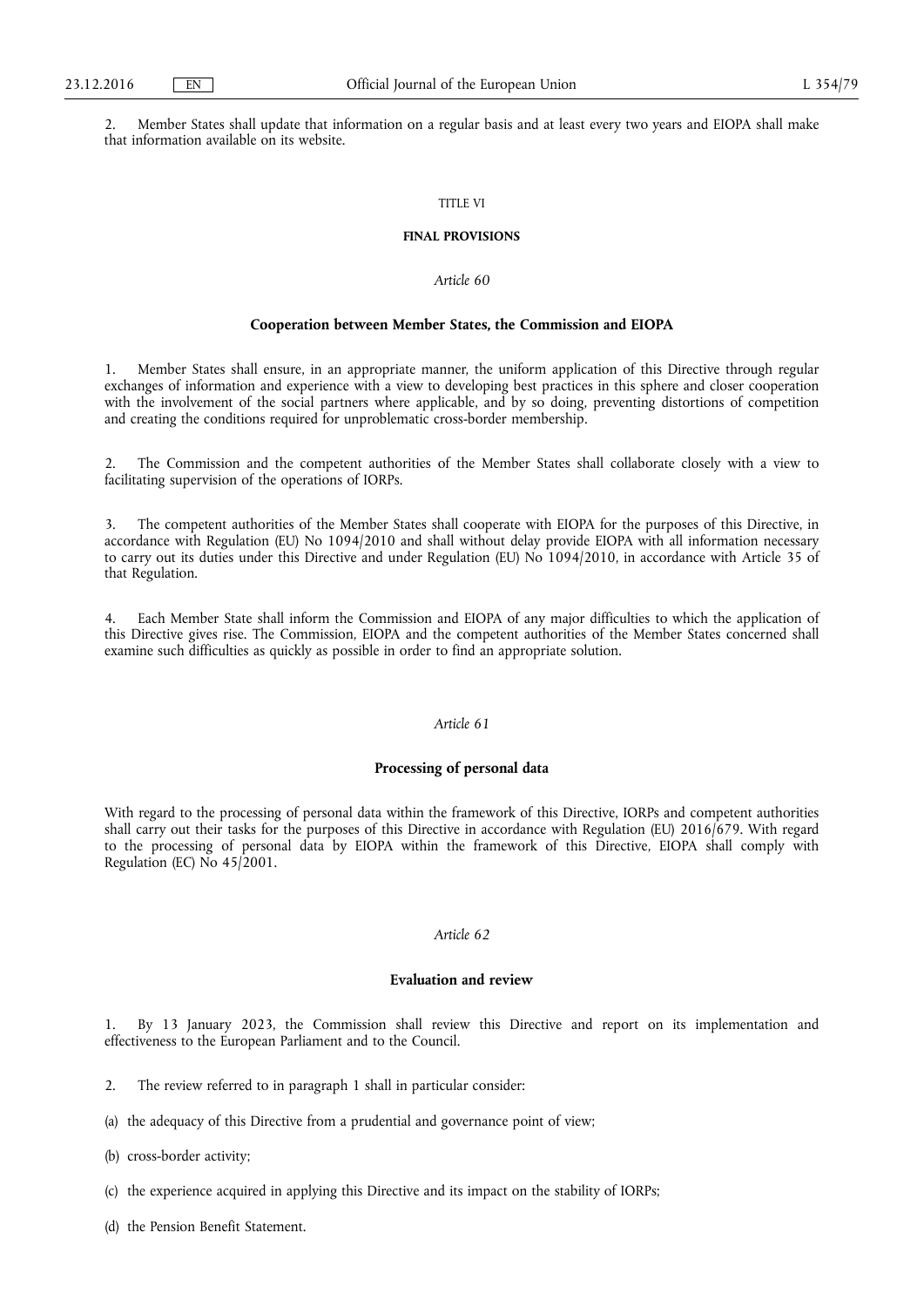#### *Article 63*

#### **Amendment of Directive 2009/138/EC**

Directive 2009/138/EC is amended as follows:

- (1) in Article 13, point (7) is replaced by the following:
	- '(7) "reinsurance" means one of the following:
		- (a) the activity consisting in accepting risks ceded by an insurance undertaking or third-country insurance undertaking, or by another reinsurance undertaking or third-country reinsurance undertaking;
		- (b) in the case of the association of underwriters known as Lloyd's, the activity consisting in accepting risks, ceded by any member of Lloyd's, by an insurance or reinsurance undertaking other than the association of underwriters known as Lloyd's; or
		- (c) the provision of cover by a reinsurance undertaking to an institution that falls within the scope of Directive (EU) 2016/2341 of the European Parliament and of the Council (\*);
	- (\*) Directive (EU) 2016/2341 of 14 December 2016 on the activities and supervision of institutions for occupational retirement provision (IORPs) (OJ L 354, 23.12.2016, p. 37)';
- (2) in Article 308b, paragraph 15 is replaced by the following:

'15. Where, on the entry into force of this Directive, home Member States applied provisions referred to in Article 4 of Directive (EU) 2016/2341, those home Member States may continue to apply the laws, regulations and administrative provisions that had been adopted by them with a view to complying with Articles 1 to 19, Articles 27 to 30, Articles 32 to 35 and Articles 37 to 67 of Directive 2002/83/EC as in force on 31 December 2015 for a transitional period expiring on 31 December 2022.

Where a home Member State continues to apply those laws, regulations and administrative provisions, insurance undertakings in that home Member State shall calculate their solvency capital requirement as the sum of the following:

- (a) a notional solvency capital requirement with respect to their insurance activity, calculated without the occupational retirement provision business under Article 4 of Directive (EU) 2016/2341;
- (b) the solvency margin with respect to the occupational retirement provision business, calculated in accordance with the laws, regulations and administrative provisions that have been adopted to comply with Article 28 of Directive 2002/83/EC.

By 31 December 2017, the Commission shall submit a report to the European Parliament and to the Council, on whether the period referred to in the first subparagraph should be extended, taking account of changes to Union or national law resulting from this Directive.'.

### *Article 64*

### **Transposition**

1. Member States shall bring into force the laws, regulations and administrative provisions necessary to comply with this Directive by 13 January 2019. They shall immediately communicate the text of those measures to the Commission.

When Member States adopt those measures, they shall contain a reference to this Directive or be accompanied by such a reference on the occasion of their official publication. They shall also include a statement that references in existing laws, regulations and administrative provisions to the Directives repealed by this Directive shall be construed as references to this Directive. Member States shall determine how such reference is to be made and how that statement is to be formulated.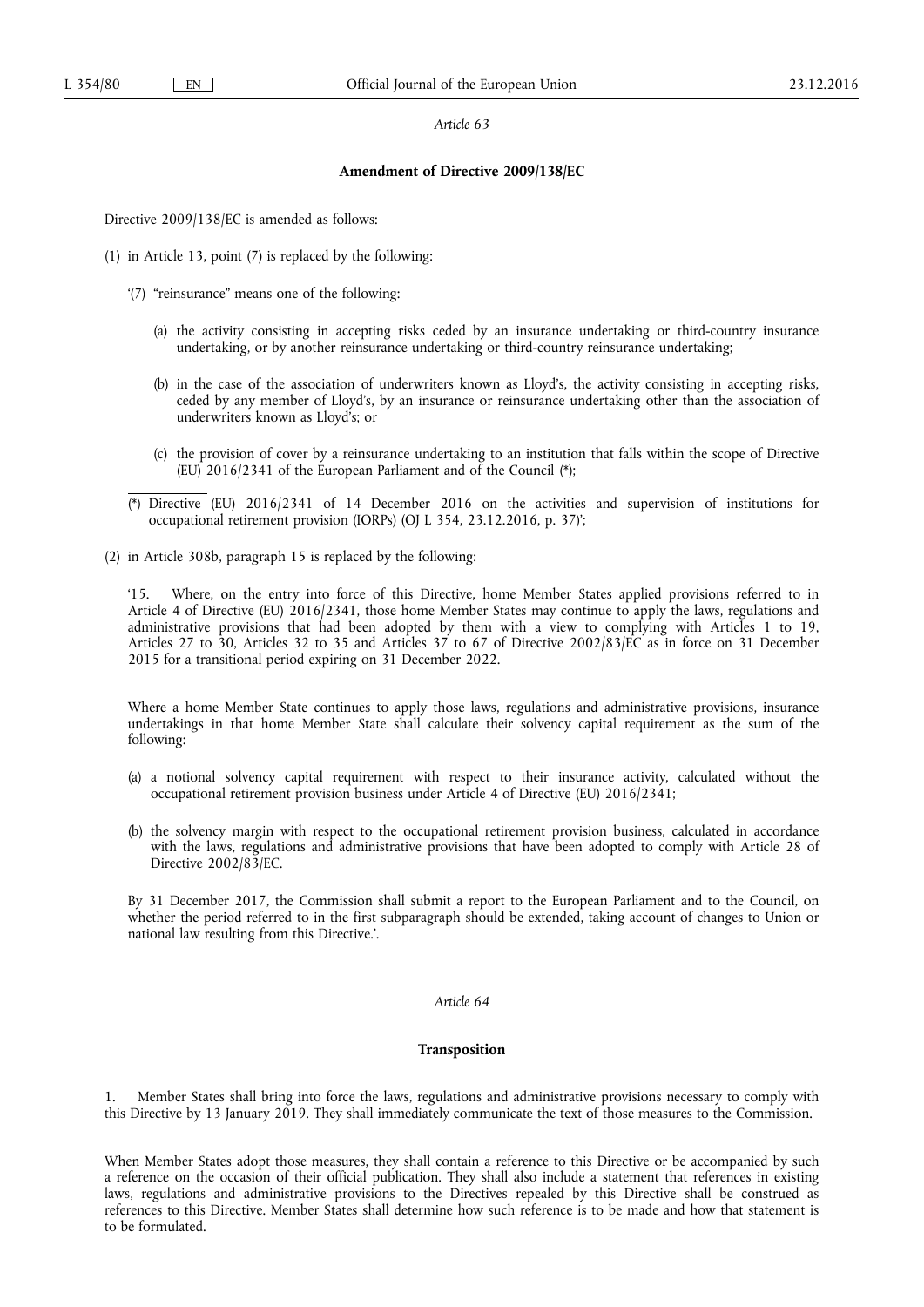2. Member States shall communicate to the Commission the text of the main provisions of national law which they adopt in the field covered by this Directive.

### *Article 65*

## **Repeal**

Directive 2003/41/EC, as amended by the Directives listed in Annex I, Part A, is repealed with effect from 13 January 2019 without prejudice to the obligations of the Member States relating to the time-limits for transposition into national law and the dates of application of the Directives set out in Annex I, Part B.

References to the repealed Directive 2003/41/EC shall be construed as references to this Directive and shall be read in accordance with the correlation table in Annex II.

### *Article 66*

### **Entry into force**

This Directive shall enter into force on the twentieth day following that of its publication in the *Official Journal of the European Union*.

#### *Article 67*

### **Addressees**

This Directive is addressed to the Member States.

Done at Strasbourg, 14 December 2016.

*For the European Parliament The President*  M. SCHULZ

*For the Council The President*  I. KORČOK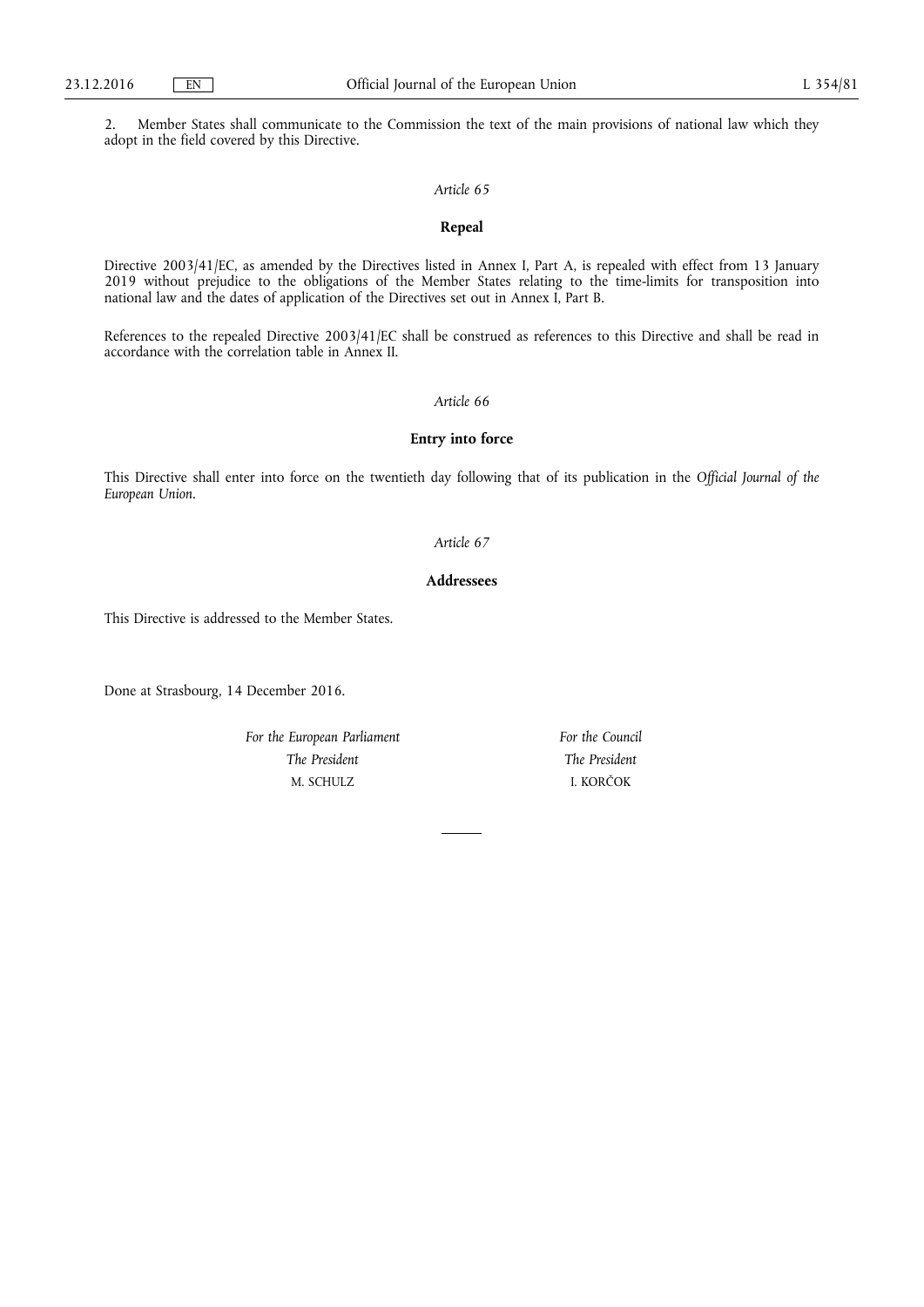# *ANNEX I*

# PART A

## **Repealed Directive with list of its successive amendments**

# (referred to in Article 65)

| Directive 2003/41/EC of the European Parliament and of the Council                                    |                  |
|-------------------------------------------------------------------------------------------------------|------------------|
| (OJ L 235, 23.9.2003, p. 10).                                                                         |                  |
| Directive 2009/138/EC of the European Parliament and of the Council<br>(OJ L 335, 17.12.2009, p. 1).  | Article 303 only |
| Directive 2010/78/EU of the European Parliament and of the Council<br>(OJ L 331, 15.12.2010, p. 120). | Article 4 only   |
| Directive 2011/61/EU of the European Parliament and of the Council<br>(OJ L 174, 1.7.2011, p. 1).     | Article 62 only  |
| Directive 2013/14/EU of the European Parliament and of the Council<br>(OJ L 145, 31.5.2013, p. 1).    | Article 1 only   |

## PART B

# **List of time-limits for transposition into national law and application**

# (referred to in Article 65)

| Directive   | Time-limit for transposition | Date of application |
|-------------|------------------------------|---------------------|
| 2003/41/EC  | 23.9.2005                    | 23.9.2005           |
| 2009/138/EC | 31.3.2015                    | 1.1.2016            |
| 2010/78/EU  | 31.12.2011                   | 31.12.2011          |
| 2011/61/EU  | 22.7.2013                    | 22.7.2013           |
| 2013/14/EU  | 21.12.2014                   | 21.12.2014          |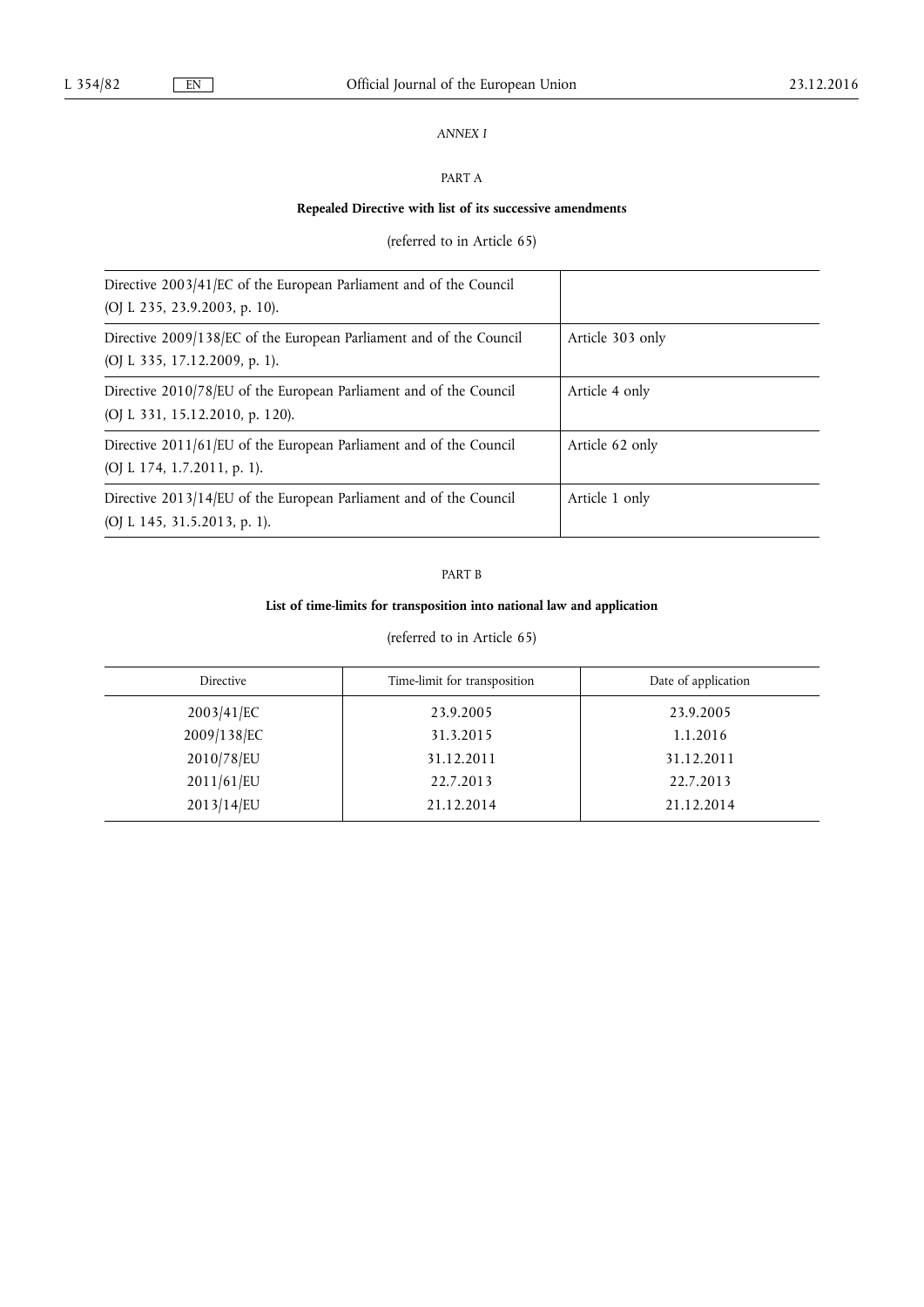# *ANNEX II*

# **Correlation Table**

| Directive 2003/41/EC     | This Directive            |
|--------------------------|---------------------------|
| Article 1                | Article 1                 |
| Article 2                | Article 2                 |
| Article 3                | Article 3                 |
| Article 4                | Article 4                 |
| Article 5                | Article 5                 |
| Article 6(a)             | Article 6(1)              |
| Article 6(b)             | Article 6(2)              |
| Article 6(c)             | Article 6(3)              |
| Article 6(d)             | Article 6(4)              |
| Article 6(e)             | Article 6(5)              |
| Article 6(f)             | Article 6(6)              |
|                          | Article 6(7)              |
| Article 6(g)             | Article 6(8)              |
| Article 6(h)             | Article 6(9)              |
| Article 6(i)             | Article $6(10)$           |
| Article 6(j)             | Article 6(11)             |
|                          | Article $6(12)$ to $(19)$ |
| Article 7                | Article 7                 |
| Article 8                | Article 8                 |
| Article 9(1)(a)          | Article 9                 |
| Article $9(1)(c)$        | Article $10(1)(a)$        |
| Article $9(1)(e)$        | Article $10(1)(b)$        |
| Article 9(2)             | Article 10(2)             |
| Articles 20, 9(5)        | Article 11                |
|                          | Article 12                |
| Article $15(1)$ to $(5)$ | Article $13(1)$ to $(5)$  |
| Article 15(6)            |                           |
| Article 16               | Article 14                |
| Article 17               | Article 15                |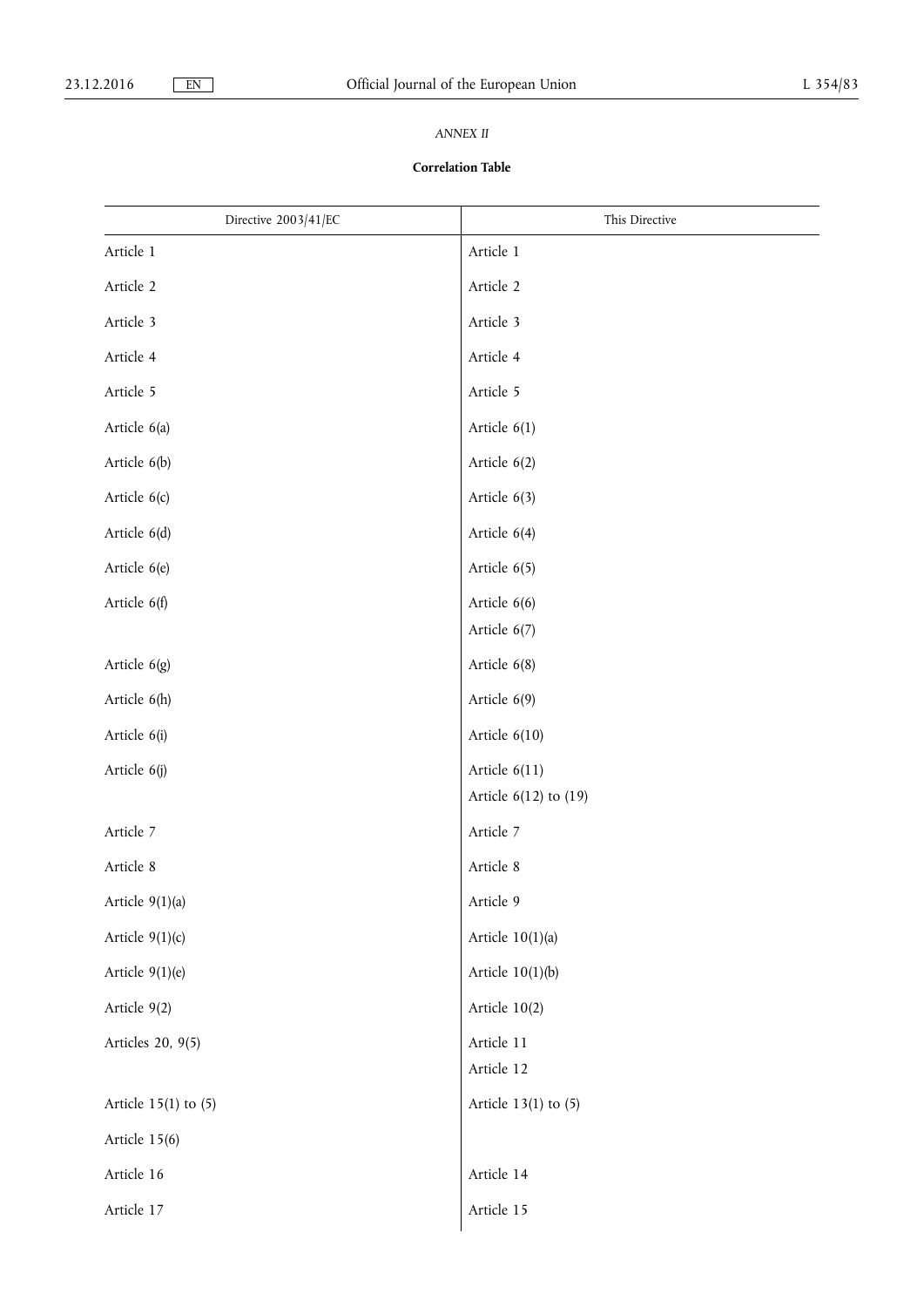| Directive 2003/41/EC              | This Directive            |
|-----------------------------------|---------------------------|
| Article $17a(1)$ to $(4)$         | Article $16(1)$ to $(4)$  |
| Article 17a(5)                    |                           |
| Article 17b                       | Article 17                |
| Article 17c                       |                           |
| Article 17d                       | Article 18                |
| Article 18                        | Article 19                |
|                                   | Article 20                |
|                                   | Article 21                |
| Article $9(1)(b)$                 | Article 22(1)             |
|                                   | Article 22(2) to (7)      |
|                                   | Article 23                |
|                                   | Article 24                |
|                                   | Article 25<br>Article 26  |
|                                   | Article 27                |
|                                   | Article 28                |
| Article 10                        | Article 29                |
| Article 12                        | Article 30                |
| Article 9(4)                      | Article 31(1)             |
|                                   | Article 31(2) to (7)      |
| Article 19(1)                     | Article 32                |
| Article 19(2) second subparagraph | Article 33(1)             |
|                                   | Article 33(2)             |
| Article 19(2) first subparagraph  | Article 33(3)             |
| Article 19(3)                     | Article 33(4)             |
|                                   | Article 33(5) to (8)      |
|                                   | Article 34                |
|                                   | Article 35                |
|                                   | Article 36                |
| Article $9(1)(f)$                 | Article 37(1)             |
| Article $11(4)(c)$                | Article 37(2)             |
| Article $11(2)(b)$                | Article 37(3)             |
|                                   | Article 37(4)             |
|                                   | Article 38                |
|                                   | Article 39                |
|                                   | Article $40(1)(a)$ to (c) |